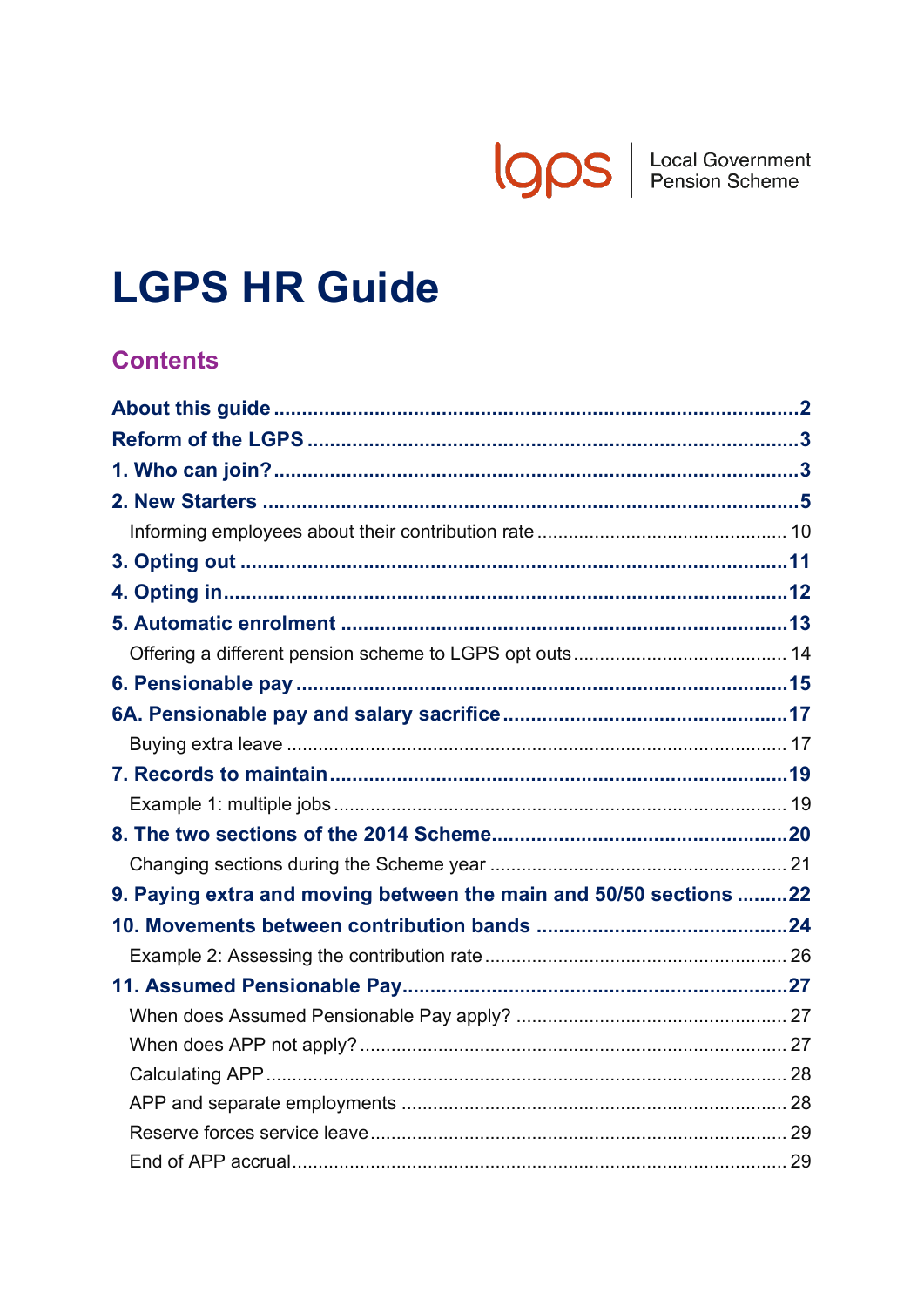| 16. Processes carried forward from the 2008 Scheme38 |  |
|------------------------------------------------------|--|
|                                                      |  |
|                                                      |  |
|                                                      |  |
|                                                      |  |
|                                                      |  |
|                                                      |  |
|                                                      |  |
|                                                      |  |
|                                                      |  |
|                                                      |  |
|                                                      |  |
|                                                      |  |
|                                                      |  |
|                                                      |  |

# <span id="page-1-0"></span>**About this guide**

This guide sets out the requirements for Human Resource (HR) departments of employers who provide the Local Government Pension Scheme (LGPS) in England and Wales. It does not cover councillor pensions in the LGPS.

The guide provides information about the responsibilities and duties that an employer participating in the LGPS must undertake, as well as the minimum information an employer needs to supply to the relevant LGPS administering authority to enable them to administer the LGPS effectively.

This guide is provided in addition to, and does not replace, any requirements agreed with the LGPS administering authority.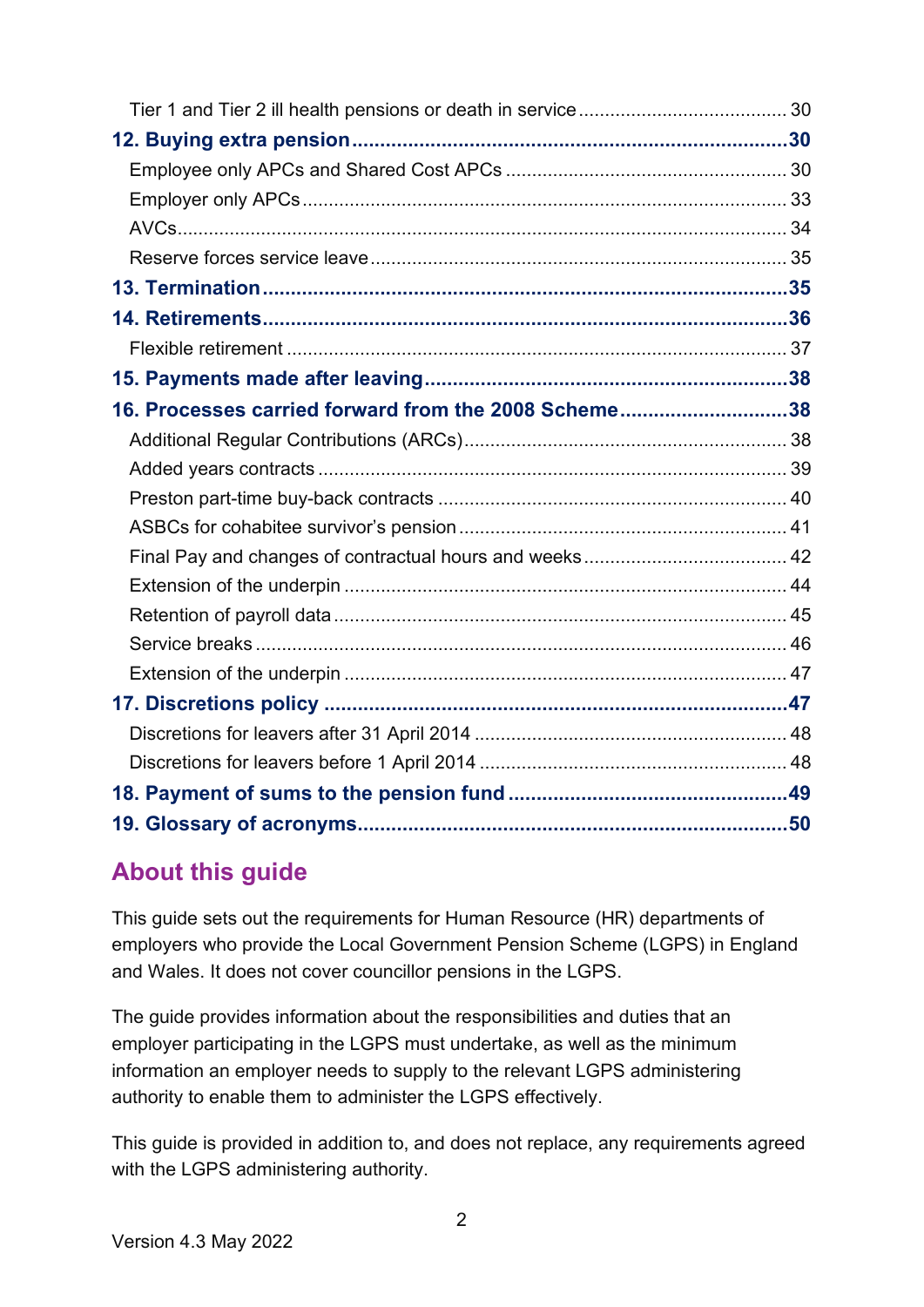# <span id="page-2-0"></span>**Reform of the LGPS**

Significant changes were made to the LGPS in England and Wales from 1 April 2014. The most significant changes were:

- the change from a final salary scheme to a career average revalued earnings scheme
- the Normal Pension Age (NPA) changed from age 65 to State Pension age (with a minimum of 65). NPA is the age at which a member can take their pension benefits without a reduction for early payment.

In this guide we refer to the career average scheme as 'the 2014 Scheme' and the final salary pension scheme as 'the 2008 Scheme'.

Scheme membership up to 31 March 2014 is protected as final salary membership. Further protections were put in place for members who were within 10 years of the 2008 Scheme NPA (normally age 65) on 1 April 2012, when the reforms were agreed.

# <span id="page-2-1"></span>**1. Who can join?**

Employees who have access to the LGPS are:

- employees of scheduled bodies, ie employers who have to provide the LGPS for their eligible employees. Scheduled body employers are listed in [Part 1 of](http://www.lgpsregs.org/schemeregs/lgpsregs2013/timeline.php#s2p1)  Schedule 2 of the LGPS Regulations 2013. They include, among others, district, county and unitary councils, London Boroughs and academies
- employees of designation bodies whose employer has chosen to designate them, or a class of employees to which they belong, as being eligible for membership of the Scheme. Designated bodies are listed in [Part 2 of](http://www.lgpsregs.org/schemeregs/lgpsregs2013/timeline.php#s2p2)  Schedule 2 of the LGPS Regulations 2013.
- employees of admission bodies whose employer has designated them, or a class of employees to which they belong, as being eligible for membership of the Scheme under the terms of the admission agreement the employer has with the LGPS administering authority and
- employees of other bodies who are deemed, for the purposes of the LGPS, to be in the employment of a scheduled, admission or designation body.

Some employees may not be LGPS members:

• employees aged 75 or over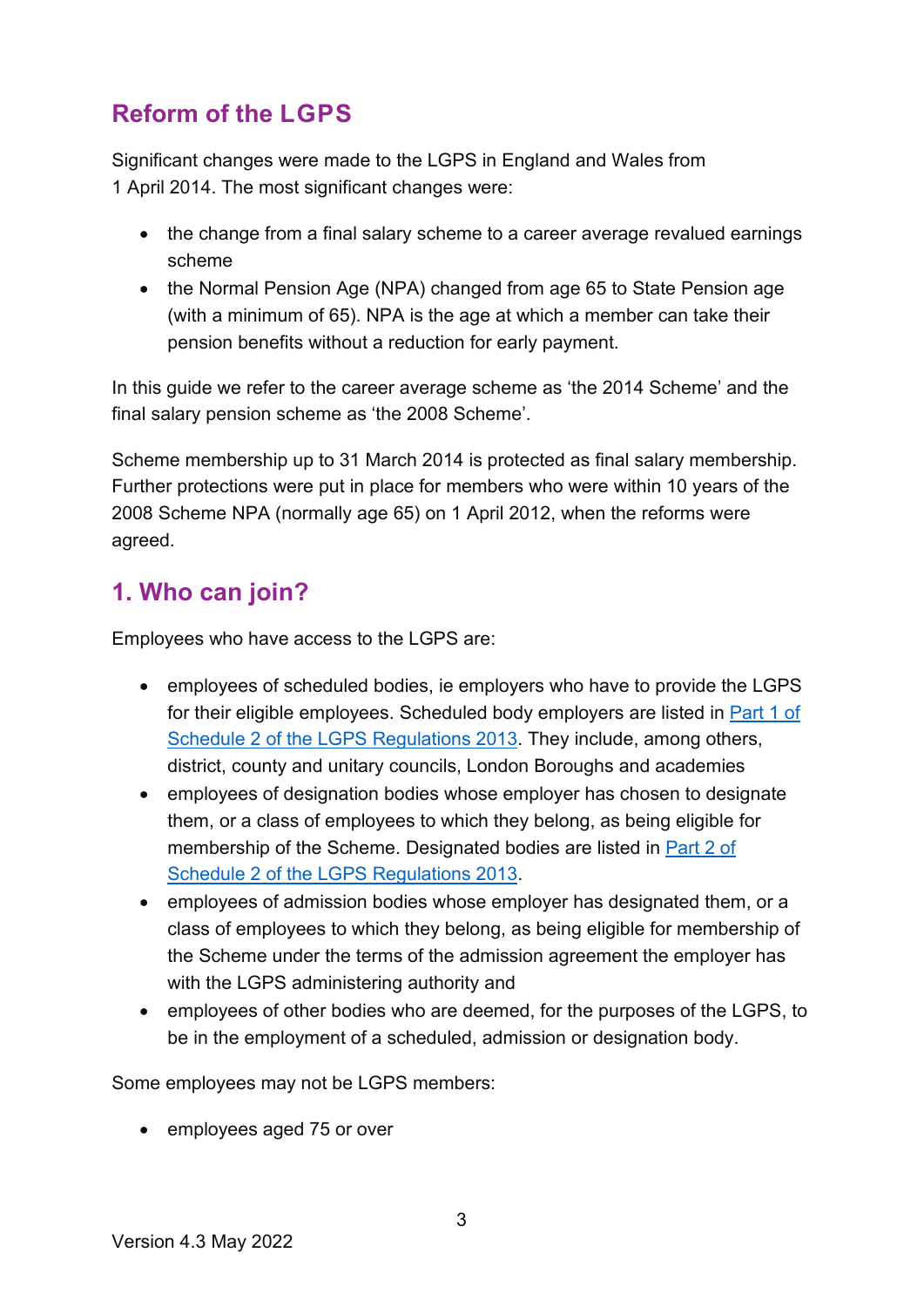- those employed by an admission body who are members of another occupational pension scheme in the employment
- employees eligible for membership of another public sector pension scheme. although there are some with dual eligibility for the LGPS and National Health Service Pension Scheme (NHSPS), and
- those eligible for membership of the Armed Forces Pension Scheme whilst on reserve forces service leave can elect to their Scheme employer to remain in the LGPS

If a person is eligible for membership of the LGPS, that person is contractually enrolled into the LGPS from the first day of employment or the first date they become eligible, if later, providing they have a contract of employment for at least three months.

A person who is eligible for membership of the LGPS and who is employed under a contract of employment of less than three months is to be enrolled on their 'automatic enrolment' date. This means that an 'eligible jobholder' with a contract of less than three months would join the LGPS on the first day of employment unless the employer issues a 'postponement notice' delaying the 'automatic enrolment date'. 'Non-eligible jobholders' and 'entitled workers' with contracts of less than three months would not be contractually enrolled on commencement but if they subsequently became an 'eligible jobholder' under that contract and are eligible for membership of the LGPS they would be enrolled from the first day of the 'pay reference period' in which they first became an 'eligible jobholder' by reason of their earnings, or from age 22 if they first became an 'eligible jobholder' on attaining that age. An employer could issue a 'postponement notice' delaying the 'automatic enrolment date'.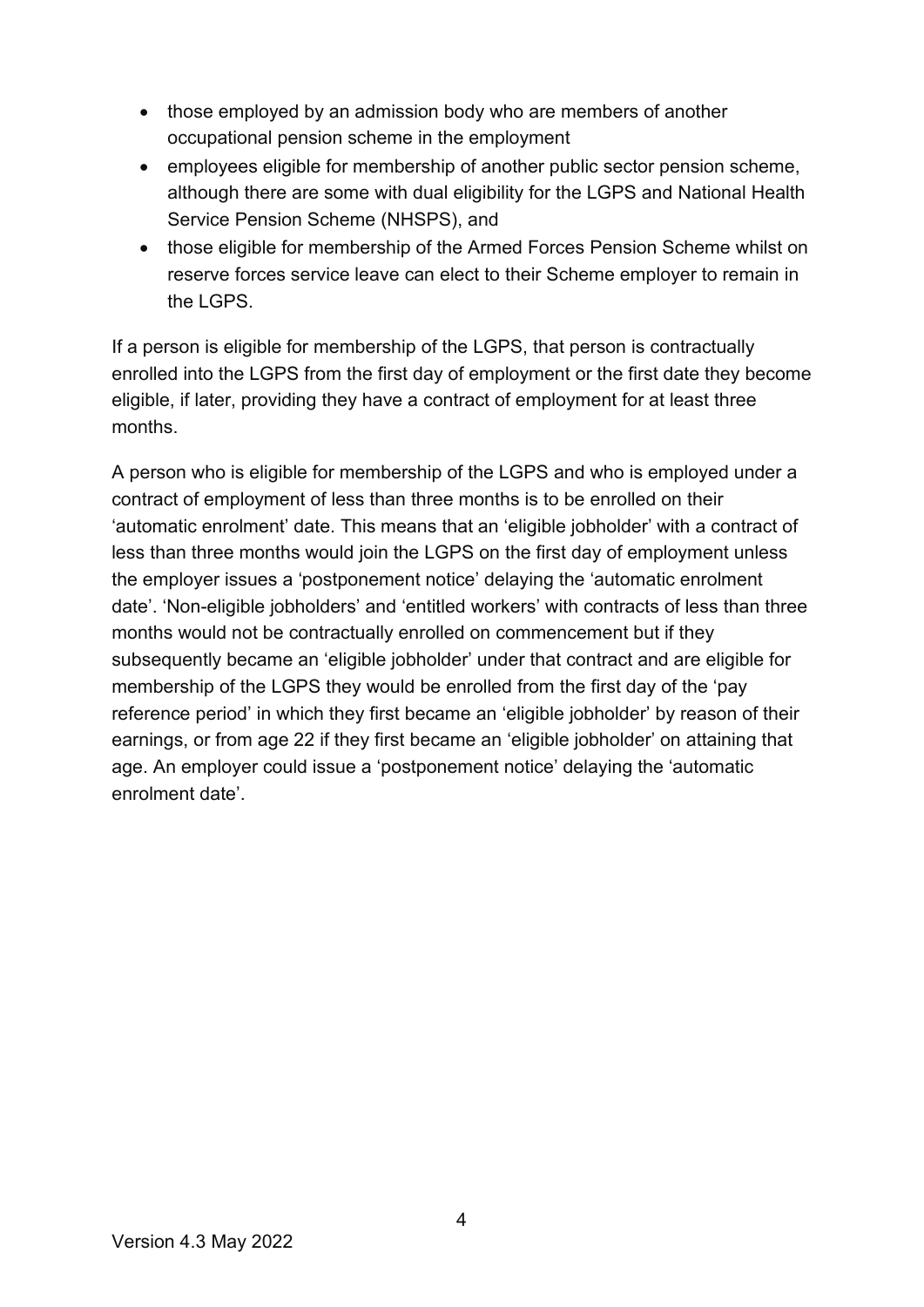By issuing a 'postponement notice' employers can exclude such employees from the LGPS. However, any employee who is not in the Scheme but is eligible for membership of the LGPS has the right to opt into the LGPS at any time. If the employee does so, they would be brought into the Scheme on the first day of the payment period following the date they submit their election to join the Scheme to their employer.

If a person employed under a contract of less than three months has that contract extended to be for three months or more and they have not already joined the LGPS, they should be brought into the Scheme on the first day of the payment period following the extension to the contract of employment.

NB: The terms in quotation marks in the text above all relate to automatic enrolment and are defined in the Pensions Act 2008.

For more information on automatic enrolment and the LGPS, including a definition of the terms used above, please read the 'Automatic enrolment – Technical Guide' which you can find on the ['Employer guides and documents'](https://www.lgpsregs.org/employer-resources/guidesetc.php) page of [www.lgpsregs.org.](http://www.lgpsregs.org/)

### <span id="page-4-0"></span>**2. New Starters**

On commencement of employment, all new employees who are contractually eligible for membership of the Scheme and who have a contract of employment of three months or more should be made members of the main section of the 2014 Scheme.

The rules for those with a contract of employment of less than three months are set out in [section 1.](#page-2-1)

The 2014 Scheme contains two sections, the main section and the 50/50 section. Please see [section 8](#page-19-0) for more information about the two sections of the Scheme.

A person cannot elect to join the 50/50 section of the Scheme before becoming a member of the main section of the 2014 Scheme. So, for example, a new starter with a contract of employment of three months or more could not opt for the 50/50 section before they start their employment, but they could elect on or after starting. If they do so before the first payroll is closed, they can be brought into the 50/50 section from their first day of employment.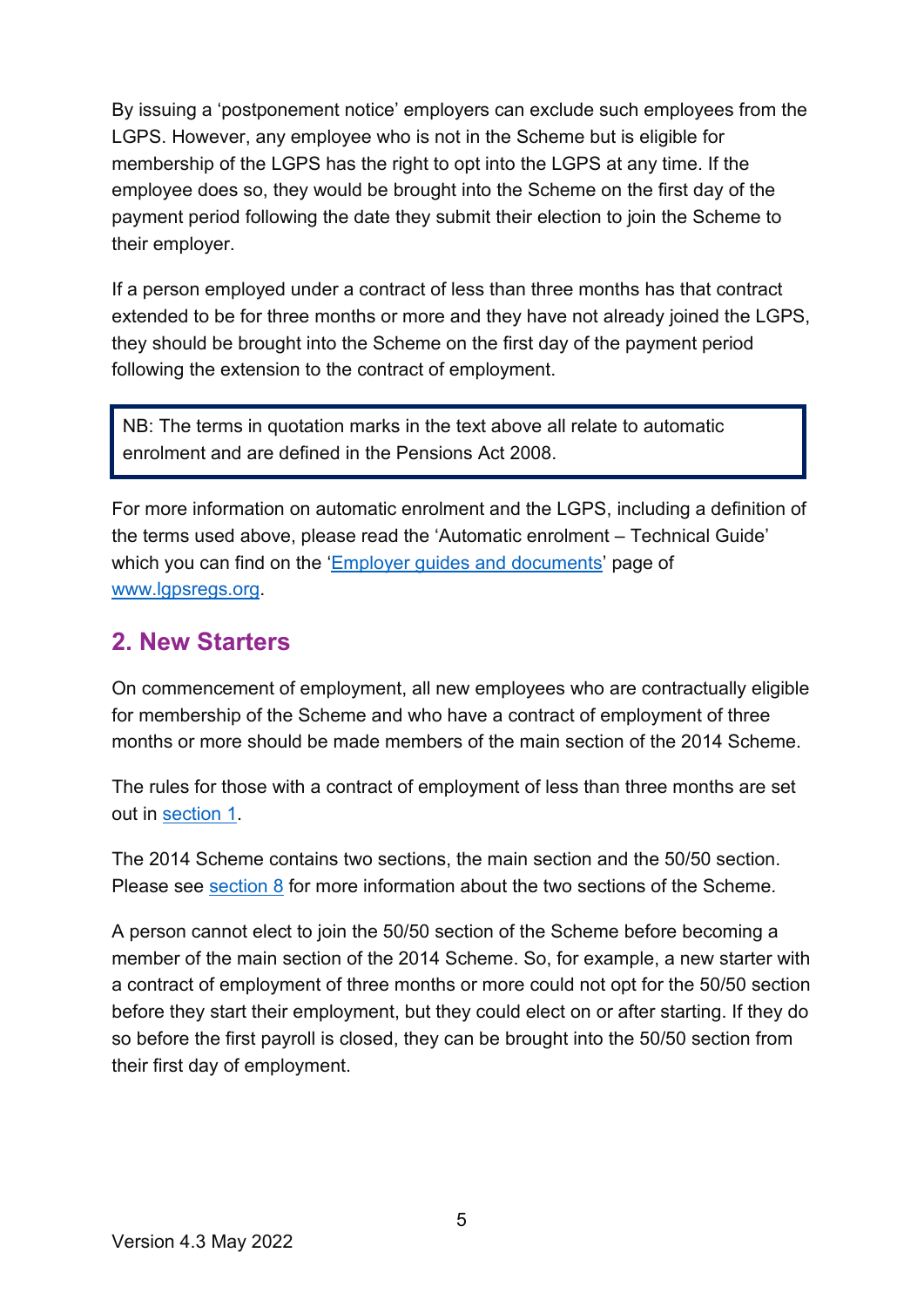The employer must notify the payroll administrator about the new member. The employer will need to confirm which section the member is in - main or 50/50 - and the appropriate contribution rate. It will not be necessary to inform payroll of the member's contribution rate if allocating a member to the appropriate band has been automated. The employer must also notify the LGPS administering authority about the new member. If the member has joined the 50/50 section, the administering authority may require a copy of the election to join the 50/50 section.

Under Disclosure of Information legislation, basic information about the Scheme must be provided by the LGPS administering authority:

- a) automatically to prospective members (ie those people who are about to take up employment), if it is practicable to do so, and
- b) automatically to new members if not already provided under (a), and
- c) on request to existing members (if they have not already been given the information in the last 12 months).

For those falling within (a) or (b) the information must be provided within two months of joining the LGPS. For those falling within (c) the information must be provided within two months of the request being made. If a person has become a member as a result of overriding automatic enrolment provisions (under the Pensions Act 2008), this time limit is amended to six weeks from the date the LGPS administering authority receives the jobholder information from the employer. The employer must provide the jobholder information to the LGPS administering authority within six weeks of a person becoming a member under the automatic enrolment provisions of the Pensions Act 2008. There are significant fines for non-compliance.

The contribution rate bands for 1 April 2021 to 31 March 2022 are shown in the table below. The employee pays contributions at the appropriate band rate on all pensionable pay received in respect of that job, or at half that rate if the employee is in the 50/50 section.

If a person holds more than one employment, these are treated as separate jobs. Each job and the pensionable pay from that job is assessed separately when determining the contribution rate for each job. One job could have a rate of 5.8% and the other a rate of 6.5%. If the employer determines that a single employment relationship exists (see [section 7\)](#page-18-0) then the pay from each job should be combined to determine the single contribution rate.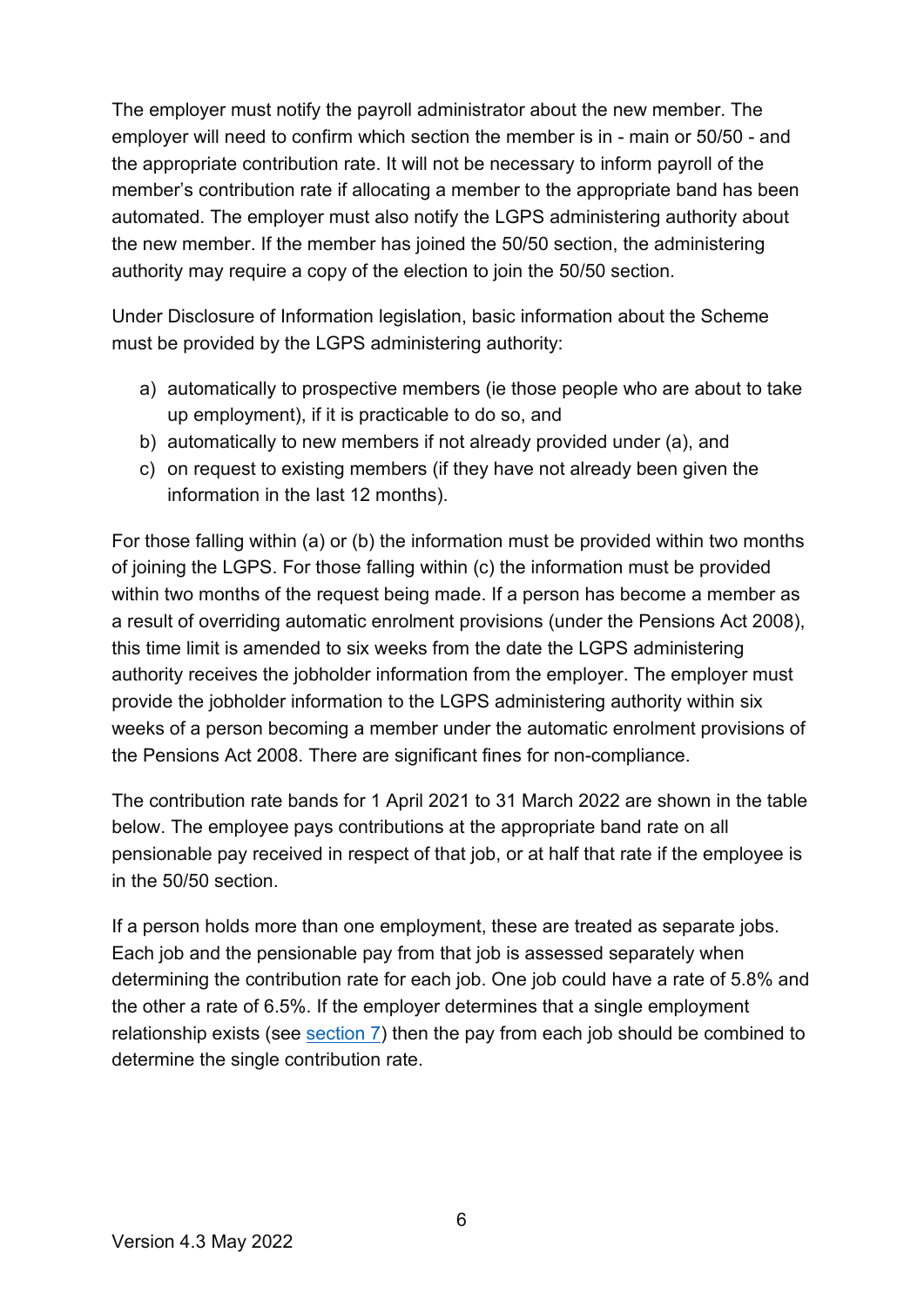| <b>Band</b>    | Actual pensionable pay for an<br>employment | <b>Main section</b><br>member<br>contribution rate | 50/50 section<br>member<br>contribution rate |
|----------------|---------------------------------------------|----------------------------------------------------|----------------------------------------------|
| 1              | Up to £ 15,000                              | 5.5%                                               | 2.75%                                        |
| 2              | £15,001 to £23,600                          | 5.8%                                               | 2.90%                                        |
| 3              | £ 23,601 to £ 38,300                        | 6.5%                                               | 3.25%                                        |
| 4              | £38,301 to £48,500                          | 6.8%                                               | 3.40%                                        |
| 5              | £48,501 to £67,900                          | 8.5%                                               | 4.25%                                        |
| 6              | £67,901 to £96,200                          | 9.9%                                               | 4.95%                                        |
| $\overline{7}$ | £96,201 to £113,400                         | 10.5%                                              | 5.25%                                        |
| 8              | £ 113,401 to £ 170,100                      | 11.4%                                              | 5.70%                                        |
| 9              | £ 170,101 or more                           | 12.5%                                              | 6.25%                                        |

#### **Table 1: member contribution rates 2022/23**

The pensionable pay bands are increased each year in line with the cost of living, if it is greater than zero. The contribution rates will be reviewed periodically and may change in the future.

The employer must determine the appropriate contribution rate by estimating the annual equivalent of the actual pay to be received in a full Scheme year (1 April to 31 March). The contribution rate is not based on the full-time equivalent salary. The employer can use one of the following to estimate the annual actual pay:

- the annual rate of contractual pay
- the annual rate of contractual pay plus an estimate of the pay for noncontractual overtime or hours worked in excess of the contractual hours which might be worked in a full year
- the hourly contractual rate multiplied by an estimate of the number of hours to be worked in a full year
- the weekly contractual rate multiplied by 52.143 (or whatever multiplier an employer deems appropriate)
- the weekly contractual rate multiplied by 52.143 (or whatever multiplier an employer deems appropriate) plus an estimate of other pensionable payments to be made in a full year.

Each employer should assess the appropriate rate in a reasonable and consistent manner.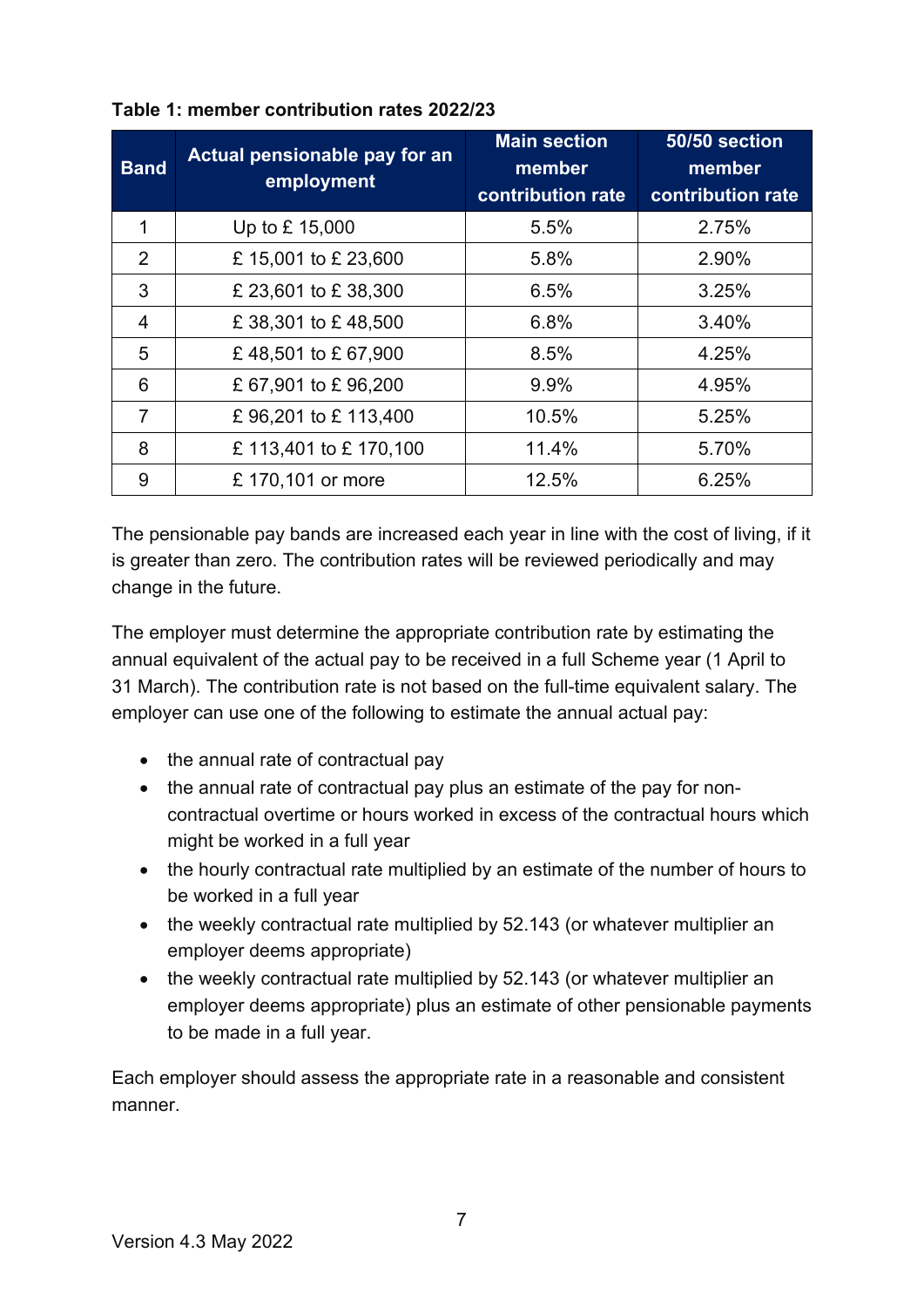Allocating employees to an appropriate band is relatively straightforward where the employee is not expected to undertake any additional hours or overtime. However, it is less straightforward where the number of hours an employee may work in a year is not known.

Where an employee with part-time contractual hours is likely to undertake a number of additional hours in excess of their contractual hours, the employer could:

- a) use one of the methods in the first or fourth bullet points above, ie place the employee in the band applicable to their contractual hours only and subsequently review the band allocation at an appropriate time (see section [10\)](#page-23-0), or
- b) use one of the methods set out in the second, third or fifth bullet points above, perhaps taking account of the hours worked by the previous holder (if any) of the post, and subsequently review the band allocation at an appropriate time (see [section 10\)](#page-23-0).

The advantage of option (a) is that it is less likely to lead to an appeal by the employee against the band to which they have been allocated. The employer can review the band allocation at a later date and reallocate to a new band, as appropriate (see [section 10\)](#page-23-0). The disadvantage of option (a) is that for a period it can result in a lesser contribution being collected from an employee's pay than the actual hours eventually worked might have warranted. However, the size of this 'loss' to the pension fund, which would become a cost to the employer, can be controlled by the employer undertaking a periodic review of the contribution banding (see [section 10\)](#page-23-0). There is nothing in the 2014 Scheme regulations that stops an employer retrospectively changing the contribution banding and recovering the underpaid contributions from the employee's pay. This might lead to complaints and / or appeals from disgruntled employees.

The advantage of option (b) is that it results in a contribution rate that the employer deems reasonable based on the number of hours that they expect the employee will work. It could result in a higher or lower contribution rate than the actual hours eventually worked might have warranted. This could result in an appeal by the employee against the band to which they have been allocated. If the employee works more hours than expected, this could result in a 'loss' to the pension fund which would become a cost to the employer. The employer could reallocate to the correct band following a successful appeal. The employer could undertake a review of the contribution banding from time to time (see [section 10\)](#page-23-0) regardless of whether there had been an appeal.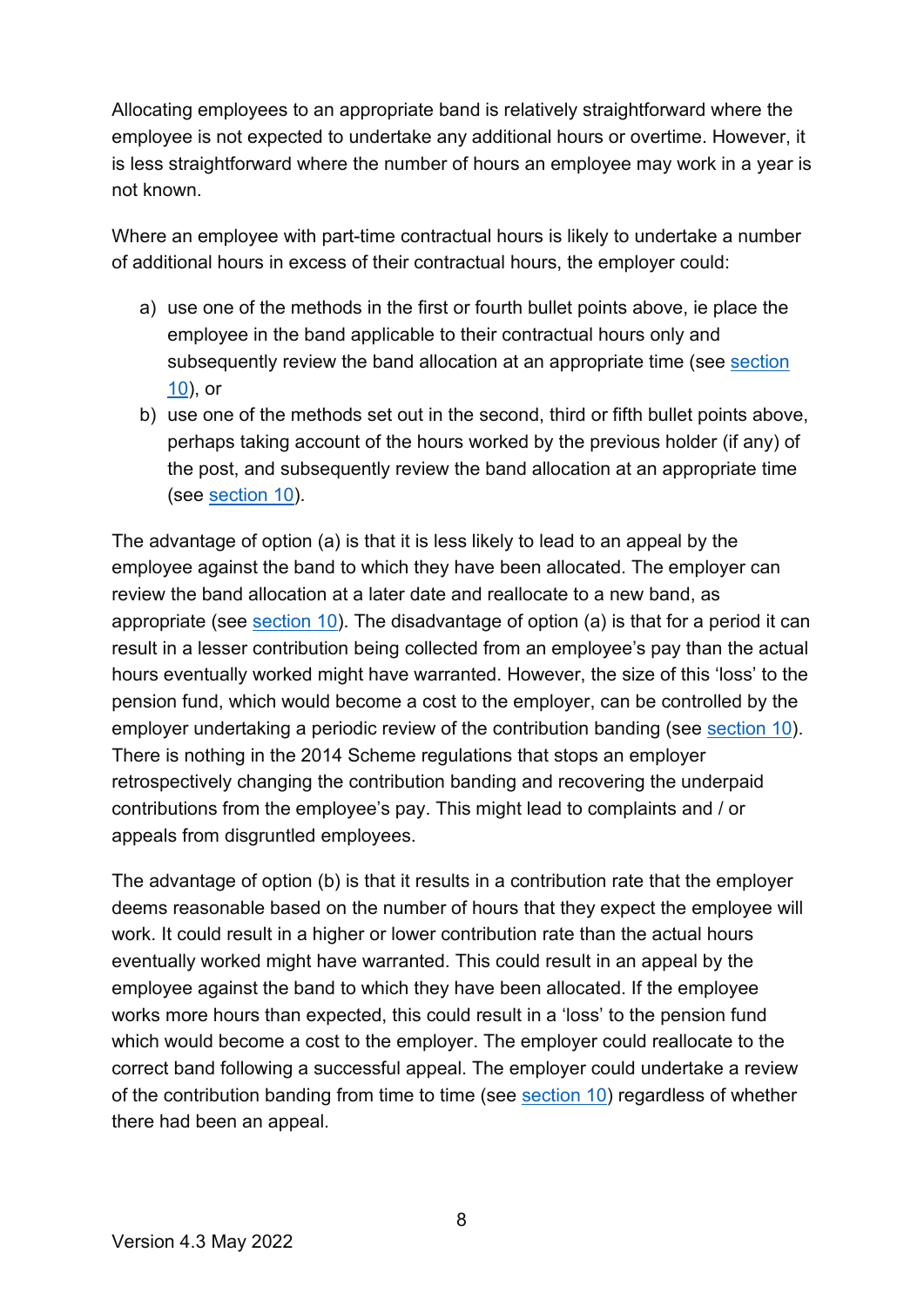Matters become more complicated with employees who have no contractual hours of employment eg casual employees, or employees on zero hours contracts. In these cases, employers will need to:

- a) make a reasonable initial assessment of the number of hours the person is likely to work on an annual basis, perhaps taking account of the hours worked by the previous holder (if any) of the post, and subsequently review the band allocation at an appropriate time (see [section 10\)](#page-23-0), or
- b) allocate the employee to the lowest band (5.5%) and subsequently review the band allocation at an appropriate time (see [section 10\)](#page-23-0), or
- c) allocate the employee to the 6.5% band, on the basis that this is the average contribution rate for Scheme members, and subsequently review the band allocation at an appropriate time (see [section 10\)](#page-23-0).

The advantage of option (a) is that it results in a contribution rate that the employer deems reasonable based on the number of hours the employer expects that the employee will work. It could result in a higher or lower contribution rate than the actual hours eventually worked might have warranted. This could result in an appeal by the employee against the band to which they have been allocated. If the employee works more hours than expected, this could result in a 'loss' to the pension fund which would become a cost to the employer. The employer could reallocate to the correct band following a successful appeal. The employer could undertake a review of the contribution banding from time to time (see [section 10\)](#page-23-0) regardless of whether there had been an appeal.

The advantage of option (b) is that it is less likely to lead to an appeal by the employee against the band to which they have been allocated. The employer can review the band allocation at a later date and reallocate to a new band, as appropriate (see [section 10\)](#page-23-0). The disadvantage of option (b) is that for a period it can result in a lesser contribution being collected from an employee's pay than the actual hours worked might have warranted. However, the size of this 'loss' to the pension fund, which would become a cost to the employer, can be controlled by the employer undertaking a periodic review of the contribution banding (see [section 10\)](#page-23-0). There is nothing in the 2014 Scheme regulations that stops an employer retrospectively changing the contribution banding and recovering the underpaid contributions from the employee's pay. This might lead to complaints and / or appeals from disgruntled employees.

The advantage of option (c) is that it delivers the expected average contribution rate for Scheme members on which the LGPS 2014 has been costed. The disadvantage is that it is more likely to lead to an appeal if the member believes their pay falls within a lower band. The employer could retrospectively amend the band allocation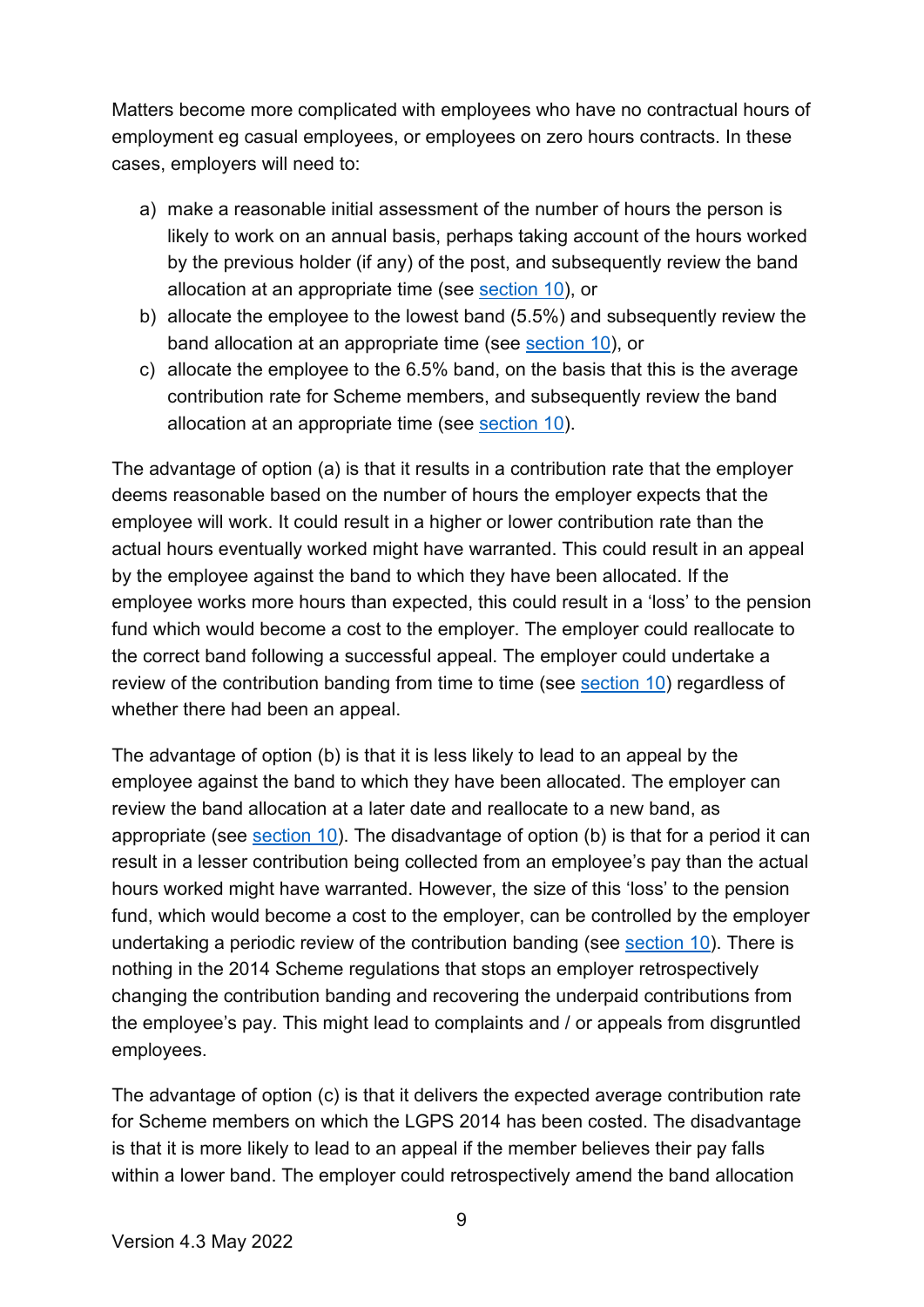following the appeal determination if it turns out that the employee should have been placed in a lower band. Placing the member in the 6.5% band could result in a lesser contribution being collected from an employee's pay for a time than is warranted by the actual hours worked (if the employee's pay turns out to fall within a higher band). The employer could undertake a review of the contribution banding from time to time (see [section 10\)](#page-23-0) regardless of whether there had been an appeal.

#### <span id="page-9-0"></span>**Informing employees about their contribution rate**

Once the employer has determined an appropriate contribution rate individually or by an automated process, they must notify the employee of:

- the contribution rate to be deducted from the employee's pensionable pay and
- the date from which the rate is payable

as soon as is reasonably practicable. The employer may decide how to notify the employee, but the notification must:

- contain a conspicuous statement telling the member where they can get further information about the decision
- notify the employee of the right to appeal to an adjudicator against the decision
- notify the employee that any appeal must be lodged within six months of being notified of the initial decision, or such longer period as the adjudicator allows
- set out the job title and address of the adjudicator (ie the person the employer has appointed to consider appeals) and
- notify the employee that they have the right to ask the administering authority to undertake a review of the adjudicator's decision, if they are unhappy with it. The member must request the review within six months of the adjudicator's decision.

On commencement, the employee should be asked to declare any previous pension rights. The process for this should be agreed with the LGPS administering authority. It is important that the employee provides the relevant information. Failure to do so could jeopardise certain pension protections they may have under the Public Service Pensions Act 2013 and / or the rules of the LGPS.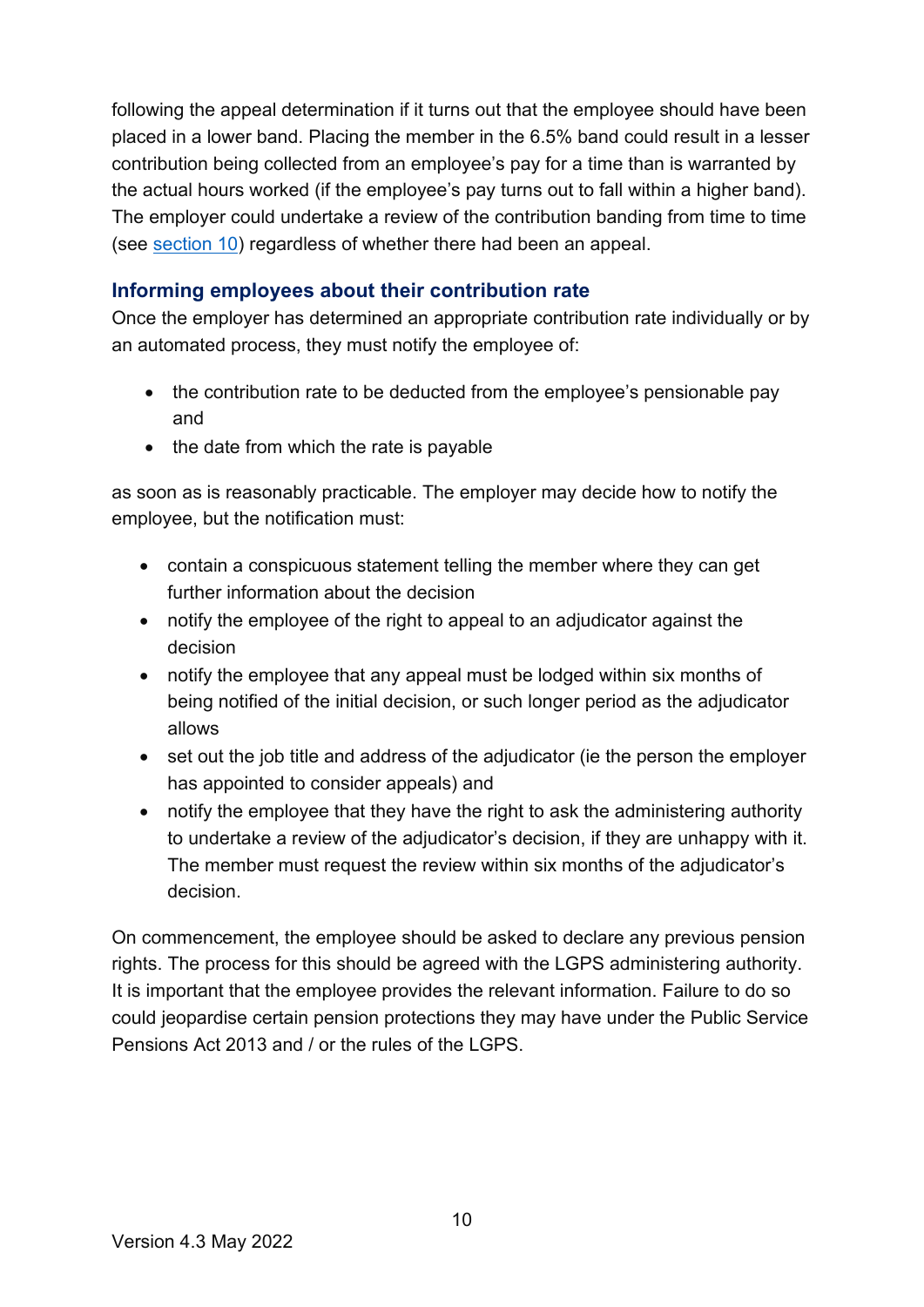# <span id="page-10-0"></span>**3. Opting out**

A person stops being an active member in an employment from the date they specify in a opt out form given to their employer that they wish to leave the Scheme. If they specify no date, or a date earlier than they give the notice, they stop being an active member in that employment at the end of the payment period in which the notice was given, ie at the end of the week or month.

If a member **opts out within three months of joining**, that person will be treated as not having been a member of the LGPS on that occasion and will be entitled to a refund via the payroll. As the person is treated as not having been a member of the LGPS, the employer should reduce the total contributions it pays over by the employee and employer contributions paid in respect of that person's membership when it next pays its monthly contributions to the LGPS administering authority. This is different from the treatment of an individual who **leaves their employment with less than three months' Scheme membership**. In this situation, the refund of employee contributions can only be paid by the LGPS administering authority from the pension fund (rather than via the employer's payroll) and no refund of employer contributions is due.

If a member opts out having been in the Scheme for three months or more, they should be treated as a normal 'leaver'. If they opt out after three months but before two years, they are generally entitled to claim a refund via the LGPS administering authority. They will not be able to claim a refund if they have a deferred pension or a pension in payment in an LGPS fund in England and Wales.

If a member:

- was an active member on 31 March 2014
- moved to the 2014 Scheme on 1 April 2014
- and then opted out with more than three months' but less than two years' membership

they had the option to have a deferred benefit instead of a refund.

If member opts out after meeting the two-year vesting period, they are entitled to a deferred benefit and they become a deferred member.

**Important:** An employer should not issue an opt out form to its employees. The employee **must** obtain the opt out form directly from the LGPS administering authority.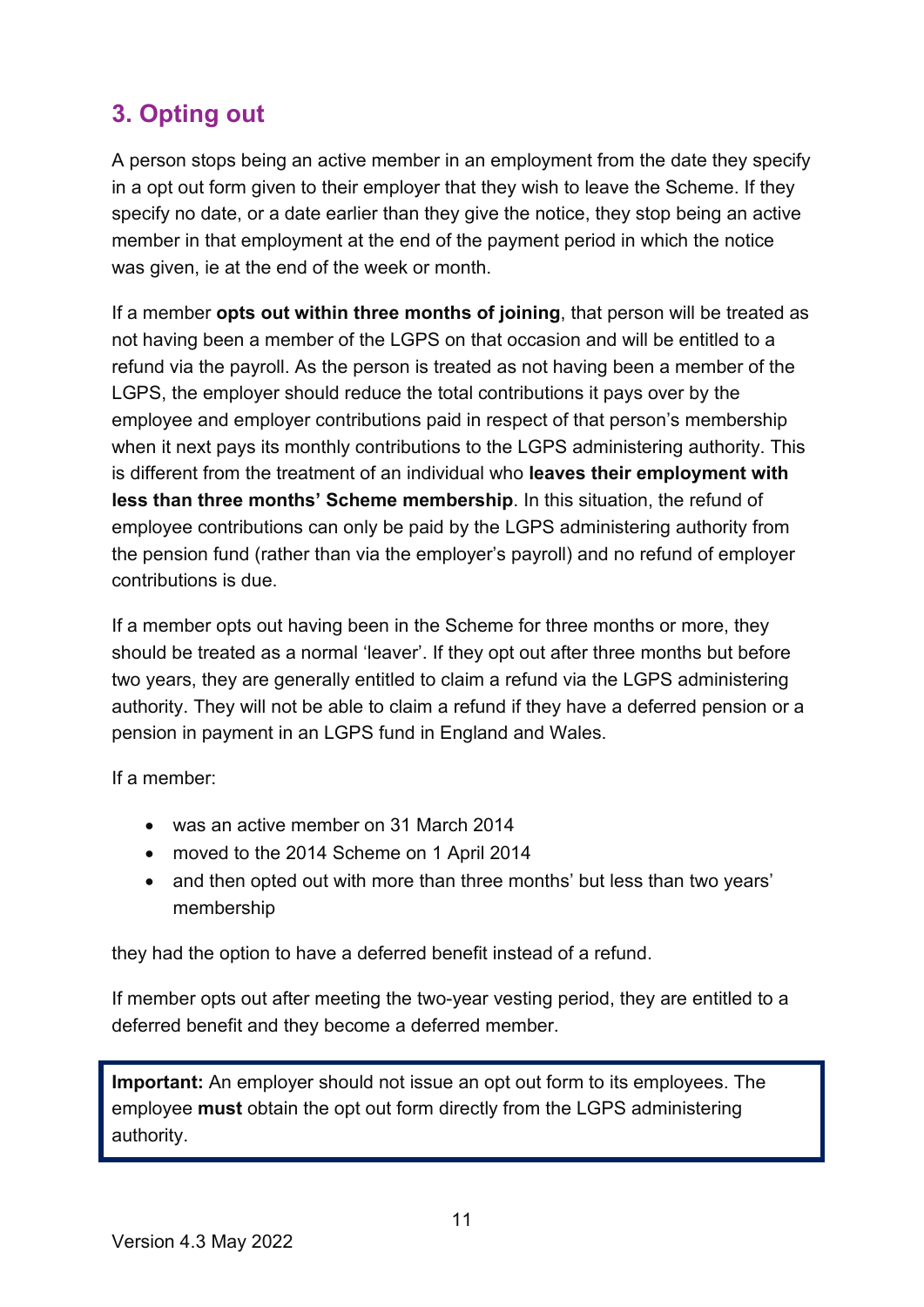A person cannot complete a valid opt out form before starting employment. A person who is due to join the Scheme under automatic enrolment rules cannot opt out until on or after the date their Scheme membership starts.

Employers and their LGPS administering authority should agree what information must be shared when a member opts out of the Scheme. The Pension Regulator (TPR) has produced detailed guidance on the rules covering automatic enrolment and opting out. Sections 70 to 75 of the [TPR guidance on opting out for employers](https://www.thepensionsregulator.gov.uk/-/media/thepensionsregulator/files/import/pdf/detailed-guidance-7.ashx) cover record keeping. If a person joins the LGPS under automatic enrolment rules and opts out, then:

"It is a requirement that both employers and pension schemes keep records of opt outs and are able to produce them, if the regulator asks to see them."

This is not a requirement if the member opts out after being contractually enrolled into the LGPS. For practical reasons, employers may choose to keep the same information for these employees as well.

# <span id="page-11-0"></span>**4. Opting in**

A person who is eligible for membership, but who is not an active member in that employment, can apply at any time to their employer to join the Scheme. If they do, they become an active member in that employment in the main section of the Scheme on the first day of the payment period following the application. A person is free to opt out of the Scheme and re-join as many times as they wish.

The 2014 Scheme contains two sections – the main section and the 50/50 section. Please see [section 8](#page-19-0) for more information about the two sections of the Scheme.

A person cannot elect to join the 50/50 section of the Scheme before becoming a member of the main section of the 2014 Scheme. An employee opting to join the Scheme would have to join the main section initially. Once they have joined the main section, they could elect to join the 50/50 section. If they did so before the first payroll after they opt into the Scheme is closed, they could be brought into the 50/50 section from the first day of joining the Scheme.

The employer must tell the LGPS administering authority that the employee has joined the Scheme. They should supply a copy of the election to join the Scheme and, if relevant, the election to join the 50/50 section.

The employer should notify the payroll administrator that the employee has joined the main or 50/50 section of the Scheme. They should also tell payroll the appropriate contribution rate, unless this process has been automated. Any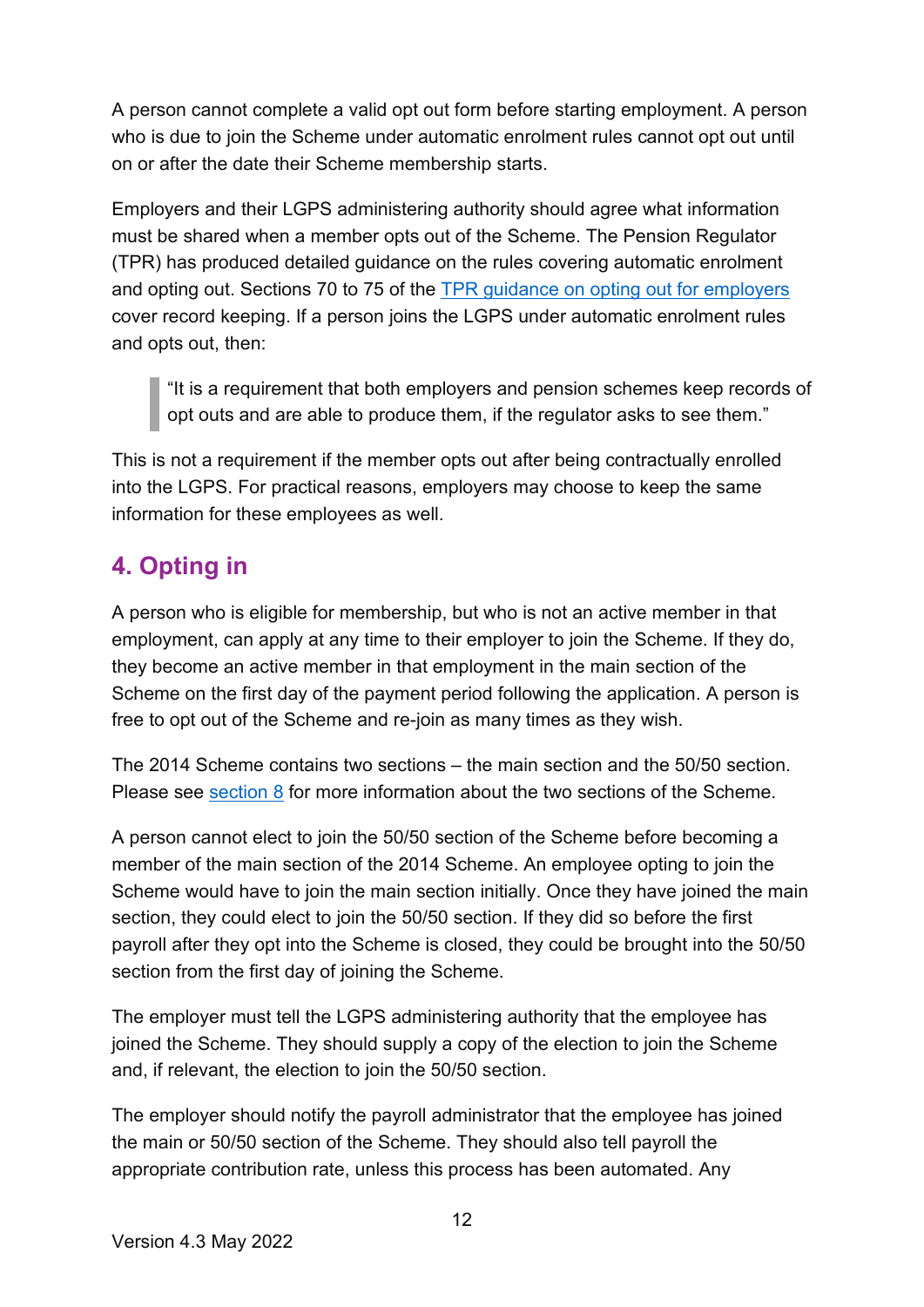reduction in pensionable pay due to sickness, child related leave, reserve forces service leave or other absence from work when the person opts into the Scheme are to be disregarded when determining the appropriate employee contribution rate.

Having determined the appropriate employee contribution rate for a member who has opted into the Scheme, the employer must provide the same information as they provide to any other new entrant. See [Informing employees about their contribution](#page-9-0)  [rate.](#page-9-0)

## <span id="page-12-0"></span>**5. Automatic enrolment**

Any terms in quotation marks in this section all relate to automatic enrolment and are defined in the Pensions Act 2008.

An 'eligible jobholder' who is eligible for membership of the Scheme, but who is not an active member in that employment and who doesn't apply to their employer to join the Scheme, becomes an active member of the main section on the 'automatic enrolment date' or 'automatic re-enrolment date' relating to that employment. An employer can delay automatic enrolment for up to three months by issuing a postponement notice on the 'automatic enrolment date'. It is not possible to use postponement on the 'automatic re-enrolment date', but that date can be any date within three months of the anniversary of the employer's staging date.

There are certain exceptions that change the automatic enrolment duty by either making it optional or disapplying it. Please refer to the 'Automatic enrolment – Technical Guide' for information about the exceptions and how postponement works. You can find the guide on the ['Employer guides and documents'](https://www.lgpsregs.org/employer-resources/guidesetc.php) page of [www.lgpsregs.org.](http://www.lgpsregs.org/)

The 2014 Scheme contains two sections – the main section and the 50/50 section. Please see [section 8](#page-19-0) for more information about the two sections of the Scheme.

Employees who are 'automatically enrolled' or 'automatically re-enrolled' would initially be brought into the main section. They could elect to join the 50/50 section on or after joining the main section. If they do so before the first payroll after they are enrolled into the Scheme closes, they can be brought into the 50/50 section from the first day of membership.

The employer must tell the LGPS administering authority that the employee has joined the Scheme. They should supply a copy of the election to join the 50/50 section, if relevant.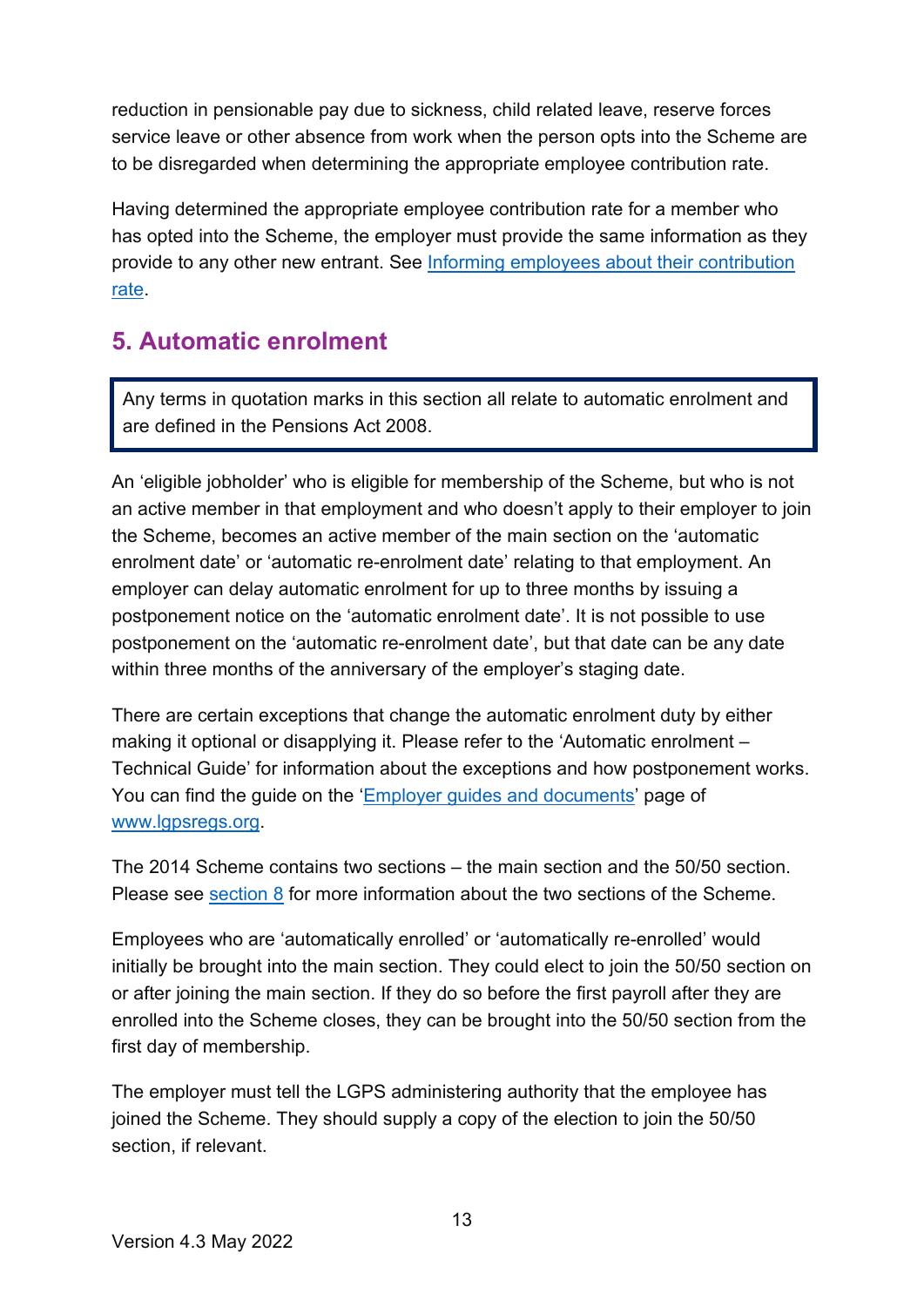The employer should notify the payroll administrator that the employee has joined the main or 50/50 section of the Scheme. They should also tell payroll the appropriate contribution rate, unless this process has been automated. Any reduction in pensionable pay due to sickness, child related leave, reserve forces service leave or other absence from work when the person opts into the Scheme are to be disregarded when determining the appropriate employee contribution rate.

Having determined the appropriate employee contribution rate for a member who has been automatically enrolled into the Scheme, the employer must provide the same information as they provide to any other new entrant. See Informing [employees about their contribution rate.](#page-9-0)

#### <span id="page-13-0"></span>**Offering a different pension scheme to LGPS opt outs**

An 'eligible jobholder' who is eligible for membership of the LGPS could choose to opt out of the Scheme. If they do so, the employer could enrol them into another qualifying scheme before what would have been the 'eligible jobholder's' 'automatic enrolment date' or 'automatic re-enrolment date'. That person would not have an 'automatic enrolment date' or 'automatic re-enrolment date' because they are already in a qualifying scheme. Consequently, they would not be automatically enrolled into the LGPS.

A 'non-eligible jobholder' or 'entitled worker' will retain the right to join the LGPS at any time up to age 75 if they:

- are eligible for membership of the LGPS
- have opted out of LGPS membership

even if their employer has enrolled them into another qualifying scheme (for example NEST).

LGPS employers listed in Part 1 of Schedule 2 of the LGPS 2013 Regulations must use the LGPS for the purposes of fulfilling their automatic and re-enrolment duties.

Both the main section and the 50/50 section of the LGPS are 'qualifying schemes' for automatic enrolment purposes.

For more information on automatic enrolment and the LGPS, please read the 'Automatic enrolment – Technical Guide' which you can find on the [Employer](https://www.lgpsregs.org/employer-resources/guidesetc.php)  [guides and documents](https://www.lgpsregs.org/employer-resources/guidesetc.php) page of [www.lgpsregs.org.](http://www.lgpsregs.org/) The Pensions Regulator has produced [detailed guidance on automatic enrolment](https://www.thepensionsregulator.gov.uk/en/document-library/automatic-enrolment-detailed-guidance) that employers may find useful.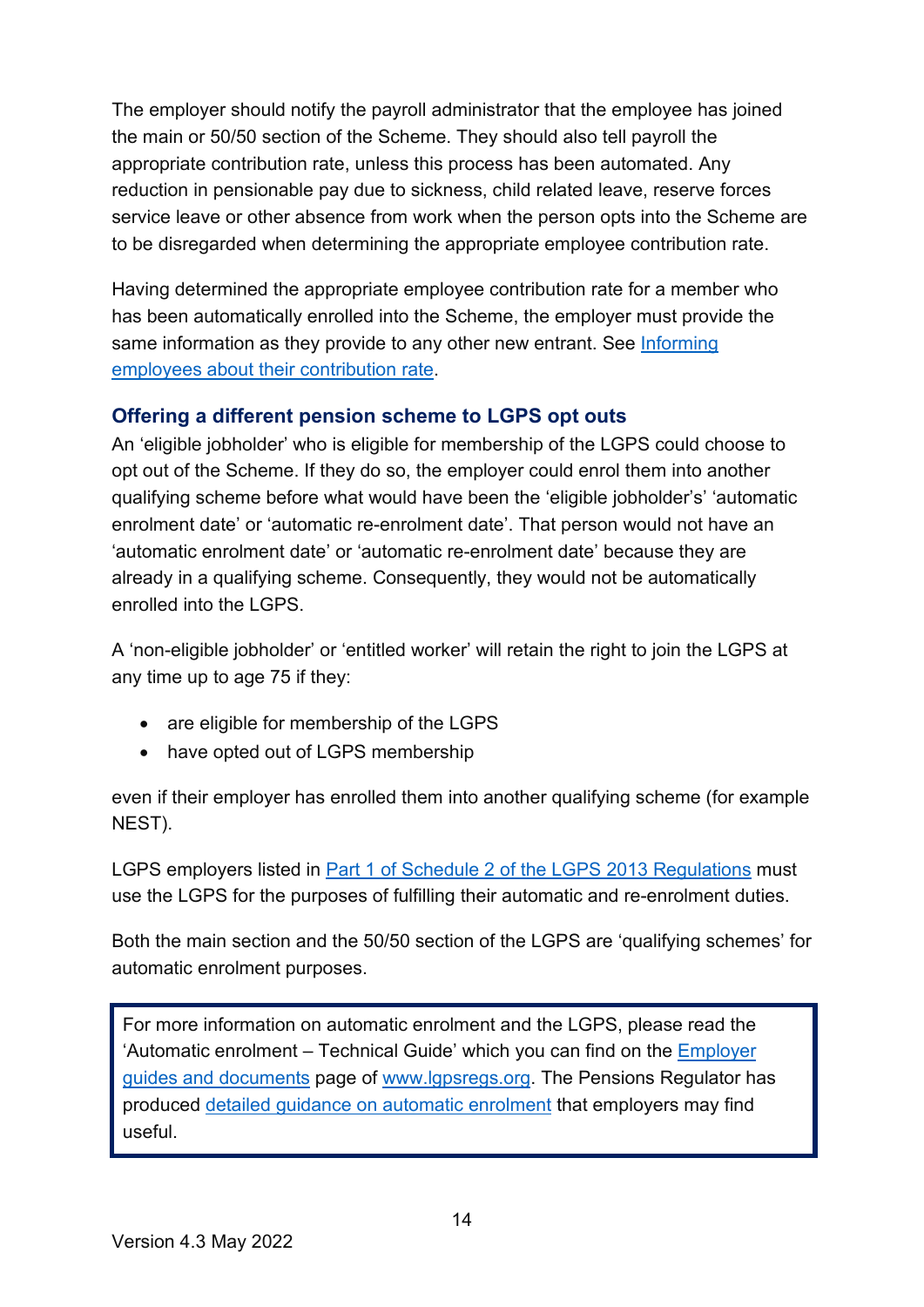# <span id="page-14-0"></span>**6. Pensionable pay**

The definition of pensionable pay in the 2014 Scheme is, basically, the same as it was in the 2008 Scheme – ie all payments in respect of the job, apart from those listed in regulations as exclusions. There are three main differences.

The first significant change is that non-contractual overtime was removed from the exclusions list. Non-contractual overtime is pensionable and has been since 1 April 2014.

The second change is that from 1 April 2014, a payment in consideration of loss of future pensionable payments or benefits is not pensionable. In practice, this means:

- where an employer changes an employee's contract to remove pensionable payments including a reduction in contractual pay and gives a lump sum payment in consideration for the loss, that lump sum would be nonpensionable. If the lump sum is to be paid each pay period for a period of X months in consideration of the loss of these future pensionable payments, then this 'top-up' payment is non-pensionable
- where an employee continues to receive their whole preserved substantive salary and conditions during the period of protection, that salary would be pensionable.

When considering pay protection arrangements, employers should consider if they wish to make pay protection arrangements pensionable. The protection arrangements should reflect the regulation on pensionable pay, as above, and the intention should be recorded in any local agreement.

The third change is that, from 1 April 2014, any actual pay paid by the Scheme employer to a reservist during reserve forces service leave is not pensionable. While a member is on reserve forces service leave, the employee and the Ministry of Defence pay contributions on the amount of Assumed Pensionable Pay (see [section 11\)](#page-26-0).

Payments that are not pensionable are:

- a) any sum which has not had income tax liability determined on it
- b) any travelling, subsistence or other allowance paid in respect of expenses incurred in relation to the employment
- c) any payment in consideration of loss of holidays
- d) any payment in lieu of notice to terminate a contract of employment
- e) any payment as an inducement not to terminate employment before the payment is made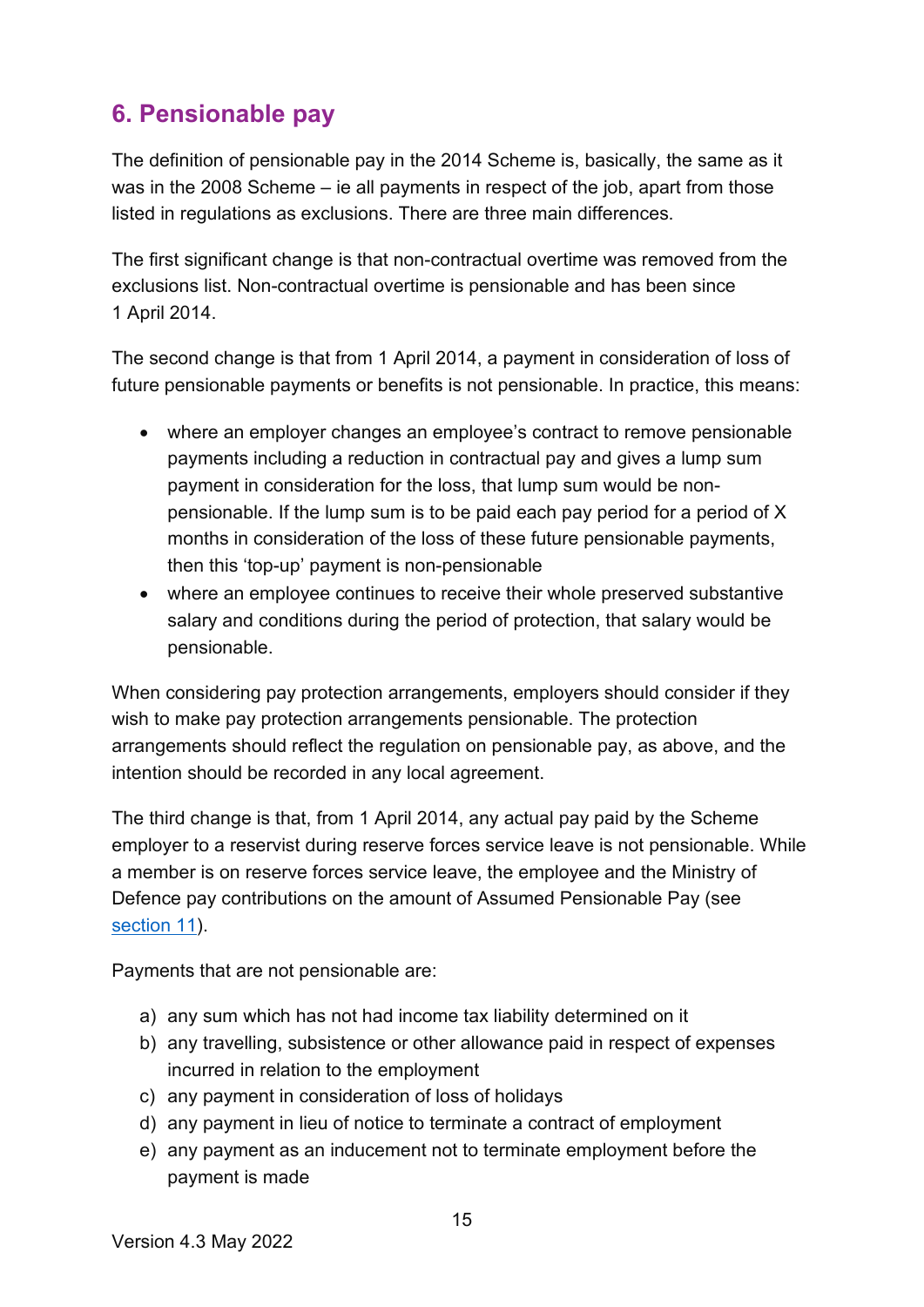- f) any amount treated as the money value to the employee of the provision of a motor vehicle or any amount paid in lieu of such provision
- g) any payment in consideration of loss of future pensionable payments or benefits
- h) any award of compensation (excluding any sum representing arrears of pay) for the purpose of achieving equal pay in relation to other employees
- i) any payment made by the Scheme employer to a member on reserve forces service leave
- j) returning officer, or acting returning officer fees other than fees paid in respect of—
	- (i) local government elections,
	- (ii) elections for the National Assembly for Wales,
	- (iii) Parliamentary elections, or
	- (iv) European Parliamentary elections.

The LGPS (Transitional Provisions, Savings and Amendment) Regulations 2014 provide that to the above list should be added 'any supplement paid:

- a) to an employee whose employment transferred on 1 April 1996 to the Environment Agency or to such an employee who subsequently transferred on 1 April 2013 to the Natural Resources Body for Wales; or
- b) to an employee whose employment transferred on 1 April 2010 from the Learning and Skills Council for England to a local authority or to London Councils Limited,

in recognition of the difference in contribution rates between members of the principal civil service pension scheme and the 2008 or 2014 Schemes.'

The LGPS (Transitional Provisions, Savings and Amendment) Regulations 2014 also provide that, despite the entry at (f) above, if:

- a) an employee's pensionable pay at both 31 December 1992 and 31 March 1998 included an amount treated as the money value to the employee of the provision of a motor vehicle or any amount paid in lieu of such provision, or
- b) an employee was, immediately before 2 May 1995 in the process of converting the provision of a motor vehicle into an amount paid in lieu of such provision where the process was concluded before 1 July 1995 and the employee's pensionable pay at 31 March 1998 included such an amount,

the relevant amount remains pensionable until: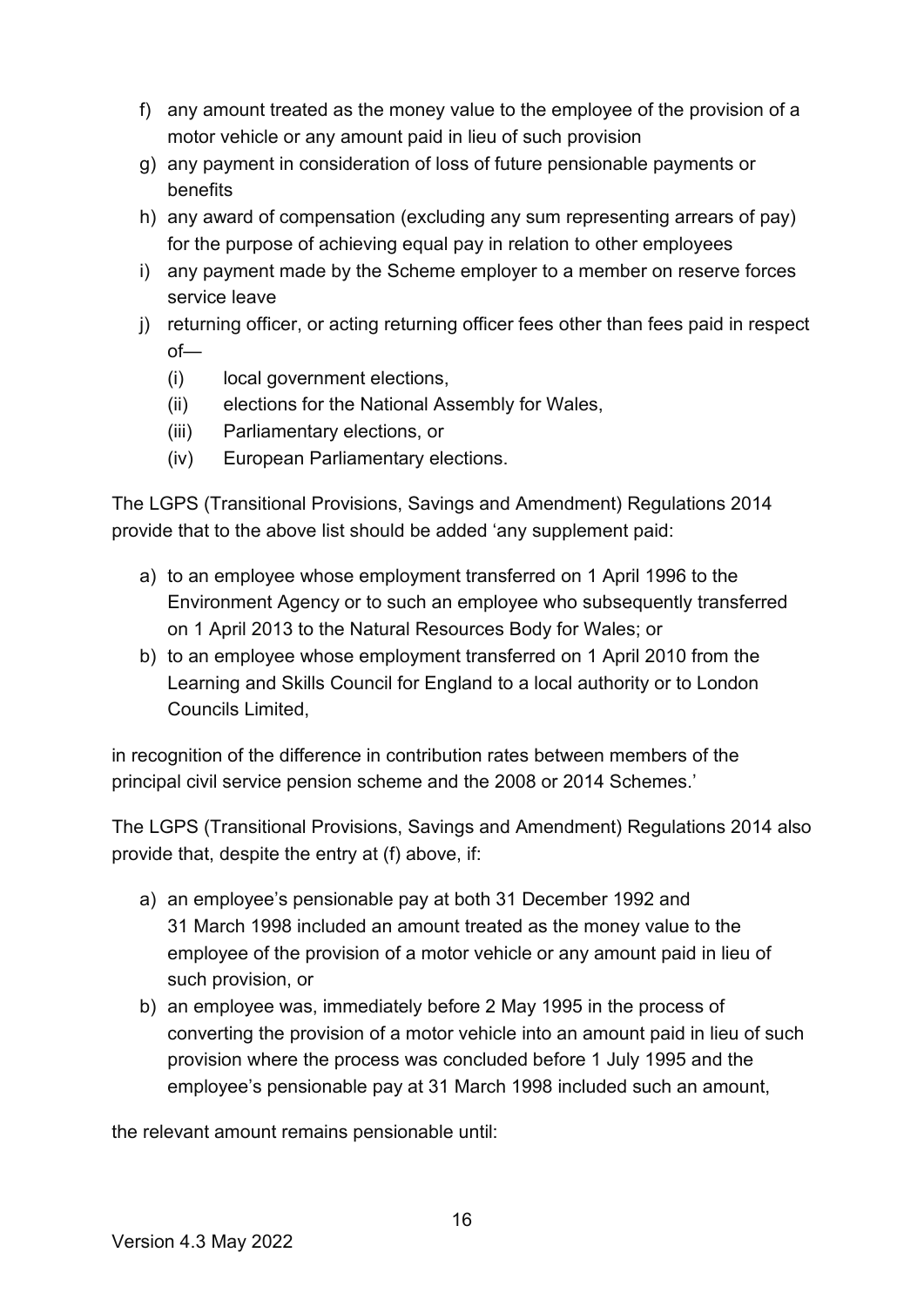- the member stops being provided with a motor vehicle or an amount representing the money value of the provision of a vehicle, or
- the member leaves employment with the employer who was employing him / her on 31 December 1992.

If the member is compulsorily transferred to another Scheme employer, the amount remains pensionable.

# <span id="page-16-0"></span>**6A. Pensionable pay and salary sacrifice**

HMRC approved salary sacrifice arrangements where an employee has their contractual pay reduced by an agreed amount (supported by a variation to their contract) in return for a tax assessable benefit in kind, from which income tax liability may or may not then be removed, are pensionable under LGPS (where the benefit in kind is specified in the employee's contract of employment as being a pensionable emolument).

The exception is any salary sacrificed for a car or any other vehicle, which cannot be pensionable.

However, from 6 April 2017, significant reforms to salary sacrifice arrangements were introduced by the Government. These reforms have markedly restricted the types of benefits in kind which can benefit from income tax and National Insurance contribution advantages via a salary sacrifice arrangement.

Where holiday entitlement is sold in return for additional remuneration, the extra pay will (as in the 2008 Scheme) be non-pensionable, because it is a 'payment in consideration of loss of holidays'.

#### <span id="page-16-1"></span>**Buying extra leave**

Many employers have introduced schemes that allow employees to buy extra leave as a way of saving money. The impact on a member's pension and the options open to them depend on how the scheme works.

**Method 1: The member's pay is reduced in return for additional leave and income tax liability is not determined on the value of that leave**. This is, in effect, authorised leave of absence. The authorised leave of absence reduces the member's income before tax and NIC deductions. The value of this cannot be added back into the member's pensionable pay as a pensionable emolument because the sum has not had income tax liability determined on it.

In the 2014 Scheme, there is no requirement for contributions to be paid for any part of a period of authorised unpaid leave of absence. Instead, it is the employee's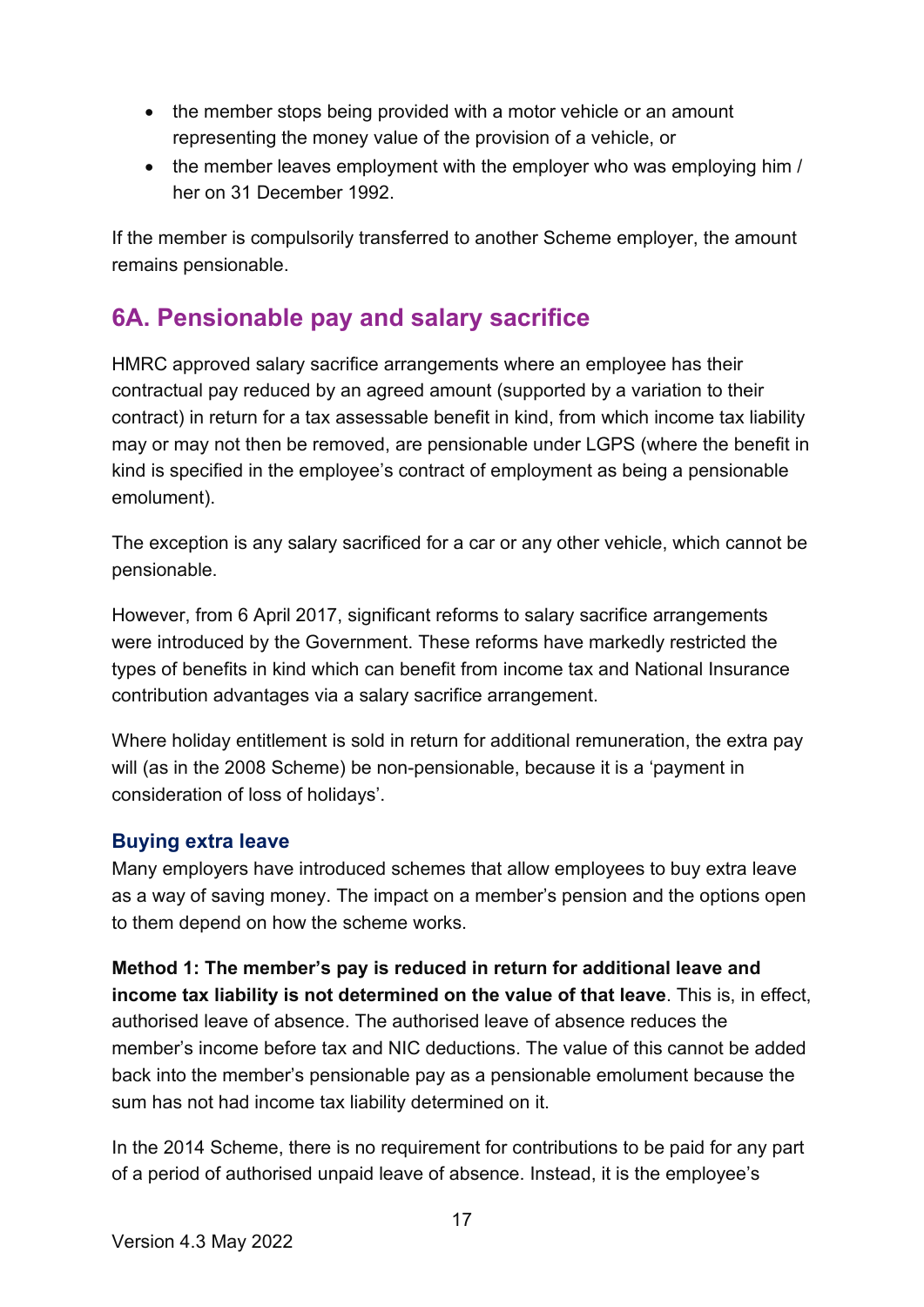choice whether to cover the period of absence for pension purposes. If the employee chooses to do so, this will be by paying an age-related Additional Pension Contribution (APC) to cover the amount of pension 'lost' during the period of authorised unpaid leave of absence. See [section 12](#page-29-1) for further details.

If the member's annual pay is £20,001 and they take five days authorised unpaid leave of absence, their pay will be reduced:

- the employee contribution rate would be based on a salary of £20,001
- the employee could purchase the pension 'lost' during those five days leave of absence by electing to pay an APC
- if the member makes the APC election within 30 days of returning from the absence, it would be a Shared Cost APC and the employer would have to contribute 2/3rds of the cost of that APC.

See section 12 for further details.

#### **Method 2: member's contract of employment changed**

The employer could make a change to the employee's contract of employment, reducing the number of days the employee is required to work in a year. This would be similar to the contract of a term-time employee that says they are only required to work term-time.

The pay of a member who earns £20,001 a year, whose contract was changed to say that they are only required to work 360 days a year would reduce to £19,727. If the member wanted to purchase the equivalent of the pension they would have built up for five days work, they could do so by paying an APC. This would be at the whole cost to the member unless the employer voluntarily agreed to contribute towards the cost of that APC. See [section 12](#page-29-1) for further details.

If the employee has 2008 Scheme membership, this method could reduce their final pay. Regulations 8 to 10 of the LGPS (Benefits, Membership and Contributions) Regulations 2007 would apply. The final pay used to work out the member's pre-1 April 2014 benefits would be the best out of the last three years or, if the pay reduction occurred in the 10 years before leaving, the average of any three consecutive years ending on 31 March in the last 13 years.

#### **Method 3: net deduction from the member's full pay**

The employer could continue to pay the employee in full and make a net deduction in respect of the value of the additional leave. Income tax and NICs would be deducted from the member's full pay. The member's pensionable pay would also be the full amount. The employer would need the agreement of the employee to deduct a net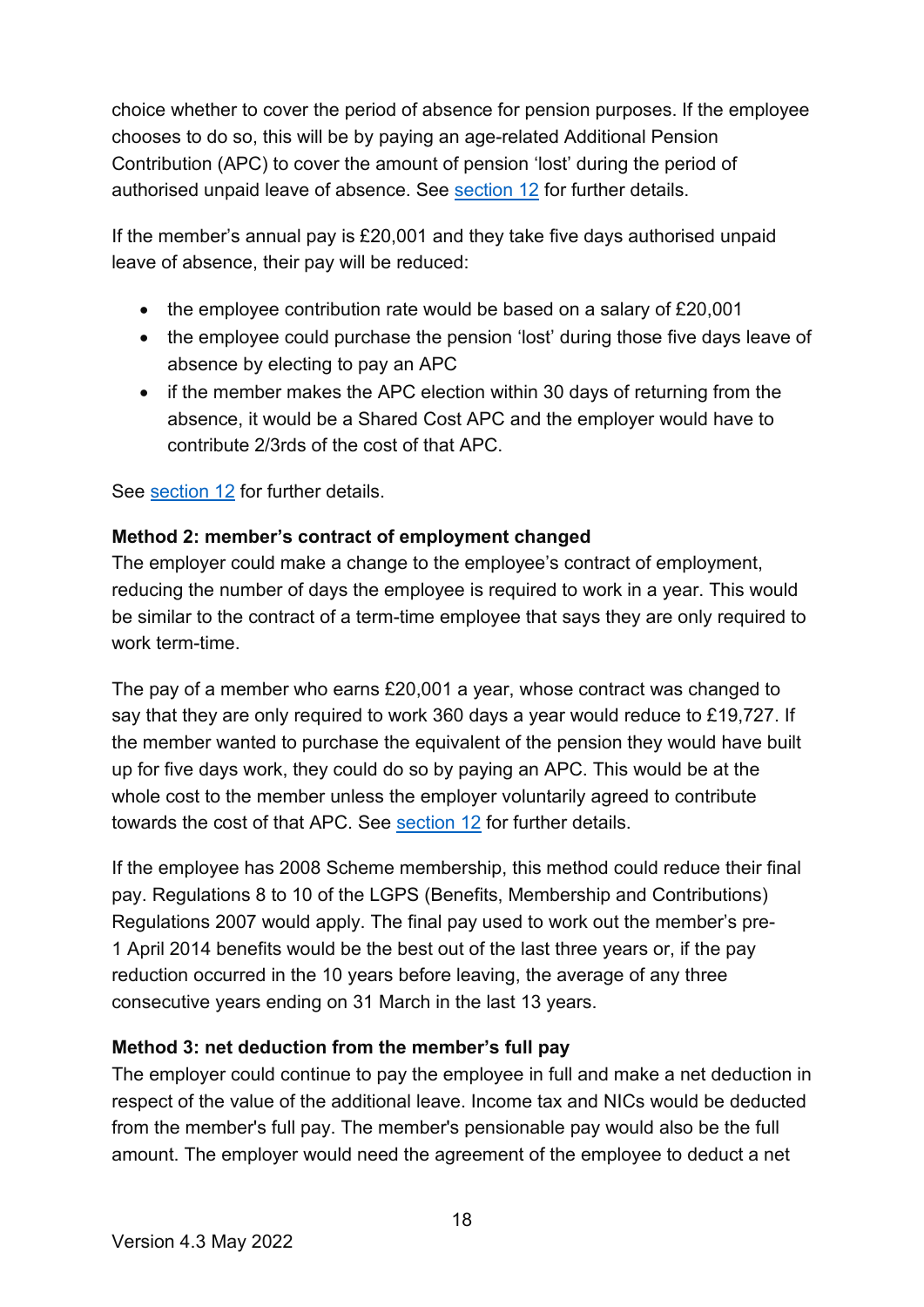sum from their pay. The sum would be the amount the employee would have received for the period of leave after the deduction of tax, NI and pension contributions. There would be no effect on the employee's pension and no need for them to pay an APC. The member's final pay would not be reduced and so there would be no need to consider earlier years' pay if they have benefits in the 2008 Scheme.

The employer can make a net deduction if:

- it is authorised in the employee's contract and
- the employee has been given a written copy of the relevant terms or a written explanation of them before the deduction is made, or
- the employee consents to the deduction in writing before it is made.

### <span id="page-18-0"></span>**7. Records to maintain**

A separate record must be maintained for each job the employee holds unless the employer determines that a single employment relationship exists. This is the same requirement as under automatic enrolment legislation. The need to calculate pensions on a year by year basis means that separate records are vital.

Examples of where the employer may determine a single employment relationship exists are:

- two concurrent employments where, if one is terminated, the other must be terminated at the same time
- sequential employments without a break (eg a promotion).

Where there is no single employment relationship, separate records will be required for each job so that the correct amount of pension accrued each year for each job can be worked out.

#### <span id="page-18-1"></span>**Example 1: multiple jobs**

An employee commences a new job and already holds a job with the same employer which the employee continues to hold. Unless a single employment relationship exists, the employee is to be treated as a new starter for pension purposes in the new job. The employer should instruct payroll to hold a separate record and notify the LGPS administering authority of a new member.

If separate employment relationships exist and the person is being paid on timesheet claim, that timesheet design must include information that identifies which hours relate to which job.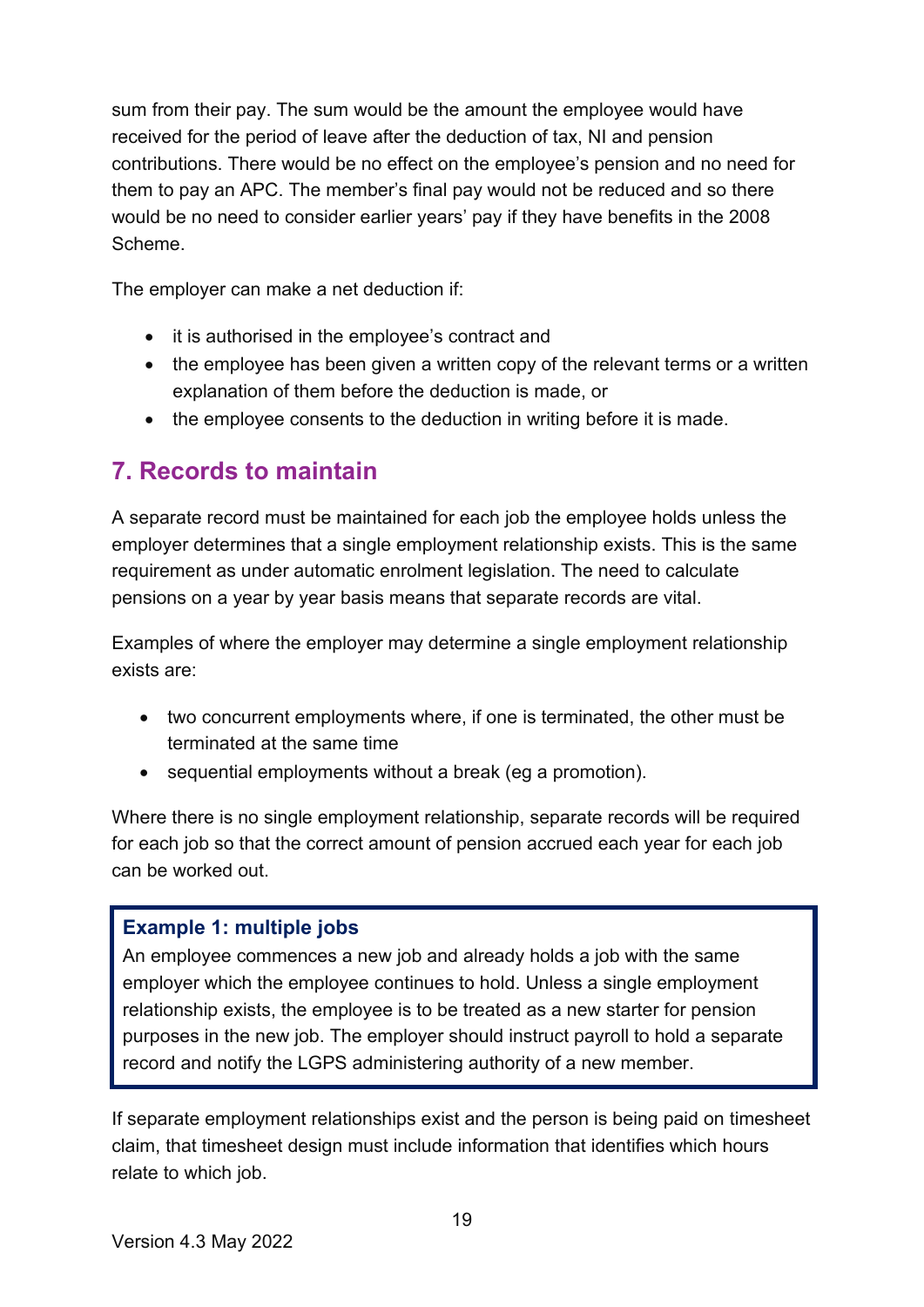## <span id="page-19-0"></span>**8. The two sections of the 2014 Scheme**

The 2014 Scheme contains two sections – the main section and the 50/50 section. In the 50/50 section, the amount of contributions deducted from the employee is half that due under the main section. The member accrues half the normal pension in the 50/50 section.

If a member who is paying extra pension contributions moves between the main and 50/50 sections, there could be an impact on the extra contributions they are paying. See [section 9](#page-21-0) for more information.

If a member in the 50/50 section dies in service, the lump sum death grant is calculated as if the member was in the main section of the Scheme. Any survivor benefits are also calculated as if the member was in the main section of the Scheme.

If a member in the 50/50 section retires with a Tier 1 or Tier 2 ill health pension, the amount of ill health enhancement granted will be calculated as if the member was in the main section of the Scheme

**Important:** while an employee is in the 50/50 section, the employer contribution is still the normal full contribution rate, not half that rate.

The employee may elect to move between the main and 50/50 sections of the Scheme any number of times. Each election takes effect from the next available pay period. For concurrent employments, the employee may elect to move between sections for any or all of the jobs they hold.

An employer must give an employee who elects for the 50/50 section information on the effect of that election on the benefits they will build up in the 2014 Scheme.

The Scheme regulations do not require that a member completes a form to move between sections. It may be advisable to use one as the employer will have to:

- notify the payroll administrator of the date the member moves to a different section
- notify the LGPS administering authority of the date the member moves to a different section and
- maintain a record of elections.

A sample 50/50 election form and notes for employers are available on the [Administrator guides and documents](http://lgpsregs.org/resources/guidesetc.php) page of [www.lgpsregs.org.](http://www.lgpsregs.org/) The sample form includes the information an employer must give an employee who elects for the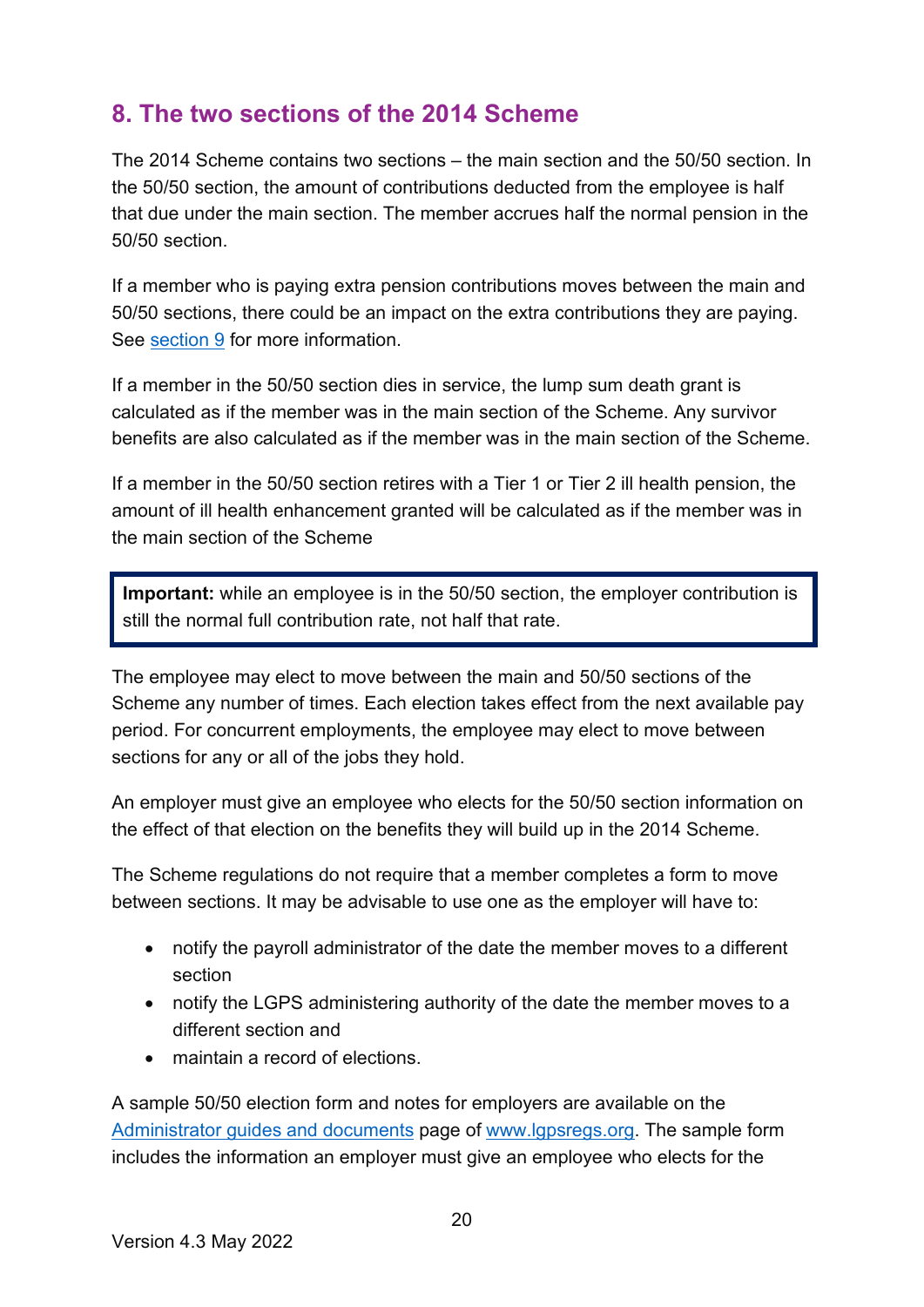50/50 section about the effect on their 2014 Scheme pension. Employers should check with their LGPS administering authority whether they can use the sample form or whether the administering authority has its own form that it asks employers to use.

At year end, or date of leaving if earlier, employers should confirm to the administering authority which section the member was in at that time.

Each employer will need to determine the most effective method of holding the above information. As stated in [section 2,](#page-4-0) employees should always be put into the main section on being brought into, or on electing to join, the Scheme in an employment.

#### <span id="page-20-0"></span>**Changing sections during the Scheme year**

The following circumstances may lead to a change of section during the Scheme year:

- An employee elects to move from the main section to the 50/50 section (or vice versa) from the beginning of the next available pay period.
- An employee in the 50/50 section goes on to no pay due to sickness or injury. The employee must be moved back into the main section from the beginning of the next pay period if they are still on nil pay at that time. This would even be the case where an employer has a policy of nil pay for the first three days of sickness, and the first two days of sickness fall at the end of one pay period and the third day is the first day of the following pay period. The person does have the right to make a further 50/50 election which, if made before the payroll is closed, would mean the member has continuous 50/50 section membership.
- An employee in the 50/50 section goes on to no pay during ordinary maternity leave, ordinary adoption leave or paternity leave. The employee must be moved back into the main section from the beginning of the next pay period if they are still on nil pay at that time.
- If the employee is in the 50/50 section, they must be moved back to the main section from the beginning of the pay period following the employer's 'automatic re-enrolment date'. This would happen irrespective of what category of worker they are for the purposes of the Pensions Act 2008. The person will have the right to make a further 50/50 election which, if made before the payroll is closed, would mean the member has continuous 50/50 section membership.

Both the main section and the 50/50 section of the LGPS are 'qualifying schemes' for automatic enrolment purposes.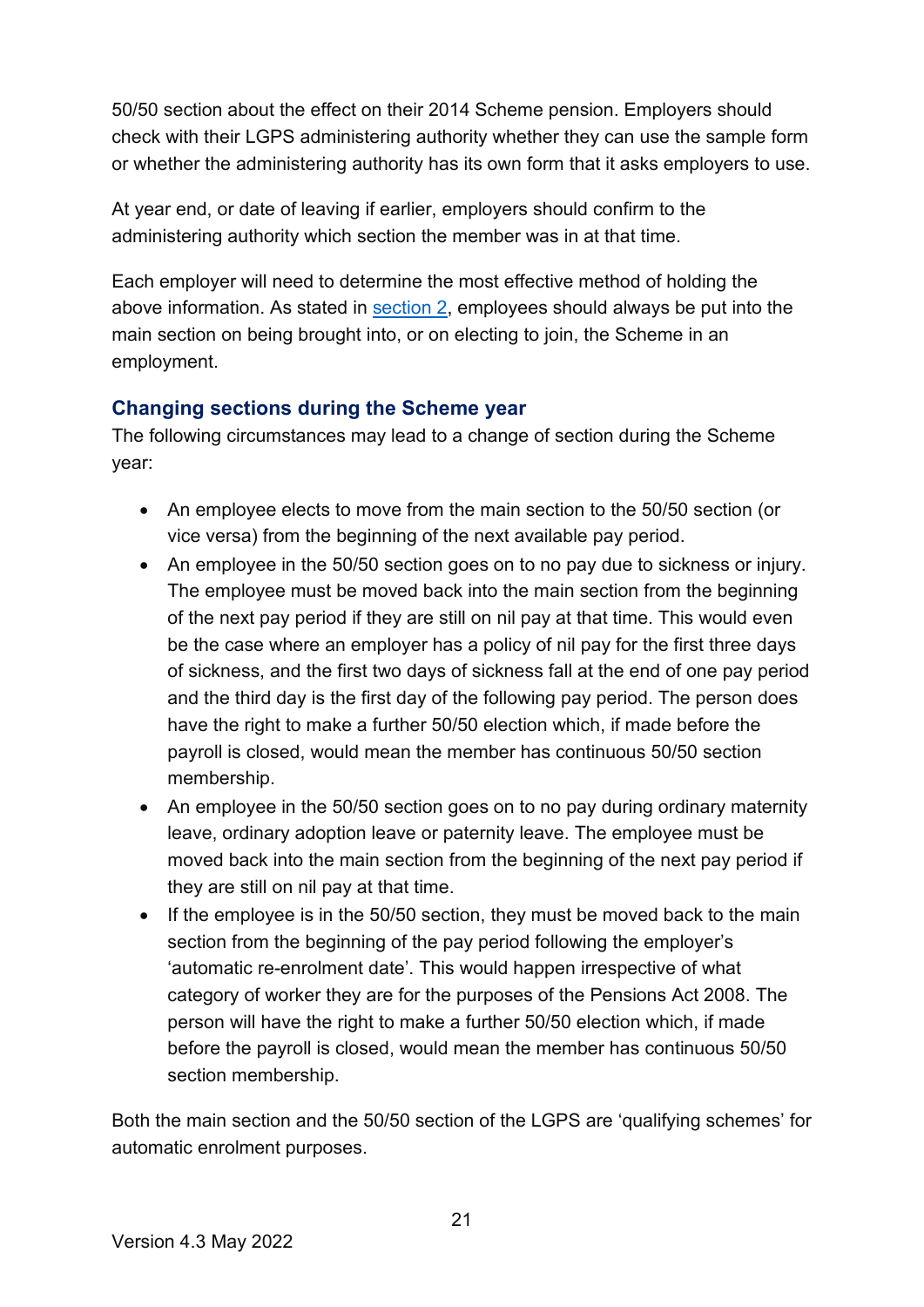The terms in quotation marks in the text above relate to automatic enrolment and are defined in the Pensions Act 2008.

For more information on automatic enrolment and the LGPS please read the 'Automatic enrolment – Technical Guide' which you can find on the Employer guides and documents page of [www.lgpsregs.org.](http://www.lgpsregs.org/)

### <span id="page-21-0"></span>**9. Paying extra and moving between the main and 50/50 sections**

If a member elects to move to the 50/50 section:

- any existing Additional Pension Contribution (APC) contract to buy extra pension which is at whole cost to the employee must stop
- any Shared Cost Additional Pension Contribution (SCAPC) contract to buy extra pension must stop
- any AVC or Shared Cost AVC contract continues, unless the member elects to terminate the contract, and
- any APC or SCAPC contract to purchase an amount of pension 'lost' during a period of authorised unpaid leave, unpaid additional maternity or adoption leave, unpaid parental bereavement leave or unpaid shared parental leave continues, unless the member elects to terminate the contract.

On moving to the 50/50 section, any extra pension contributions that the member continues to pay including:

- AVC/SCAVC
- $\bullet$  APC
- $\bullet$  SCAPC
- Additional Regular Contributions (ARC)
- contributions to buy added years
- Preston part-time buy-back, or
- contributions to an Additional Survivor Benefit Contribution (ASBC) contract / arrangement in force before 1 April 2014 (see [section 16\)](#page-37-1)

are not reduced to half rate. The contributions under such contracts / arrangements continue to be paid in full. The member continues to pay the full percentage rate or flat rate sum due under the relevant contract / arrangement.

A member in the 50/50 section cannot commence payment of an APC contract which is at whole cost to the employee to buy extra pension. A member in the 50/50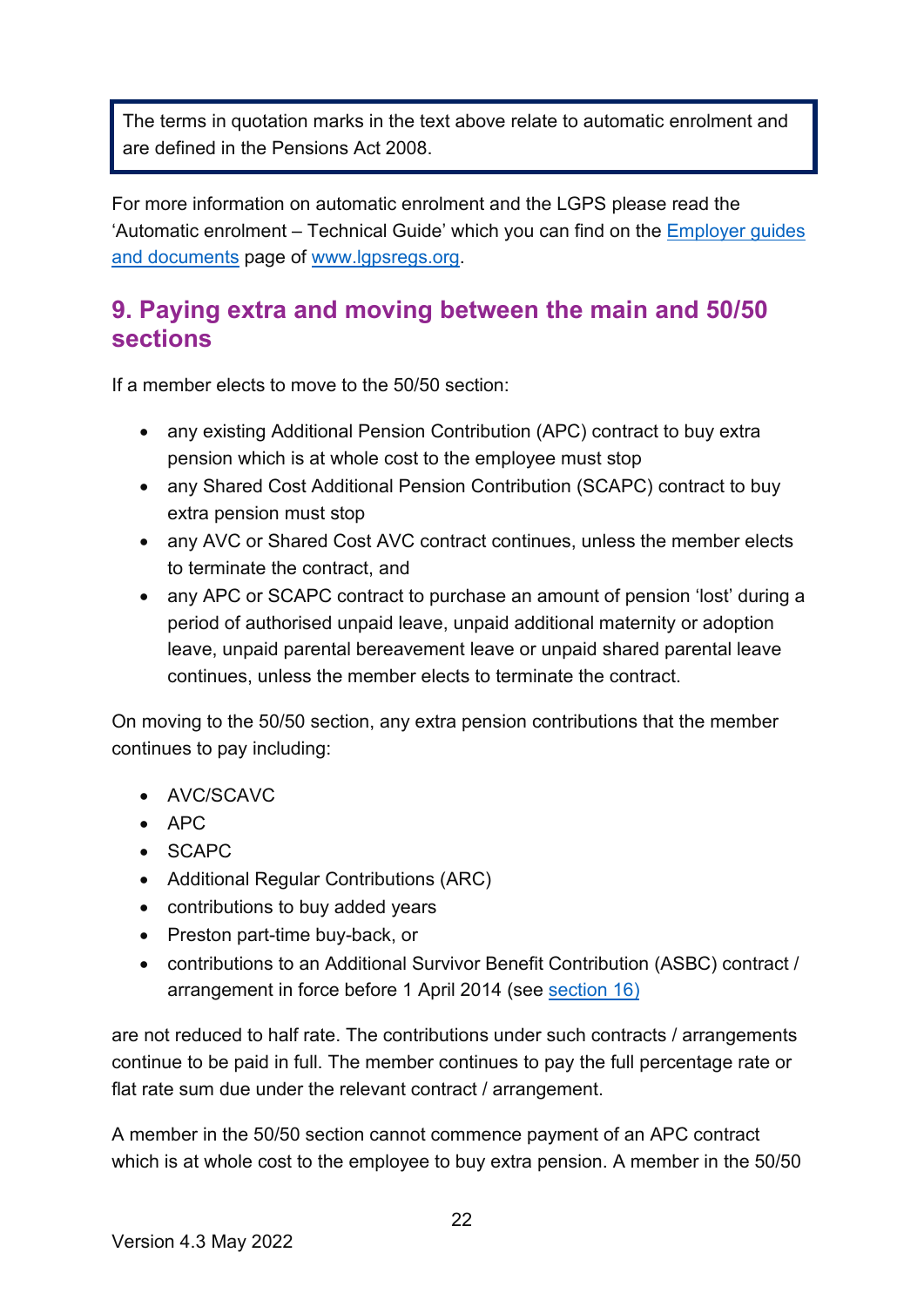section can commence payment of an APC contract if it is to purchase an amount of pension 'lost' due to:

- a trade dispute
- a period of authorised leave of absence
- a period of unpaid additional maternity or adoption leave
- unpaid shared parental leave, or
- unpaid parental bereavement leave

where the member is paying the full cost of the APC.

A member in the 50/50 section can commence payment of a SCAPC contract only if such a contribution is to purchase an amount of pension 'lost' during a period of:

- authorised unpaid leave of absence
- unpaid additional maternity or adoption leave
- unpaid shared parental leave, or
- unpaid parental bereavement leave.

A member in the 50/50 section can commence payment of an AVC or Shared Cost AVC contract.

A member in the 50/50 section can commence payment of Preston part-time buyback contributions.

When a member moves from the 50/50 section to the main section, any existing:

- APC
- SCAPC
- Additional Regular Contribution (ARC)
- added years
- Additional Survivor Benefit Contribution (ASBC)
- AVC or
- Shared Cost AVC

contract / arrangement must continue, unless the member elects to terminate the contract / arrangement. Any Preston part-time buy-back contributions must continue.

A member in the main section can commence payment of:

- an APC contract which is at whole cost to the employee
- an SCAPC contract
- an AVC or Shared Cost AVC contract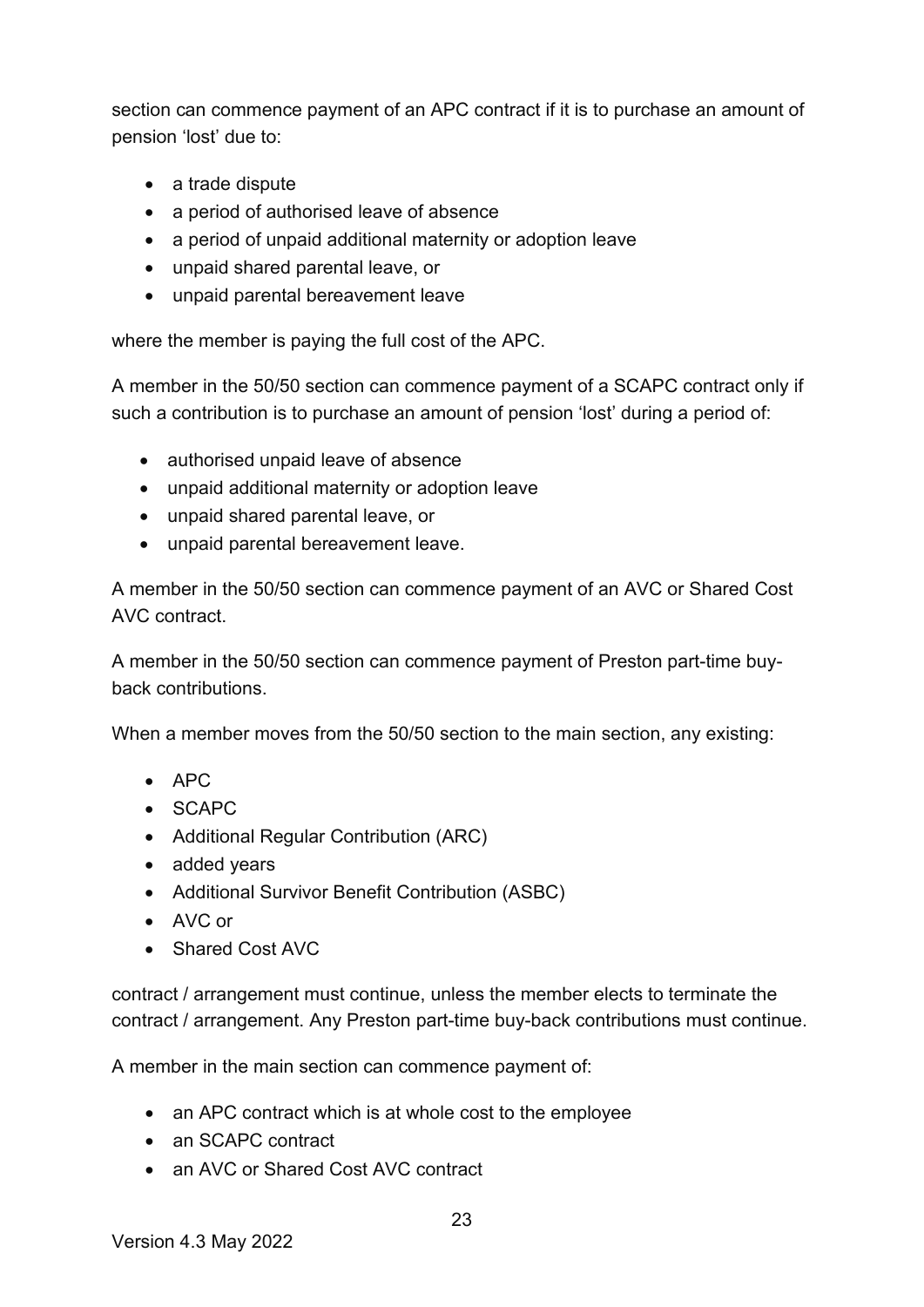• Preston part-time buy-back contributions.

### <span id="page-23-0"></span>**10. Movements between contribution bands**

Once the initial pay band and contribution rate has been determined for an employee (see sections [2,](#page-4-0) [4](#page-11-0) and [5\)](#page-12-0) the employer must reassess the appropriate band and rate each April, in the pay period in which 1 April falls.

The employer may choose to review the appropriate band and rate when there is a material change in pay. This means that the employer can review the band and rate during a Scheme year if there is a material change in an employee's contractual pay. An employee's pay might change if they change jobs, they are promoted or demoted, their job is regraded, they receive a pay award or they change their contractual hours.

If an employee receives a backdated pay award or re-grading, this could lead to a retrospective change in contribution band. The employer can decide only to apply the new rate from the date the pay award or re-grading is actioned on the payroll.

Where the initial employee contribution rate was set based on an estimated pay figure (see [section 2\)](#page-4-0), the employer may wish to review the actual pensionable pay received regularly to ensure the correct rate is being applied. Any reductions in pensionable pay due to sickness, child related leave, reserve forces service leave or other absence from work are to be disregarded when assessing / reviewing the appropriate band and rate.

Such a review could take place:

- a) Each pay period. This could be done in a number of ways. For example:
	- i. The pensionable pay in the pay period is grossed up to an annual equivalent and the contribution rate for that pay period determined accordingly. However, any lump sums or retrospective payments covering more than one pay period, or any payments not paid every pay period (eg payments made twice a year for cutting verges) would need to be excluded from the calculation or, alternatively, excluded before the grossing up calculation and then added to the resultant grossed up annual rate. If this is not done, the derived annual pensionable pay figure would be overestimated. Such an approach can be automated on the payroll and has the advantage of ensuring the annual rate of pay is assessed pay period by pay period. This method could still result in a member paying more or less in contributions than their actual pensionable pay over the Scheme year might have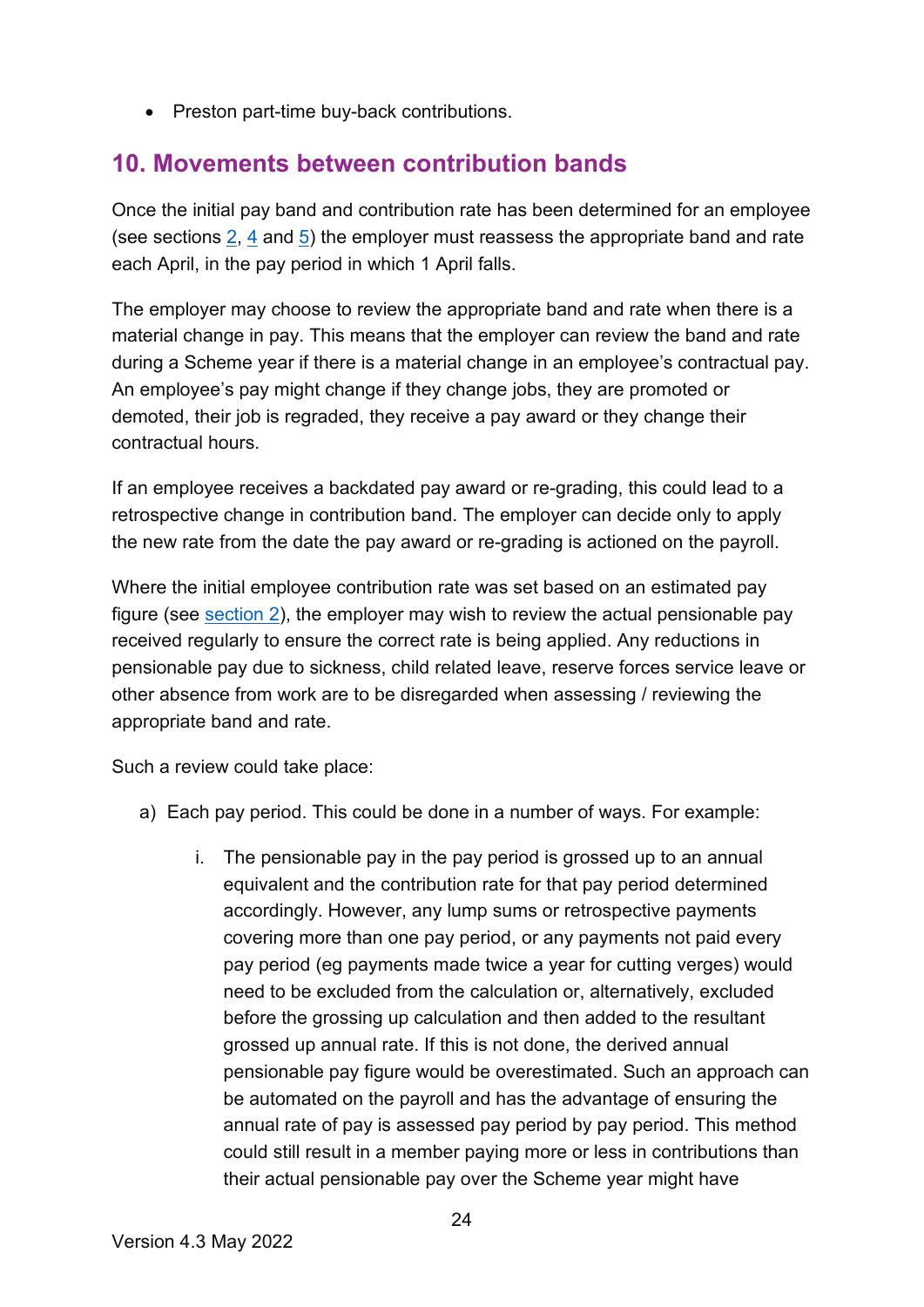otherwise warranted. For example, a member whose pay month by month is on the cusp of pay bands 2 and 3 might pay a contribution rate of 5.8% some months and 6.5% other months. Over the course of the Scheme year, the member's aggregate pensionable pay could fall within pay band 2. The member could argue that they have paid too much in contributions in some months. The aggregate pensionable pay could fall within pay band 3. It could then be argued the member has paid too little in some months.

- ii. The cumulative pensionable pay for the Scheme year to date, including the pensionable pay in the pay period, is grossed up to an annual equivalent. The pay would need to be adjusted for any lump sum or retrospective payments paid in the Scheme year to date. The contribution rate for that pay period would be determined accordingly. This option has the same problems as i. above, but to a lesser degree.
- b) each quarter (or half yearly). This could be done in a number of ways. For example:
	- i. the pensionable pay received in the previous quarter (or previous half year) could be grossed up to an annual equivalent. The pay would need to be adjusted for any lump sum or retrospective payments paid during that quarter (or half year) and the contribution rate for the next quarter (or half year) set accordingly, or
	- ii. the cumulative pensionable pay for the Scheme year to date at the end of the previous quarter could be grossed up to an annual equivalent. The pay would need to be adjusted for any lump sum or retrospective payments paid during that quarter (or half year) and the contribution rate for the next quarter (or half year) set accordingly.

The issues identified in the options under (a) also apply to the options under (b).

- c) at the end of month 11 (or week 48 for weekly paid employees). This could be done in a number of ways. For example:
	- i. the cumulative pensionable pay for the Scheme year to date at the end of month 11 (or week 48) could be grossed up to an annual equivalent (making an appropriate adjustment for any lump sum or retrospective payments made in the Scheme year to date). If this indicates that the incorrect employee contribution rate had been applied during the Scheme year to date, apply a new contribution rate for the remaining period of the Scheme year which will, as near as is possible, recover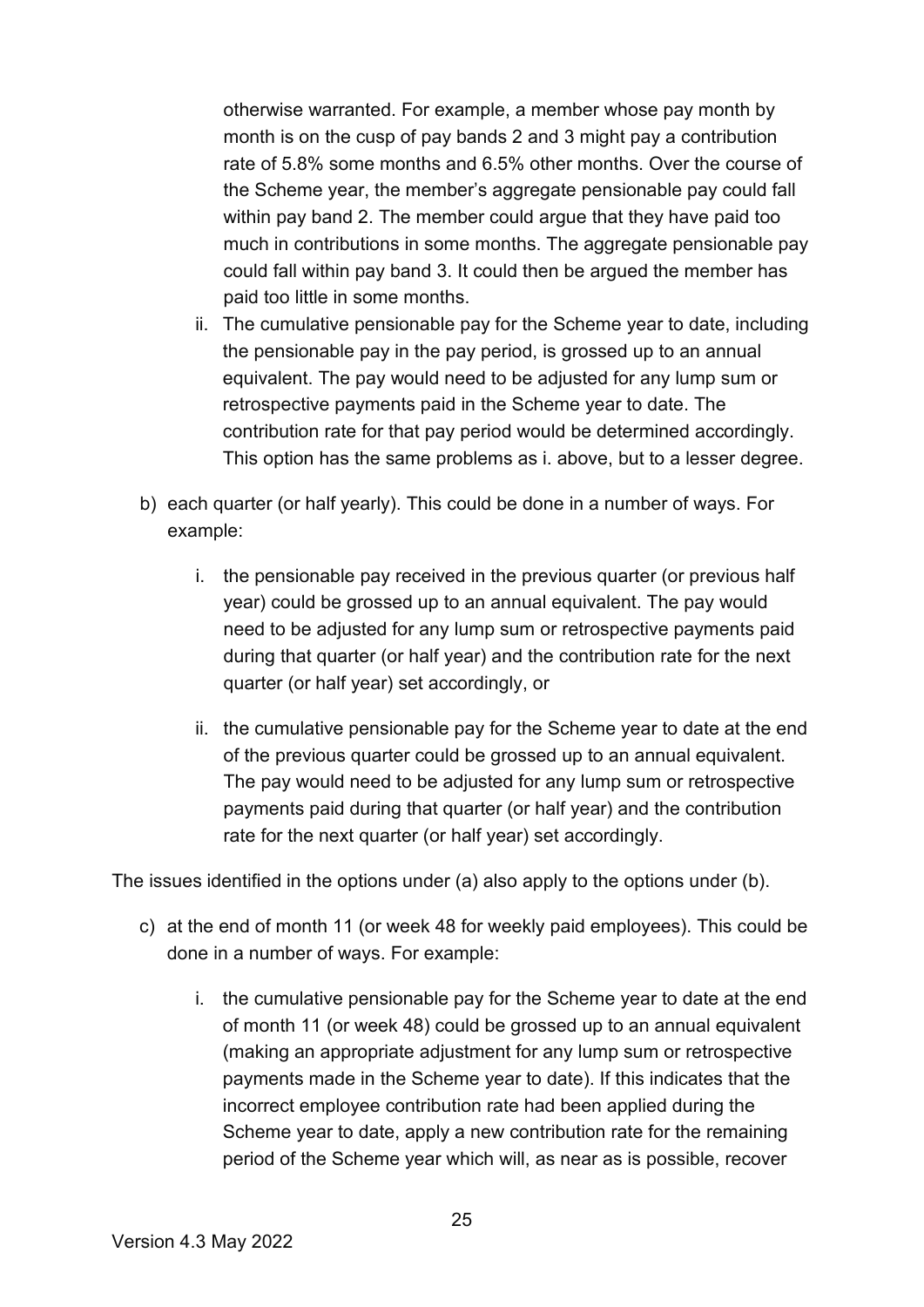any 'underpaid' employee contributions or refund any 'overpaid' employee contributions. A new employee contribution rate would, of course, still need to be assessed at the beginning of the new Scheme year.

- d) each year with the rate for the next Scheme year being set by reference to:
	- the actual pensionable pay received in the previous Scheme year, or
	- the annual rate of pensionable pay at the beginning of the new Scheme year, or
	- the expected annual pensionable pay for the new Scheme year.

Any reductions in pensionable pay due to sickness, child related leave, reserve forces service leave or other absence from work are to be disregarded when assessing / reviewing the appropriate contribution rate.

#### <span id="page-25-0"></span>**Example 2: Assessing the contribution rate**

The rate set on commencement was based on contractual annual pay. However, when the rate is reviewed at the end of the year, it is clear that the employee worked a significant amount of non-contractual overtime which would have placed them in the next band up. The employer may choose to apply the rate applicable to that next band up for the following year.

In deciding the approach to take, employers will need to strike a balance between:

- the aim of ensuring that the employee contributions deducted over a Scheme year fairly reflect the pay band appropriate to the pensionable pay received by the employee in the Scheme year, and
- the need to adopt an approach that is simple both to administer and for employees to understand.

Employers will need to consider the level of complexity involved in getting income from employee contributions correct to the nth degree. They may wish to adopt a process that is simpler to administer and explain to employees. Employers should ensure that whatever process they adopt is reasonable and is applied consistently to all employees. Any under or over collection of employee contributions may affect the employer's contribution rate.

Whenever an employer changes the band to which the employee is allocated, the employer must, as soon as is reasonably practicable, notify the employee of the new contribution rate that is payable and the date from which it is to be applied. It would be preferable to notify the member before the new rate is applied to avoid complaints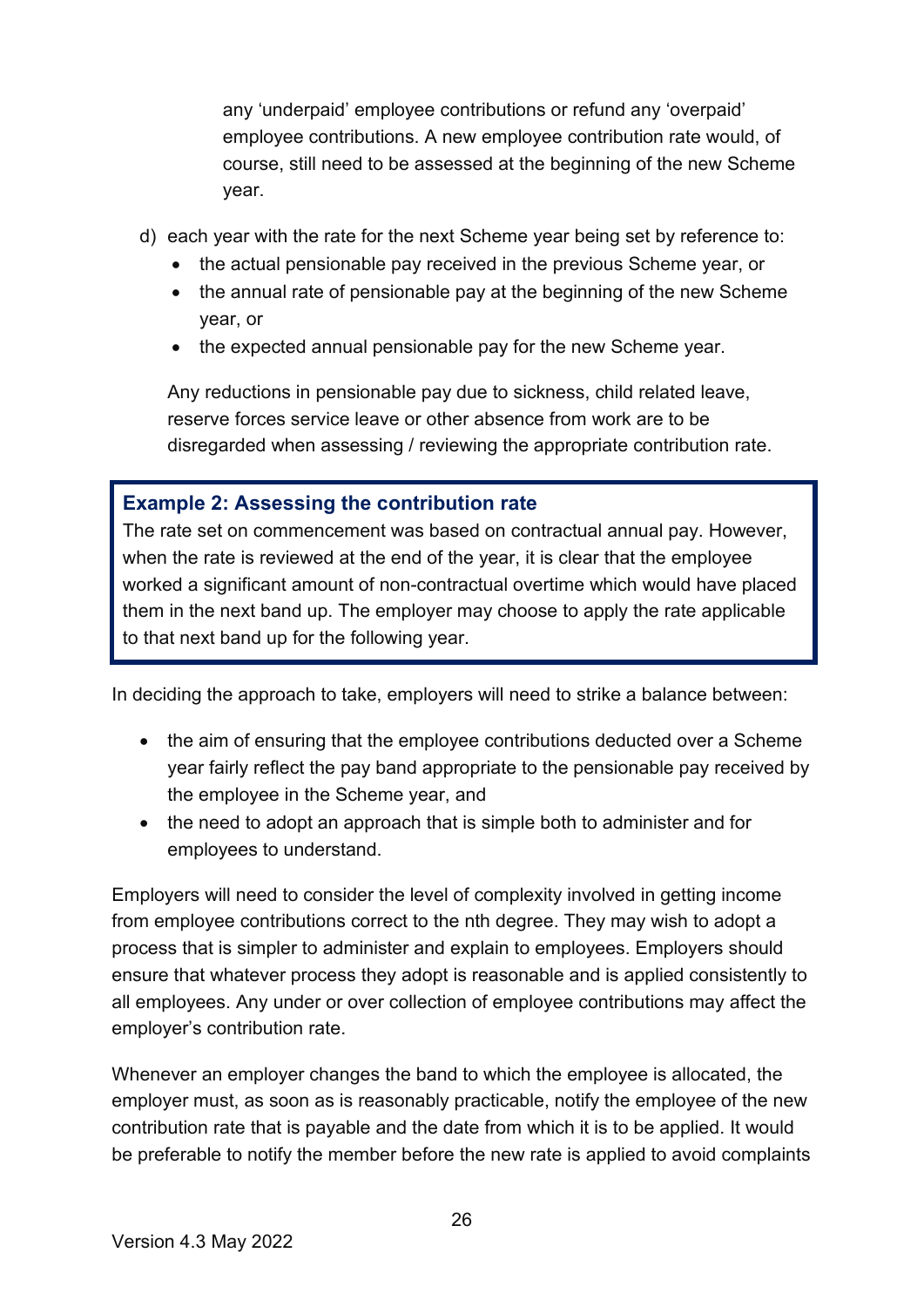from those whose contribution rate increases. See the end of [section 2](#page-9-0) for what the notification must contain.

# <span id="page-26-0"></span>**11. Assumed Pensionable Pay**

#### <span id="page-26-1"></span>**When does Assumed Pensionable Pay apply?**

If an employee moves to a period of reduced contractual pay or nil pay because of:

- sickness or injury
- ordinary maternity or adoption leave
- paternity leave
- paid shared parental leave
- paid parental bereavement leave, or
- paid additional maternity or adoption leave

the employer should notify payroll of the date of the reduction (for sickness or injury), or the date the relevant child related leave began. Payroll should be instructed to apply Assumed Pensionable Pay (APP) for pension purposes during the period of absence. APP does not apply during any part of relevant child related leave where the pensionable pay the member receives is greater than the APP for that part of the leave period.

As in the 2008 Scheme, the employee will pay contributions on any pensionable pay received during such periods of absence. Unlike in the 2008 Scheme, the employer will pay contributions on the amount of APP.

#### <span id="page-26-2"></span>**When does APP not apply?**

**APP does not apply** during a period of authorised unpaid leave of absence, unauthorised unpaid leave of absence or absence due to industrial action. APP should not be added to the cumulative pensionable pay for that period of absence.

APP does not apply during a part of relevant child related leave if the member receives pensionable pay that is more than Assumed Pensionable Pay for that part of the leave period. On those days, the employee and employer pay contributions on the actual pensionable pay received. Relevant child related leave means ordinary maternity, paternity or adoption leave, paid parental bereavement leave, paid shared parental leave and paid additional maternity or adoption leave.

#### **APP does not apply during:**

- unpaid additional maternity or adoption leave
- unpaid shared parental leave, or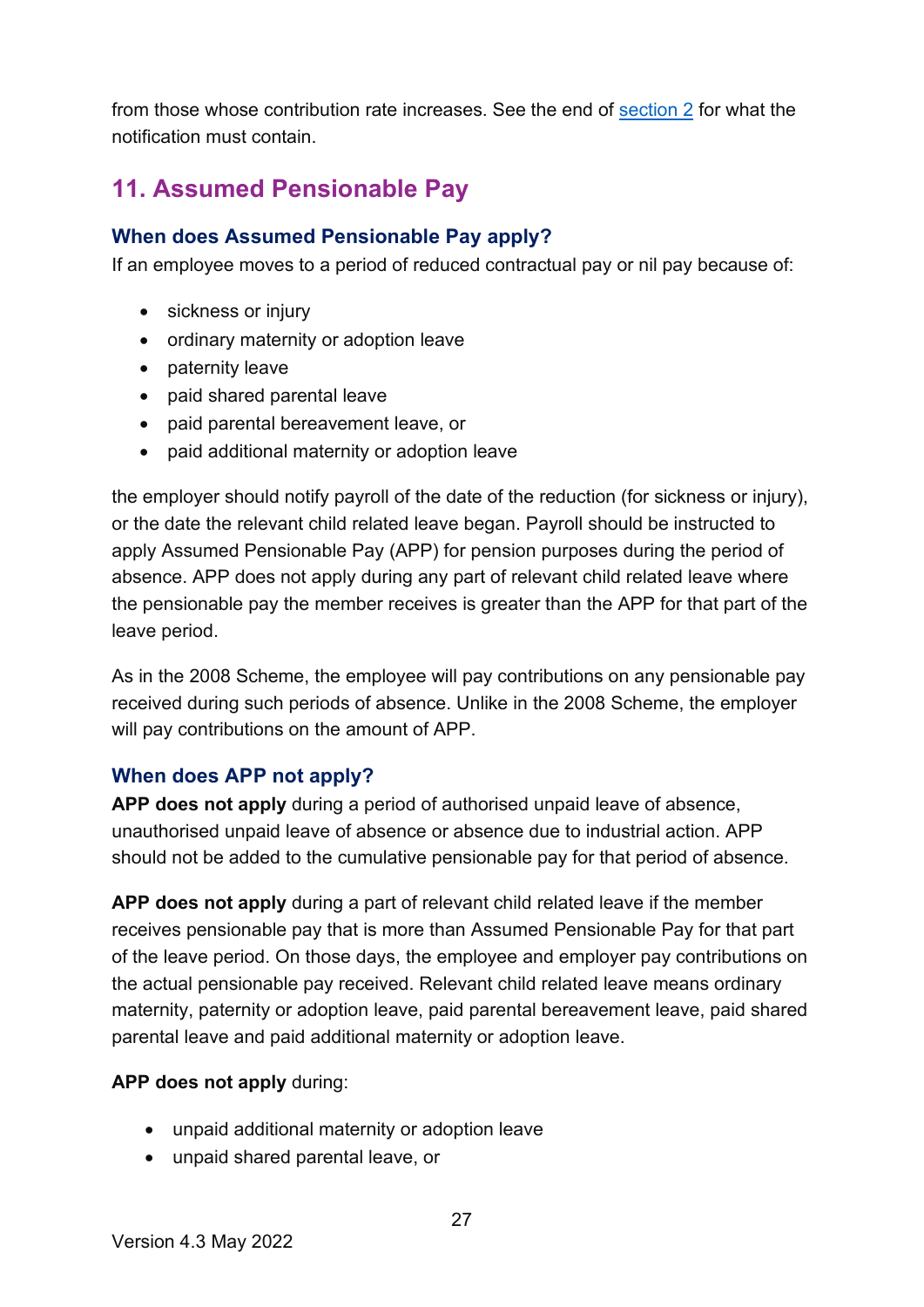• unpaid parental bereavement leave.

These types of leave should be treated as unpaid leave of absence. If the member was in the 50/50 section before dropping to nil contractual pay because of sickness or before going on to no pay during ordinary maternity, ordinary adoption or paternity leave, they should be returned to the main section from the beginning of the next pay period, provided they are still on no pay at that time.

**APP does not apply** on a 'Stringer day' if the pensionable pay the member receives is greater than the APP. A Stringer day is an annual leave day taken during a period of sick leave.

#### <span id="page-27-0"></span>**Calculating APP**

The calculation of APP uses the three complete months' or 12 complete weeks' pensionable pay the member received relating to that employment before:

- the period of reduced contractual pay or nil pay due to sickness or injury started
- the relevant child related leave commenced or
- the member commenced reserve forces leave.

If the pensionable pay the member received during the three month or 12-week period is reduced because of an absence with the employer's permission or due to a trade dispute, the reduction in pay is ignored in the APP calculation.

If the pay the member received in the three month period (or 12 weeks if paid weekly) is materially lower than the pay they would normally receive, the employer has a discretion to use a higher pay in the APP calculation. The employer must have regard to the pensionable pay the member earned over the previous 12 months when determining what the normal level of pensionable pay is.

You can read more on how to calculate APP in section 4.2 of the 'Payroll guide' which you can find on the ['Employer guides and documents'](https://www.lgpsregs.org/employer-resources/guidesetc.php) page of [www.lgpsregs.org.](http://www.lgpsregs.org/)

#### <span id="page-27-1"></span>**APP and separate employments**

If, during the period of three months' or 12 weeks' pensionable pay used to calculate the APP, the member ceases one employment and is reemployed on a new contract of employment, the calculation of APP is based on the pensionable pay received in the new employment only, using the number of complete weeks or complete months available in that employment.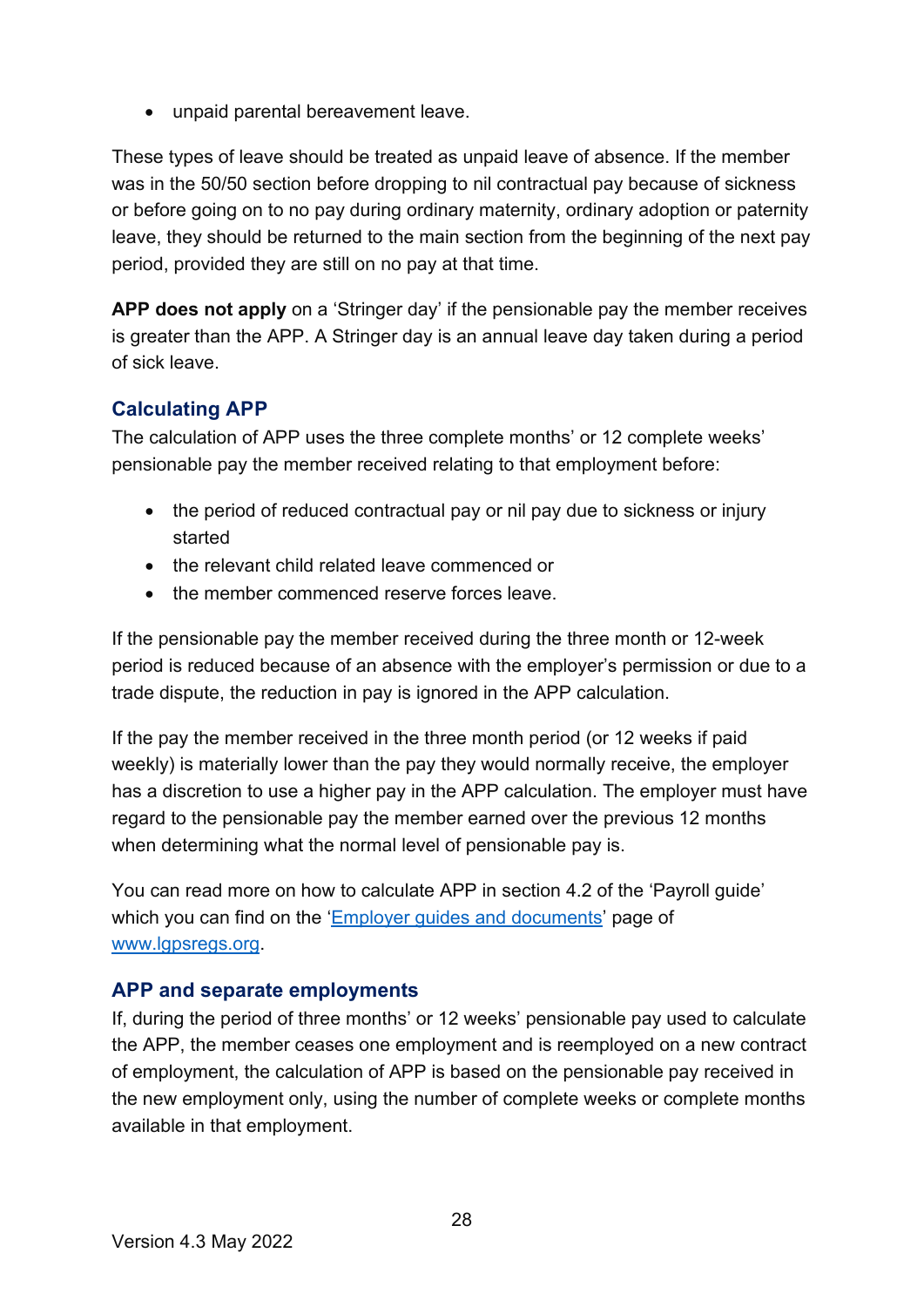#### <span id="page-28-0"></span>**Reserve forces service leave**

An employee on reserve forces service leave may elect to remain a member of the LGPS. If they do so, the employer will calculate APP whilst the reservist is on leave and drop that into the person's cumulative pensionable pay on the payroll (ie into the main or 50/50 section). The member continues to build up a pension as if they were still at work.

The employer would pay no employer contribution to the LGPS administering authority on that APP. The employer would notify the reservist and, via the reservist, the Ministry of Defence (MoD) of both the APP figure and the employee and employer contribution rate due on that amount, and the amount of any additional contributions being paid by the member. If the MoD pay is less than the member's pensionable pay as defined in the 2008 Scheme, and the additional contributions are:

- Additional Regular Contributions (ARCs),
- contributions to purchase added years, or
- Additional Survivor Benefit Contributions (ASBCs)

then the additional contributions are deemed to have been paid.

The MoD would deduct the employee contribution and any additional employee contributions from the reservist and pay those contributions, together with the employer contribution, directly to the LGPS administering authority or to the AVC provider, as appropriate.

Any employer contributions to an SCAPC or SCAVC remain payable by the employer.

If the employer continues to pay the reservist some pay whilst they are on reserve forces service leave, that pay is non-pensionable. Neither employee nor employer contributions should be deducted. Any pay paid by the employer is not added into the person's cumulative pensionable pay figure. Only APP is added into the cumulative pensionable pay during a period of reserve forces leave.

#### <span id="page-28-1"></span>**End of APP accrual**

APP stops accruing:

• when a member stops being absent on reduced contractual pay or nil pay as a result of sickness or injury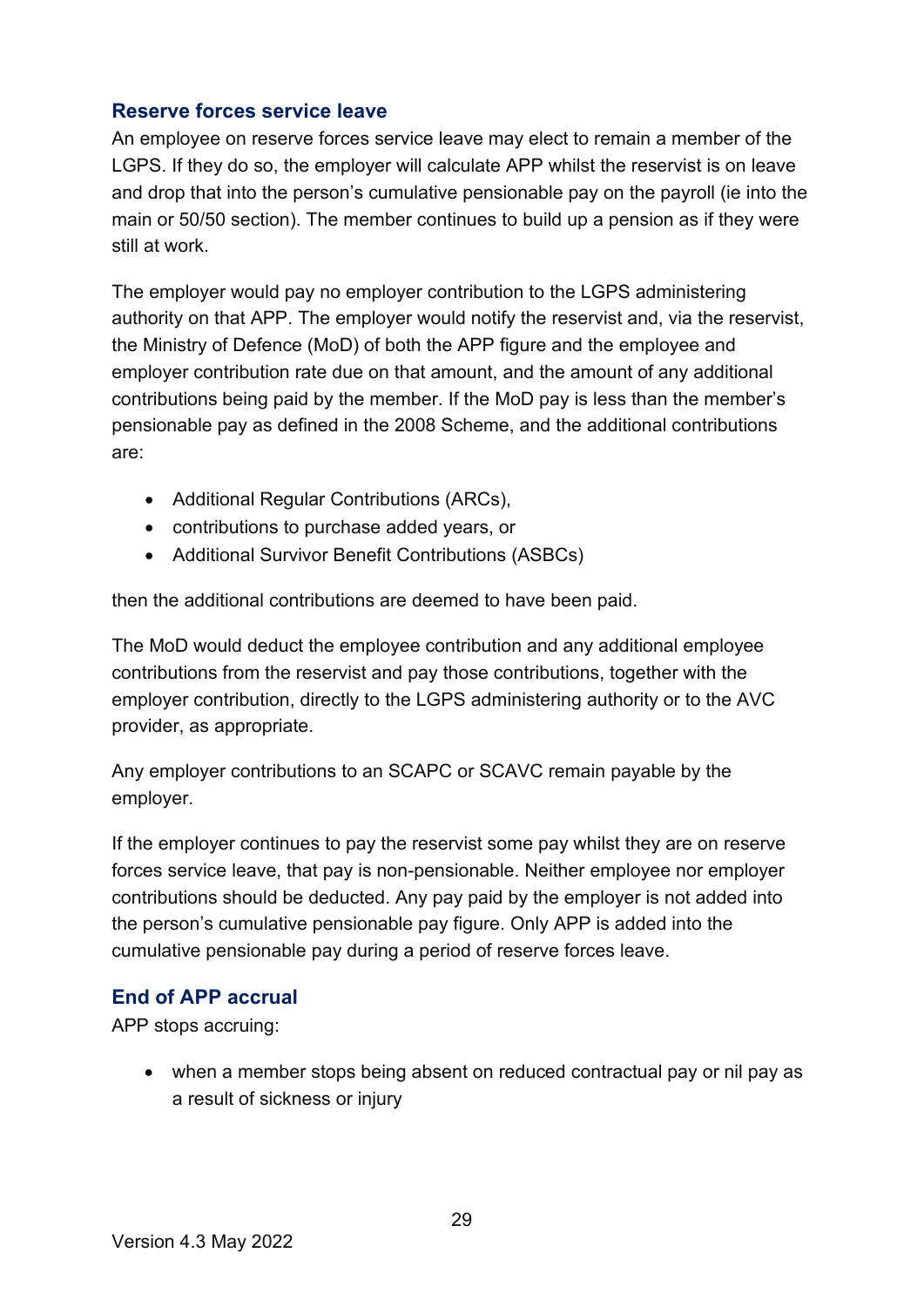- at the end of relevant child related leave ie ordinary maternity or ordinary adoption leave, paternity leave, paid shared parental leave, paid parental bereavement leave and any paid additional maternity or adoption leave
- at the end of a period of reserve forces service leave.

#### <span id="page-29-0"></span>**Tier 1 and Tier 2 ill health pensions or death in service**

APP will need to be calculated (by the employer – not held on payroll) when:

- an employer terminates an active member's employment on the grounds of permanent ill health with a Tier 1 or Tier 2 ill health pension
- an active member dies in service, or
- a Tier 3 ill health pension is uplifted to a Tier 2 ill health pension.

The APP figure is based on:

- the average of the pensionable pay for the 12 complete pay periods before the date of termination / death for an employee who is paid weekly
- the average of the pensionable pay for the three complete pay periods before the date of termination / death for an employee who is paid monthly
- if APP applied during those three months or 12 weeks, that is included in the calculation
- any regular lump sums paid in the 12 months before the date of retirement / death which the employer determines there is a 'reasonable expectation' would again have been paid to the member are added back into the annual rate of APP.

This APP figure is needed to calculate the amount of the enhancement to the benefits due under the LGPS. The Independent Registered Medical Practitioner must certify whether the member was working reduced contractual hours during the relevant 12 (weekly) or three (monthly) pay periods wholly or partly as a result of the condition that caused or contributed to the ill health retirement. If they were, the APP figure must be calculated on the pay the member would have received during the relevant pay periods if they had not been working reduced contractual hours.

### <span id="page-29-1"></span>**12. Buying extra pension**

#### <span id="page-29-2"></span>**Employee only APCs and Shared Cost APCs**

Scheme members may choose to buy extra annual pension using an Additional Pension Contribution (APC) contract. If the employer makes a contribution to the cost, this is known as a Shared Cost APC (SCAPC). The maximum at April 2014 was £6,500 and represented an increase from the 2008 Scheme maximum of £5,000. The maximum of £6,500 is increased each April from April 2015 by Pensions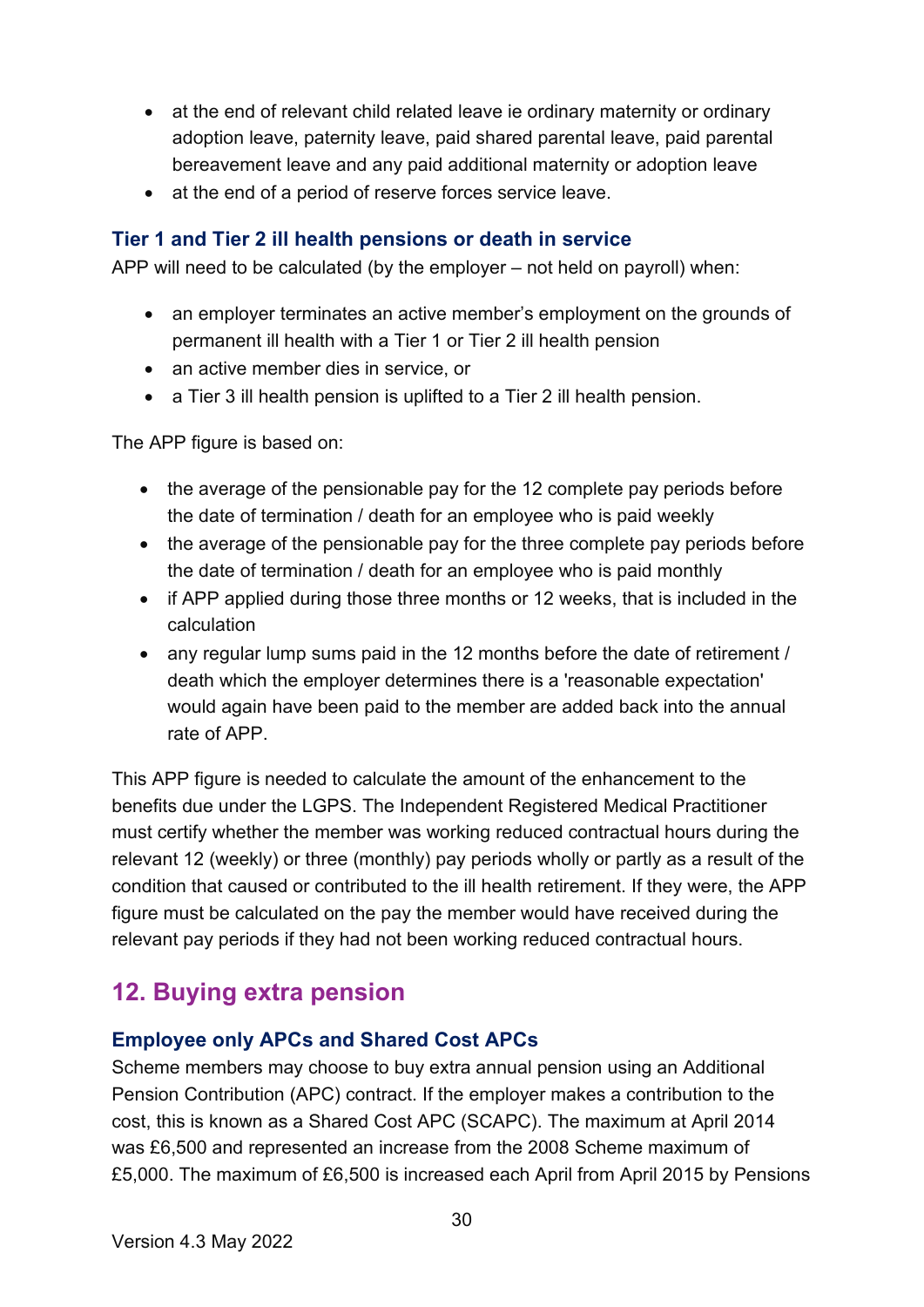Increase (assuming a PI date of 1 April 2013). The maximum for the 2022/23 year is £7,352.

An LGPS administering authority can require a member to produce a report by a registered medical practitioner of the results of a medical examination (undertaken at the member's own expense). The administering authority can refuse an APC contract application if they are not satisfied that the member is in reasonably good health. Subject to that, a member can enter into an APC contract:

• **To buy extra pension**. The Scheme member may choose to make a one-off contribution or regular additional contributions to buy a set amount of additional pension. The cost is determined by the Scheme member's age, contract length and the amount they wish to purchase. The cost is a cash amount **not** a percentage of pay. An employer may, if they wish, agree to meet some or all of the cost of any additional pension purchased.

A Scheme member cannot start an APC to buy extra pension if they are in the 50/50 section.

• **To buy 'lost' pension for authorised unpaid leave of absence.** Authorised unpaid leave of absence includes any period of unpaid additional maternity or adoption leave, unpaid parental bereavement leave and unpaid shared parental leave.

An employee may elect to pay APCs to purchase any or all of the amount of pension 'lost' during the period of absence. If they elect to do so within 30 days of returning to work (or such longer period as the employer allows), the employer must pay 2/3rds of the cost of the APC (a Shared Cost APC). The employer is only required to pay for any individual period of absence up to 36 months, but not any period beyond that.

If the member elects after the 30-day period (or such longer period as the employer allows), the employee must pay the full cost of the contract.

The employee would pay the full cost of purchasing 'lost' pension for a period of absence beyond 36 months, unless the employer chooses to contribute towards the cost.

The member can choose to pay APCs to buy back the pension 'lost' during the period of absence over a period of time or as a one-off lump sum. The member **must** pay by lump sum if the LGPS administering authority determines that payment by regular contributions would not be practicable.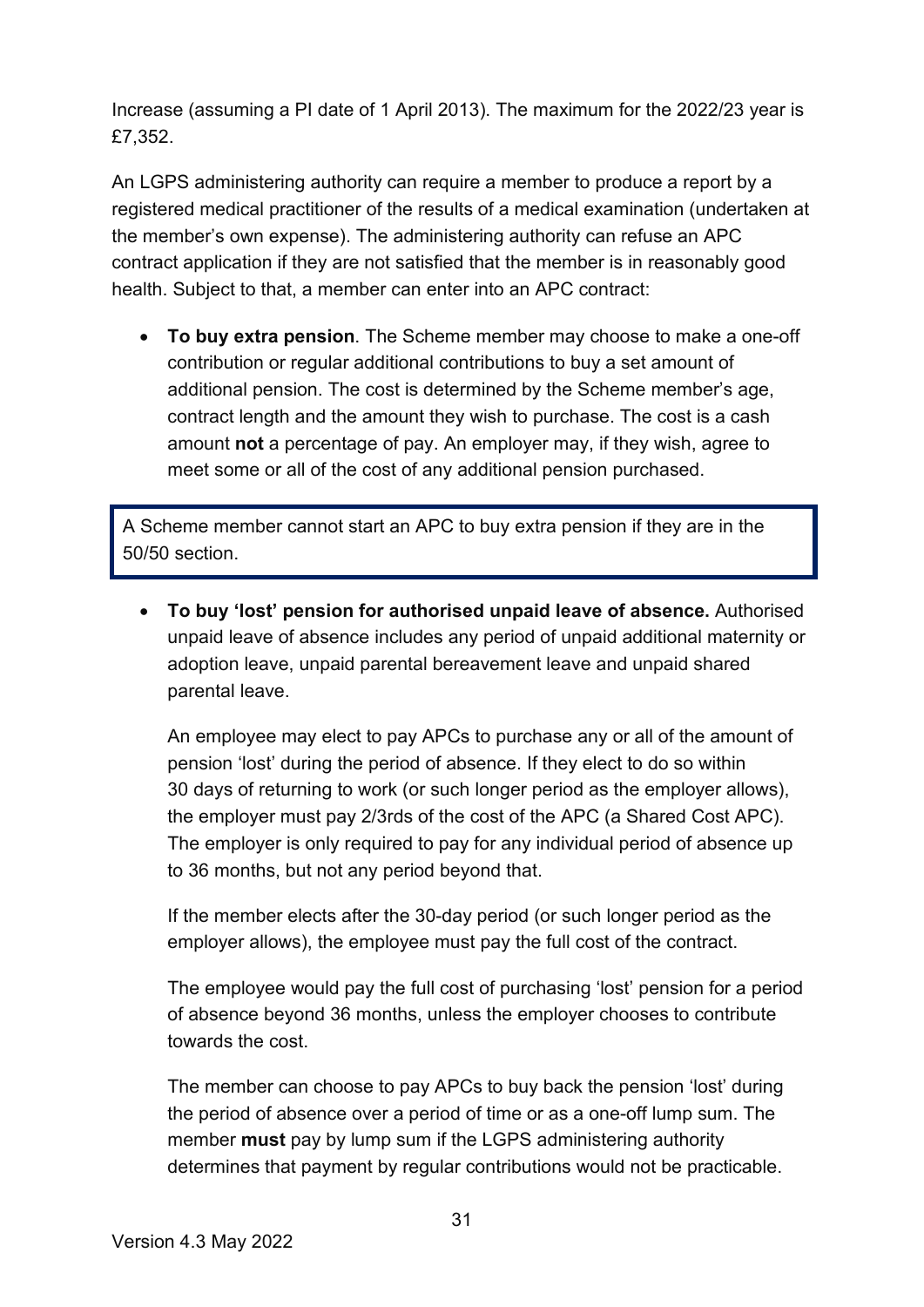Members who are over their Normal Pension Age, or within a year of attaining their Normal Pension Age can only pay APCs by lump sum.

The amount of 'lost' pension is calculated as 1/49th of the 'lost' pensionable pay for the period of unpaid leave if the person was in the main section during that period, or 1/98th of the 'lost' pensionable pay if they were in the 50/50 section. A Scheme member can commence an APC or Shared Cost APC in this circumstance even if they are in the 50/50 section.

Contributions are not compulsory for any period of authorised unpaid leave of absence. Instead, the member can choose whether or not to pay contributions to cover the pension 'lost' during the period of authorised unpaid leave of absence.

There are no special rules governing jury service. In the 2014 Scheme, if a member is on jury service on no pay, the rules covering authorised leave of absence apply.

• **To buy pension 'lost' during a trade dispute**. Where an employee is absent due to a trade dispute, they may choose to buy extra pension to replace the amount of pension 'lost' during the period of the trade dispute. The amount of 'lost' pension is calculated as 1/49th of the pensionable pay 'lost' during the period of the trade dispute if the person was in the main section during that period, or 1/98th of the pensionable pay 'lost' if they were in the 50/50 section. An employee can commence an APC in this circumstance even if they are in the 50/50 section.

If the employee has pre 1 April 2014 membership, they might wish to pay for the amount of 'lost' pension for a period of unpaid absence or trade dispute that falls in their final year of membership. This would mean that the final pay calculation for their pre-1 April 2014 benefits includes that period and could generate a higher final pay figure. This final pay figure would also be used in the underpin calculation for protected members, see [section 16.](#page-37-1) A member subject to the 85 year rule might wish to cover the amount of pension 'lost' in respect of a period of authorised unpaid leave of absence as, if they do not do so, it could have the effect of putting back the date they meet the 85 year rule.

If the Scheme member wishes to purchase extra pension in any of the above circumstances, they will need to sign a contract to do so. Both the payroll and LGPS administering authority must be notified of:

• the amount of extra pension the member is purchasing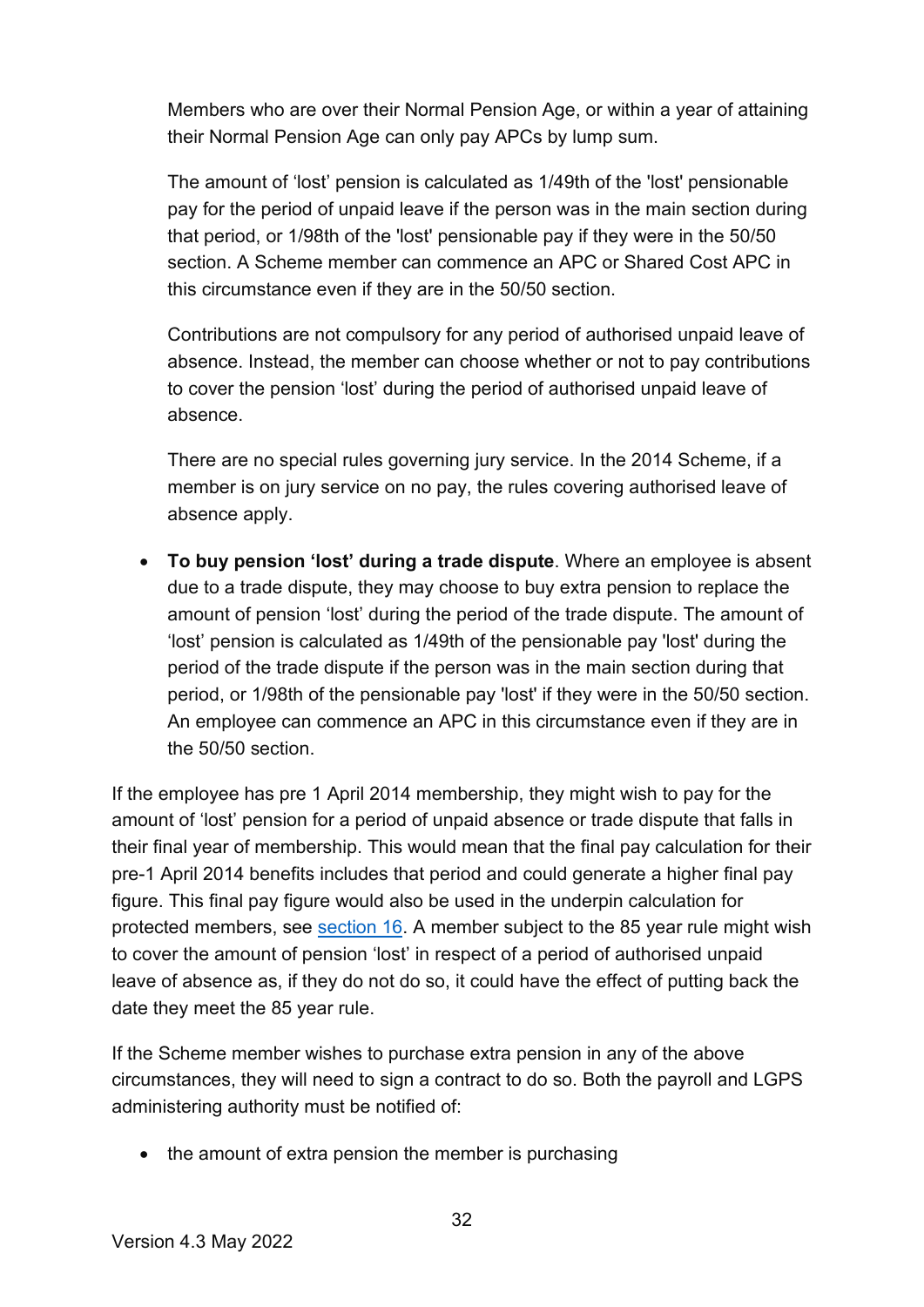- how much the purchase costs ie the cash contribution
- the period over which it is to be paid, or if it is to be paid by a lump sum
- the reason for the purchase
- if the member has more than one pensionable employment, the employment to which the APC contract is to be attached.

Members and employers can use the [Extra or lost pension calculator](https://www.lgpsmember.org/help-and-support/tools-and-calculators/) on the national LGPS member website. The calculators allow members to complete and print or download an application for buying lost or extra pension.

An LGPS administering authority can determine that payments cannot be made over a period of time where it would be impracticable. Administering authorities will wish to have a policy on this and should tell the employers in their fund what the policy is.

Subject to the provisions explained in [section 9,](#page-21-0) during any period of:

- sickness or injury on reduced contractual pay or no pay, or
- child related leave (ordinary maternity, ordinary adoption or paternity leave, shared parental leave, parental bereavement leave, additional maternity or adoption leave), or
- absence due to a trade dispute, or
- reserve forces service leave, or
- any other period of authorised leave of absence, or
- any period of unpaid unauthorised absence

any pre-existing APC / SCAPC contracts entered into after 31 March 2014 remain payable (unless the member elects to end the contract). The exception is that during a period of sickness or injury on no pay, the employee contributions to an APC / SCAPC are deemed to have been paid. For further information, see the notes under example 23 in section 5.3 of the 'Payroll guide' which you can find on the ['Employer](https://www.lgpsregs.org/employer-resources/guidesetc.php)  [guides and documents'](https://www.lgpsregs.org/employer-resources/guidesetc.php) page of [www.lgpsregs.org.](http://www.lgpsregs.org/) See section 16 of the 'Payroll Guide' regarding contracts entered into before 1 April 2014.

#### <span id="page-32-0"></span>**Employer only APCs**

Employers can award additional annual pension to active Scheme members. This is limited to the maximum allowed, which should be reduced by any amount of additional annual pension the employer has already contributed towards or is contributing towards under a Shared Cost APC. The maximum at April 2014 was £6,500 and represented an increase from the 2008 Scheme maximum of £5,000. The maximum of £6,500 is increased each April from April 2015 by Pensions Increase, assuming a PI date of 1 April 2013. The maximum for the 2022/23 year is £7,352. An employer may also make such an award to a member who left on the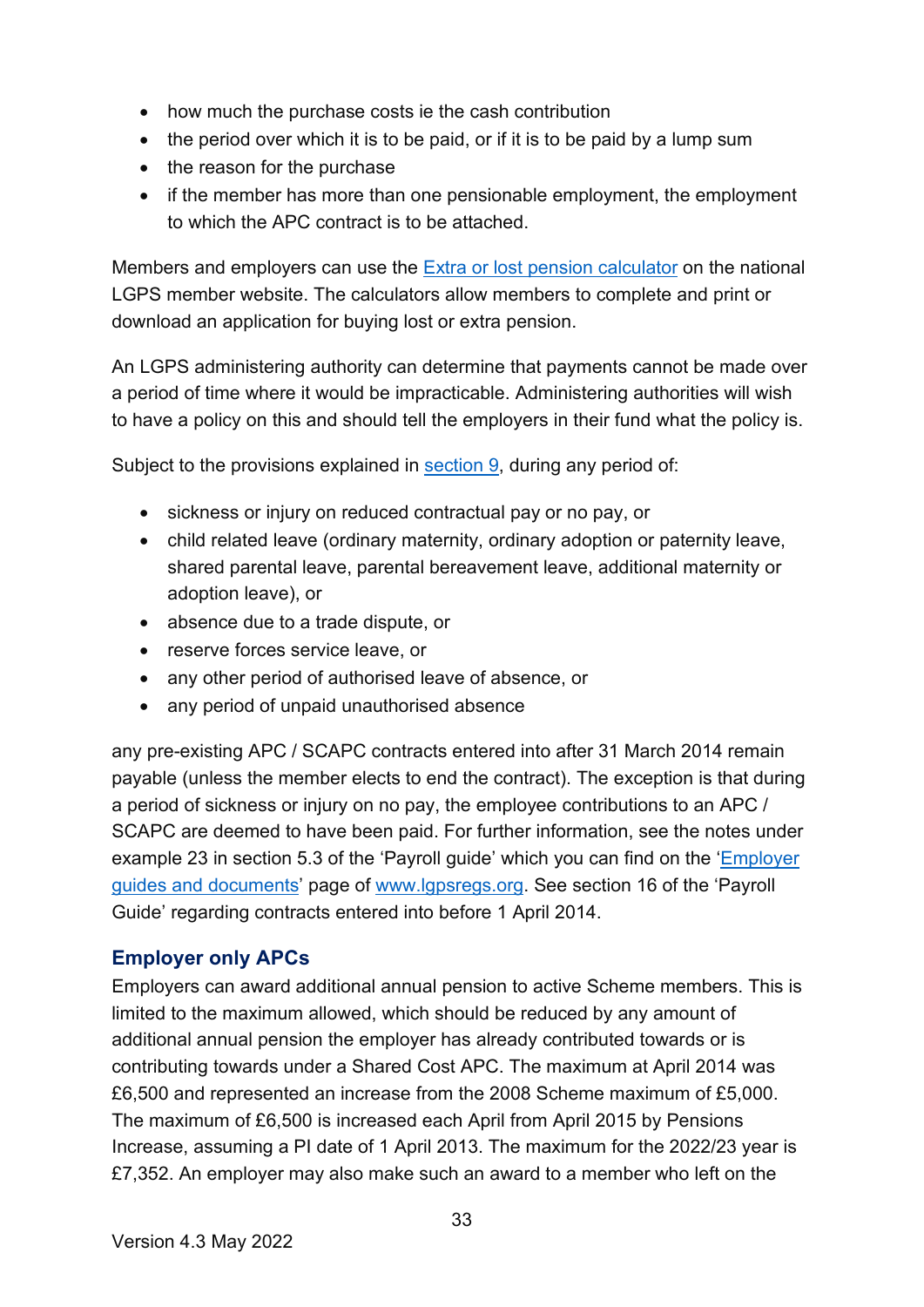grounds of redundancy or business efficiency up to six months after their date of leaving.

The employer would make a one-off contribution in order to buy a set amount of additional pension for the member. The cost is determined by the employee's age and the amount purchased.

#### <span id="page-33-0"></span>**A V Cs**

Additional Voluntary Contributions (AVCs) can be made by the employee or, in the case of a Shared Cost AVC (SCAVC), by both the employer and employee. Such contributions will be either a cash amount or a percentage of pensionable pay. The employer will notify the payroll of the employee amount or percentage to be deducted per pay period and, in the case of a SCAVC, the employer amount or percentage to be paid per pay period. The LGPS administering authority must also be notified. The split between employee's and employer's additional contributions for a SCAVC can be any proportion, but not 100% cost to the employer.

Any active member paying an AVC, regardless of when the AVC contract started, can pay up to 100% of their pensionable pay (2014 Scheme definition) into an AVC plan.

It should be noted that during any period of:

- sickness or injury on reduced contractual pay or no pay, or
- relevant child related leave (ordinary maternity, ordinary adoption or paternity leave, paid shared parental leave, paid parental bereavement leave, paid additional maternity leave or paid additional adoption leave), or
- reserve forces service leave

any pre-existing AVC / SCAVC contracts remain payable for so long as there is enough pay to cover them, unless the member, or the employer in the case of a SCAVC, elects to end the contract. Any member paying AVCs for additional life assurance cover will have to make arrangements to continue to pay the life assurance AVCs during any period when there is not enough pay to cover them if they wish to ensure their AVC life assurance cover does not lapse. For further information see the notes under example 27 in section 5.3 of the 'Payroll guide' which you can find on the ['Employer guides and documents'](https://www.lgpsregs.org/employer-resources/guidesetc.php) page of [www.lgpsregs.org.](http://www.lgpsregs.org/)

During a period of:

• unpaid additional maternity and adoption leave or unpaid shared parental leave, or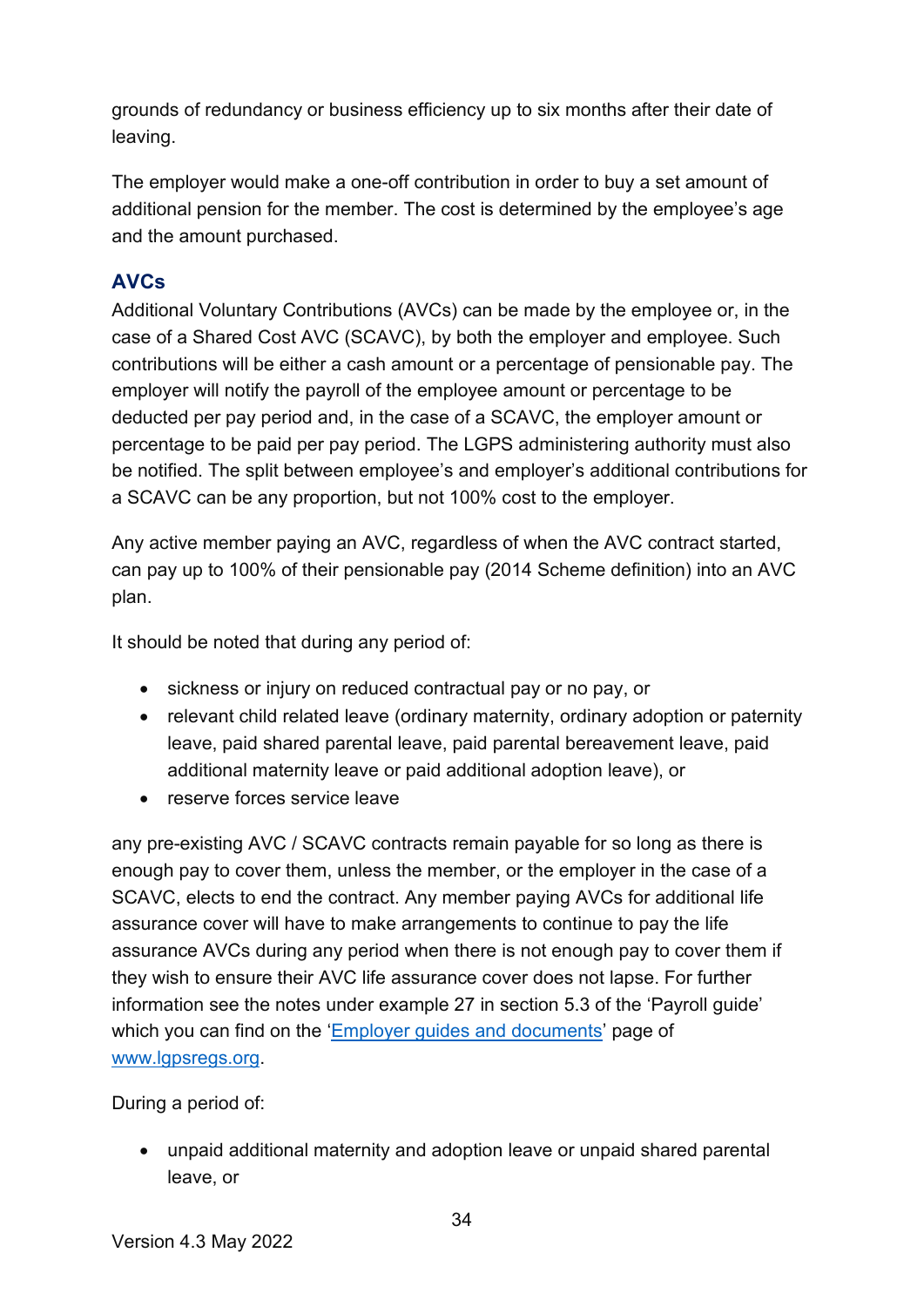- absence due to a trade dispute, or
- any other authorised leave of absence

the member may continue payments in respect of any AVC / SCAVC contract. For further information see the notes under example 27 in section 5.3 of the 'Payroll guide' which you can find on the ['Employer guides and documents'](https://www.lgpsregs.org/employer-resources/guidesetc.php) page of [www.lgpsregs.org.](http://www.lgpsregs.org/)

#### <span id="page-34-0"></span>**Reserve forces service leave**

The above rules on APCs / SCAPCs / AVCs / SCAVCs equally apply to a Scheme member on reserve forces service leave (but see [section 9](#page-21-0) concerning the impact of moving to the 50/50 section).

Subject to [section 9](#page-21-0) (impact of moving to the 50/50 section), unless the member elects to end the contract, any pre-existing APC / SCAPC / AVC / SCAVC contracts that were entered into after 31 March 2014 remain payable during any period of reserve forces service leave - but not via payroll. The employer sends the relevant details about the amount of APC or AVC payable to the reservist to pass on to the Ministry of Defence (MoD). The MoD arranges the relevant deductions from the reservist's pay. The MoD pays the APC amounts over to the LGPS Fund and the AVC amounts to the relevant AVC provider. Any employer contributions to a SCAPC or SCAVC remain payable by the employer, not the MoD.

### <span id="page-34-1"></span>**13. Termination**

Where a Scheme member opts out of the Scheme after more than three months, retires, ceases pensionable employment, dies in service or attains age 75, the employer should inform the payroll administrator and the LGPS administering authority. The notification to the administering authority should include:

- The date of cessation
- The reason for cessation
- The relevant section of the Scheme on cessation
- Any existing APC / SCAPC contracts in force and the amount of employee and / or employer contributions paid to the APC / SCAPC in the final Scheme year
- Pension contributions paid in relation to the job in the final Scheme year
- Cumulative pensionable pay (per section) in relation to the job in the final Scheme year
- An APP figure where employment has been terminated on the grounds of permanent ill health with a Tier 1 or Tier 2 ill health pension or an active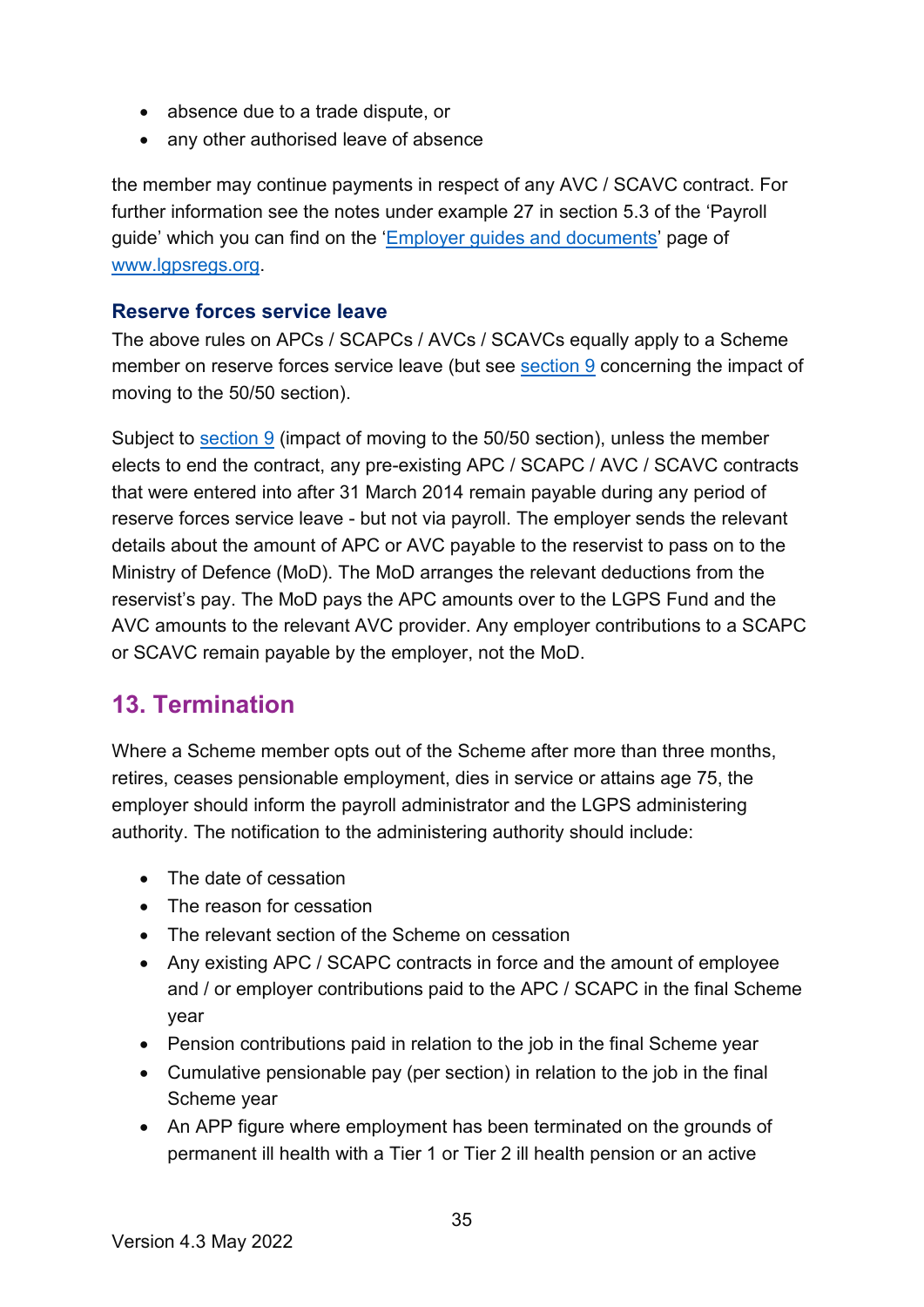member dies in service, or where a Tier 3 ill health pension is awarded which is subsequently changed to a Tier 2 ill health pension. The administering authority needs this APP figure to calculate the amount of the enhancement to the benefits due under the LGPS.

- The final pensionable pay figure, calculated under the rules of the 2008 Scheme, for those members who were in the Scheme on or before 31 March 2014, and for members who joined the LGPS after 31 March 2014 and transferred final salary pension benefits from another public service pension scheme into the LGPS (see [section 16](#page-37-1) for more information).
- Any changes in contractual hours or contractual weeks / days per year, or any service breaks, for those members who were in the Scheme on 31 March 2014 which have not already been notified to the LGPS administering authority (see [section 16](#page-37-1) for more information).
- For voluntary (non-flexible) retirements on or after age 55 and before age 60, whether the employer agrees under their discretions policy to switch on the 85-year rule protection (for retirees who were members of the LGPS on 30 September 2006).
- For voluntary and flexible retirements, whether any actuarial reductions are to be waived in accordance with the employer's discretions policy.

## <span id="page-35-0"></span>**14. Retirements**

When a Scheme member retires, the employer must provide the LGPS administering authority with the information set out in [section 13.](#page-34-1)

A Scheme member can elect to take payment of their pension benefits from age 55 on termination of their employment. The Scheme member does not require employer consent and should have been provided with an estimate of any reduction to their pension before making such an election.

The 85-year rule protections for those Scheme members subject to the 85-year rule continue to apply automatically to members' 2008 Scheme and 2014 Scheme benefits if the member takes their benefits at or after age 60. To have 85-year rule protections, a member must have joined the LGPS before 1 October 2006.

The 85-year rule does not automatically apply if the employee decides to take their benefits voluntarily on or after age 55 and before age 60. The employer can agree to apply the 85-year rule, subject to their discretions policy. If the employer does apply the 85-year rule, the employer would have to meet any strain on fund cost. If the employer does not apply the 85-year rule, the Scheme member would meet any strain on fund cost by receiving a reduced pension.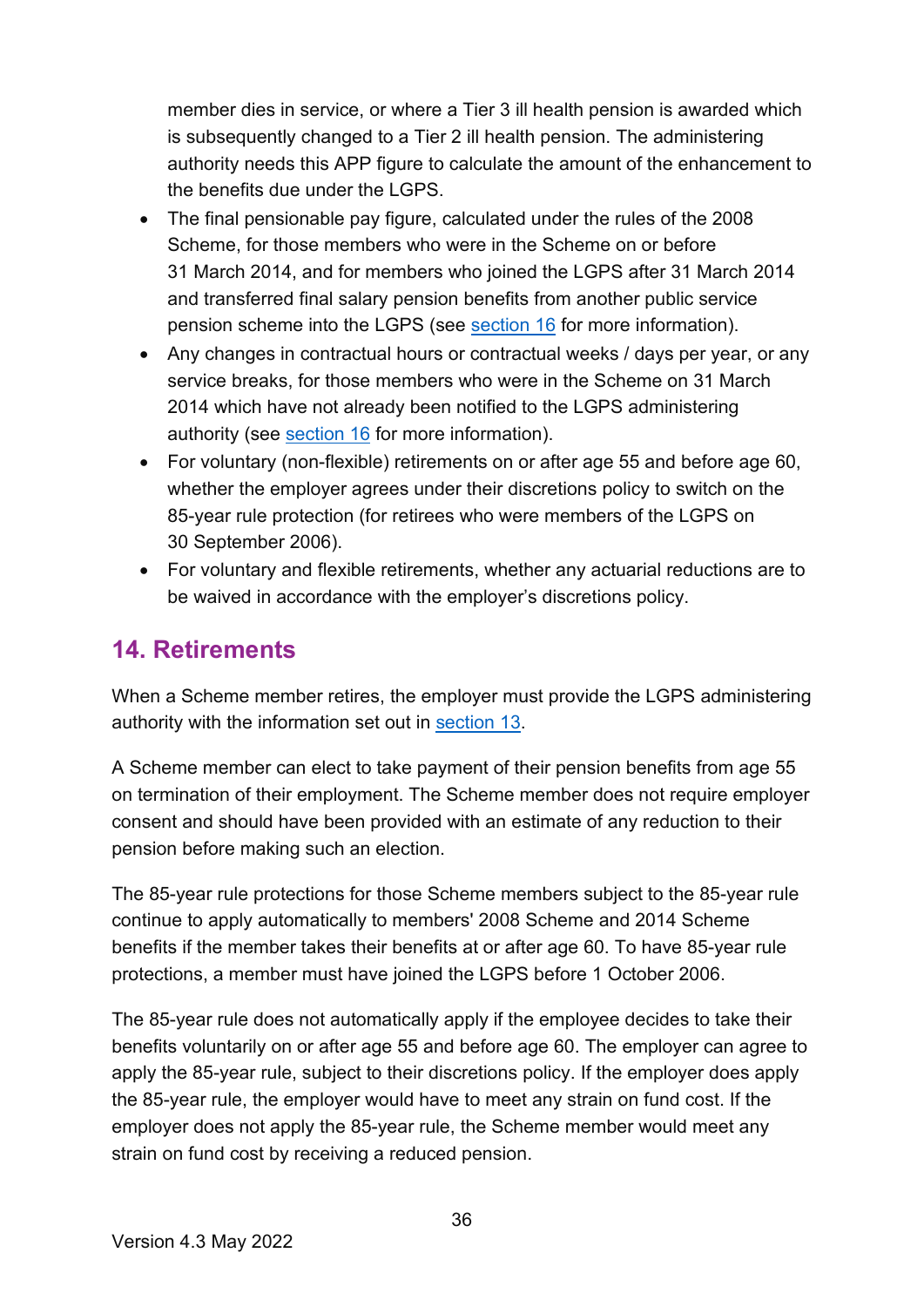In the case of a voluntary retirement before Normal Pension Age, the employer has the discretion to waive in whole or in part any actuarial reduction that would otherwise apply, if their discretions policy so permits. The employer would meet the cost by making a strain on fund payment to the administering authority.

Normal Pension Age in the 2014 Scheme is the employee's State Pension Age (with a minimum of age 65). The Normal Pension Age for benefits accrued before 1 April 2014 will remain age 65 for most members. A member cannot take their 2008 Scheme benefits earlier than the 2014 Scheme benefits, other than on flexible retirement.

The ill health retirement (from any age), flexible retirement (from age 55, subject to their employer's discretions policy) and redundancy / efficiency retirement (from age 55) provisions continue.

The Government has confirmed that the normal minimum pension age will increase from 55 to 57 in April 2028. The earliest age that people who joined the LGPS on or after 4 November 2021 will rise to 57 from April 2028. We await a decision on whether the Department for Levelling Up, Housing and Communities will introduce a protected pension age to the LGPS. If they do so, LGPS members who joined the Scheme before 4 November 2021 will continue to be able to take their pension from age 55 beyond 2028. The changes will not affect members who retire due to ill health.

**Important:** under the 2014 Scheme, a member requires two years' membership to be entitled to an ill health, flexible, redundancy or efficiency retirement.

Sample ill health medical certificates are available from the [Administrator guides and](http://www.lgpsregs.org/resources/guidesetc.php)  [documents](http://www.lgpsregs.org/resources/guidesetc.php) page of [www.lgpsregs.org.](http://www.lgpsregs.org/)

#### <span id="page-36-0"></span>**Flexible retirement**

Where an employer agrees to flexible retirement, the employee must take all of their pre 1 April 2008 benefits, plus some, all or none of their benefits accrued after 1 April 2008. Any extra benefits the member or employer had paid for via extra contributions will be payable in accordance with [guidance issued by the Secretary of](http://www.lgpsregs.org/schemeregs/actguidance.php)  [State.](http://www.lgpsregs.org/schemeregs/actguidance.php) The 85-year rule automatically applies to flexible retirements (if the Scheme member is subject to the 85-year rule), even when the flexible retirement occurs before age 60.

If flexible retirement occurs before Normal Pension Age, the employer has the discretion to waive in whole or in part any actuarial reduction that would otherwise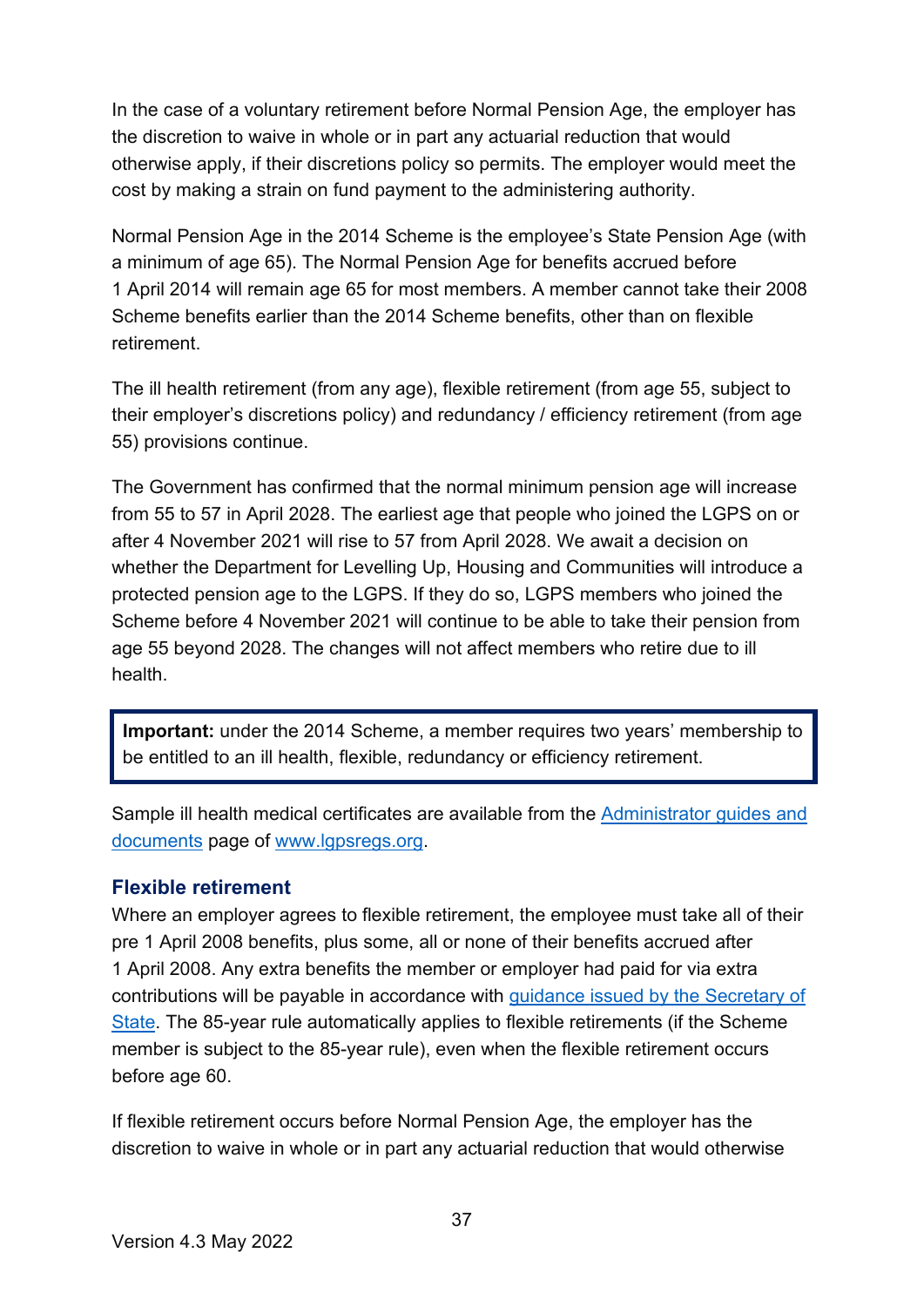apply, if their discretions policy so permits. The employer would meet the cost by making a strain on fund payment to the administering authority.

### <span id="page-37-0"></span>**15. Payments made after leaving**

Any retrospective payments that come within the definition of pensionable pay will require the relevant employee and employer contributions to be paid on them. If further pensionable payments are made after termination of Scheme membership in a job and after data has already been submitted to the LGPS administering authority, the revised data (if the payment is made in the year of leaving) or new data (if the payment is made in a year after leaving) should be submitted to the LGPS administering authority together with the date the additional payment was made.

The additional pension derived from a retrospective payment made after leaving (eg from a backdated pay award or backdated re-grading) is treated as if it were received on the day before the active member's account was closed and the pension in the account is retrospectively recalculated. For a pension already in payment, this would require the LGPS administering authority to calculate and pay any arrears due and to undertake new lifetime allowance and annual allowance checks.

If the member has pre 1 April 2014 membership, the retrospective pay may result in a recalculation of the final year's pensionable pay. Any pension already paid in respect of the pre 2014 membership (or the underpin) will need to be recalculated and, consequently, arrears of pension paid.

### <span id="page-37-1"></span>**16. Processes carried forward from the 2008 Scheme**

The following elements of the 2008 Scheme are carried forward into the 2014 Scheme.

#### <span id="page-37-2"></span>**Additional Regular Contributions (ARCs)**

Contributions under existing ARC contracts entered into before 1 April 2014 continue to be payable, but the member can elect to end the contract. Payments under these contracts are flat sums payable per pay period not percentages of pensionable pay.

During any period of:

- relevant child related leave (ordinary maternity, ordinary adoption or paternity leave, paid shared parental leave, paid parental bereavement leave or paid additional maternity or adoption leave)
- unpaid additional maternity or adoption leave, unpaid shared parental leave or unpaid parental bereavement leave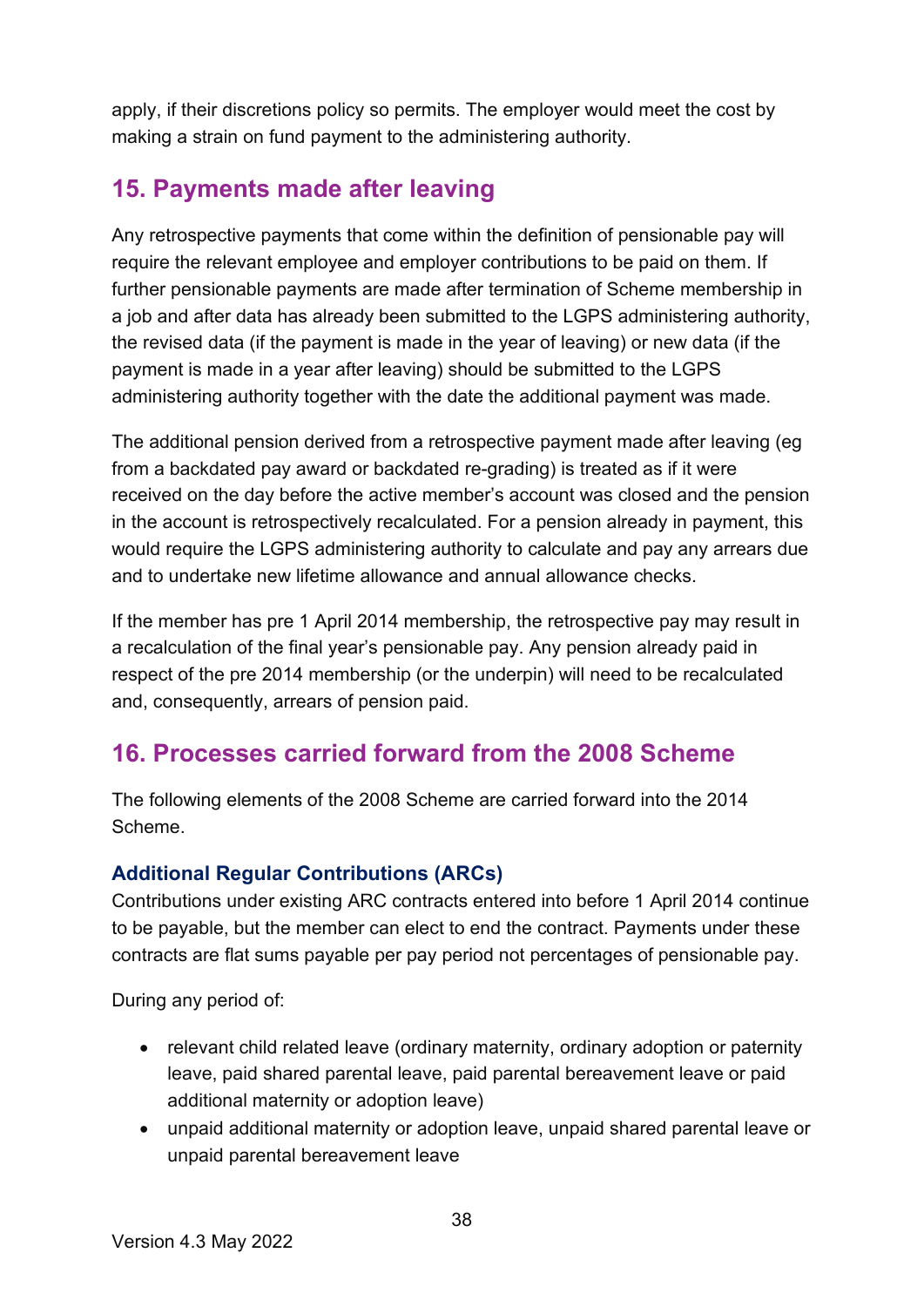- reserve forces service leave where the reserve forces pay is equal to or greater than the pay that would have been paid had the member continued to be employed by the Scheme employer
- absence due to sickness on full, reduced or nil pay
- absence due to a trade dispute
- jury service on reduced or no pay
- any other period of authorised leave of absence, or
- any period of unpaid unauthorised absence

the employee must continue to pay contributions under any pre-existing ARC contract entered into before 1 April 2014, unless the employee elects to end the contract. Where necessary, these contributions can be collected from pay when the member returns to work.

During any period of reserve forces service leave where the reserve forces pay is less than the pay that would have been paid had the member continued to be employed by the Scheme employer, the employee is not required to pay contributions under the ARC contract. The contributions are deemed to have been paid.

No new ARC contracts can be taken out after 31 March 2014. Member can take out Additional Pension Contributions contracts – see [section 12.](#page-29-1)

#### <span id="page-38-0"></span>**Added years contracts**

Existing contracts entered into by members who elected before 1 April 2008 to purchase added years of membership continue in force unless the member elects to end the contract. Payments under these contracts are expressed as a percentage of the member's pensionable pay. The contributions should only be deducted on the 2008 Scheme definition of pensionable pay ie excluding any pay that is pensionable in the 2014 Scheme, but which was not pensionable in the 2008 Scheme – such as non-contractual overtime.

During any period of:

- relevant child related leave (ordinary maternity, ordinary adoption or paternity leave, paid shared parental leave, paid parental bereavement leave and paid additional maternity or adoption leave)
- unpaid additional maternity or adoption leave, unpaid shared parental leave or unpaid parental bereavement leave
- reserve forces service leave where the reserve forces pay is equal to or greater than the pay that would have been paid had the member continued to be employed by the Scheme employer, or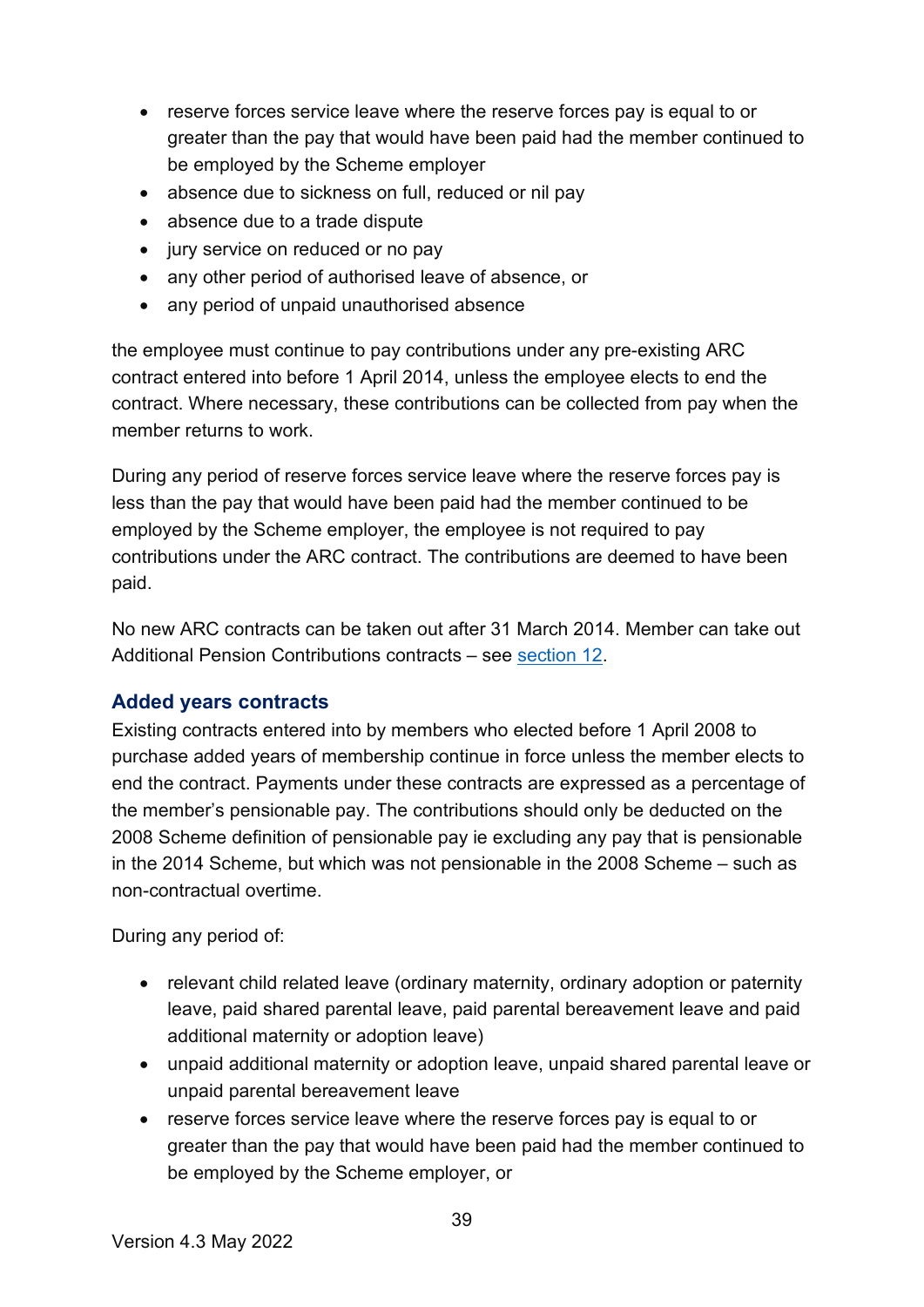- absence due to a trade dispute, or
- jury service on reduced or no pay, or
- any other period of authorised leave of absence, or
- any period of unpaid unauthorised absence

the employee must continue to pay contributions under any pre-existing added years contract entered into before 1 April 2008, unless the employee elects to end the contract.

During any period of absence due to sickness on full or reduced pay the member will continue to pay the contributions under the added years contract on the pay received. They do not pay contributions under the added years contract during a period of sick leave on no pay.

During any period of reserve forces service leave where the reserve forces pay is less than the pay that would have been paid had the member continued to be employed by the Scheme employer, the employee is not required to pay contributions under the added years contract. The contributions are deemed to have been paid.

#### <span id="page-39-0"></span>**Preston part-time buy-back contracts**

Any existing (Preston) part-time buy-back contracts continue to be payable and, where any new cases are conceded by the employer, the Scheme member can enter into a new contract to buy-back the part-time membership. Payments under these contracts are flat sums payable per pay period not percentages of pensionable pay.

During any period of:

- sickness on reduced contractual pay or no pay
- relevant child related leave (ordinary maternity, ordinary adoption or paternity leave, paid shared parental leave, paid parental bereavement leave and paid additional maternity or adoption leave)
- unpaid additional maternity or adoption leave, unpaid shared parental leave or unpaid parental bereavement leave
- reserve forces service leave
- absence due to a trade dispute
- jury service on reduced or no pay
- any other period of authorised leave of absence, or
- any period of unpaid unauthorised absence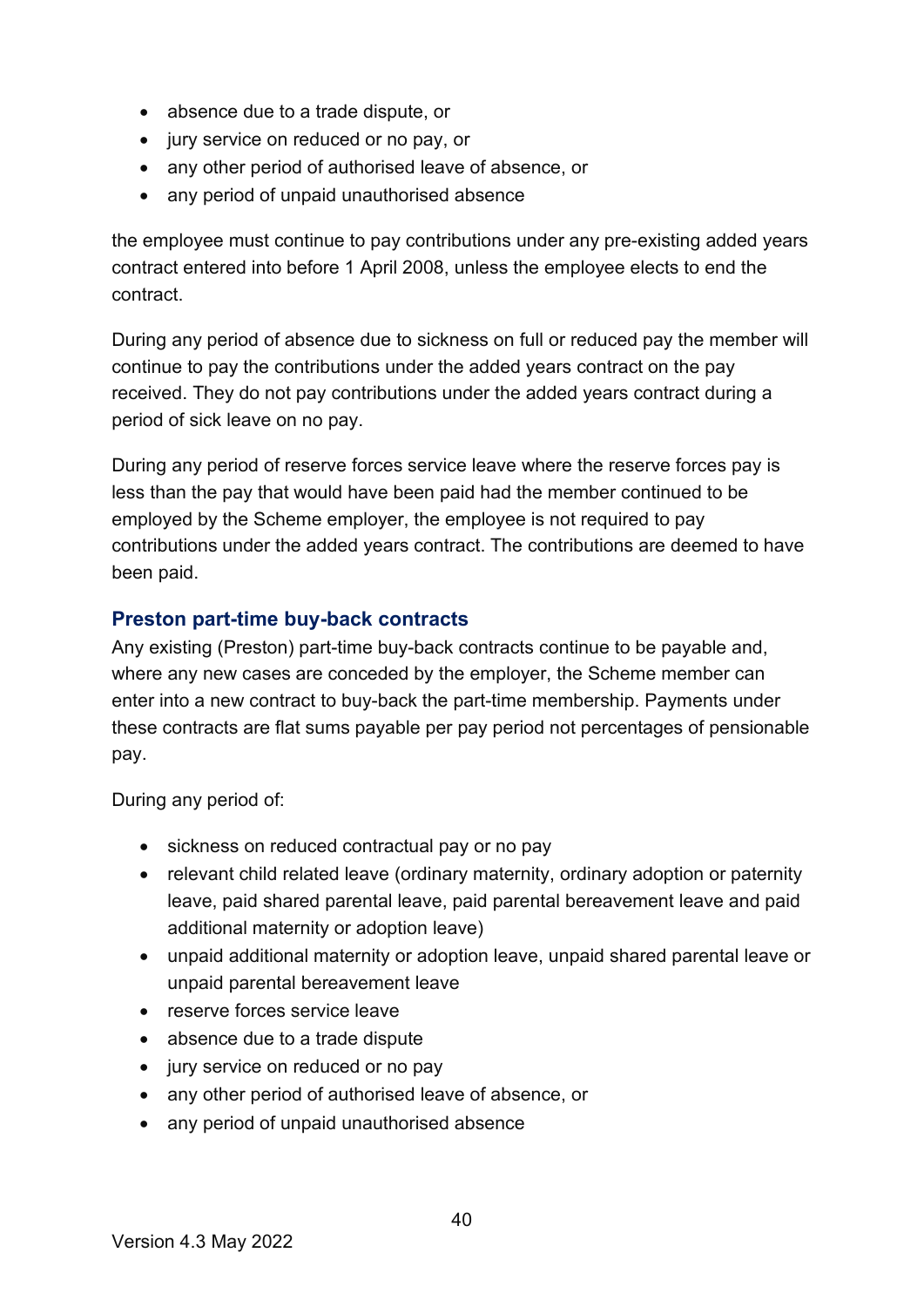the employee must continue to pay contributions under any Preston part-time buyback contract.

#### <span id="page-40-0"></span>**ASBCs for cohabitee survivor's pension**

Any existing Additional Survivor Benefit Contributions (ASBC) contracts continue to be paid, unless the member elects to end the contract. ASBC contracts allow members to pay extra so that pre 6 April 1988 membership counts towards a cohabitee survivor's pension. An ASBC contract must have started before 31 March 2014. It is not possible to start a new ASBC contract now. Payments under existing ASBC contracts are expressed as a percentage of the member's full time equivalent pensionable pay. The contributions should only be deducted on the 2008 Scheme definition of pensionable pay, ie excluding any pay that is pensionable in the 2014 Scheme, but which was not pensionable in the 2008 Scheme – such as noncontractual overtime.

During any period of:

- relevant child related leave (ordinary maternity, ordinary adoption or paternity leave, paid shared parental leave, paid parental bereavement leave and paid additional maternity or adoption leave)
- unpaid additional maternity or adoption leave, unpaid shared parental leave or unpaid parental bereavement leave
- reserve forces service leave where the reserve forces pay is equal to or greater than the pay that would have been paid had the member continued to be employed by the Scheme employer
- absence due to a trade dispute
- jury service on reduced or no pay
- any other period of authorised leave of absence, or
- any period of unpaid unauthorised absence

the employee must continue to pay contributions under any ASBC contract, unless the employee elects to end the contract.

During any period of absence due to sickness or injury on full or reduced pay the member will continue to pay the contributions under the ASBC contract on the pay received. They do not pay contributions under the ASBC contract during a period of sick leave on no pay.

During any period of reserve forces service leave where the reserve forces pay is less than the pay that would have been paid had the member continued to be employed by the Scheme employer, the employee is not required to pay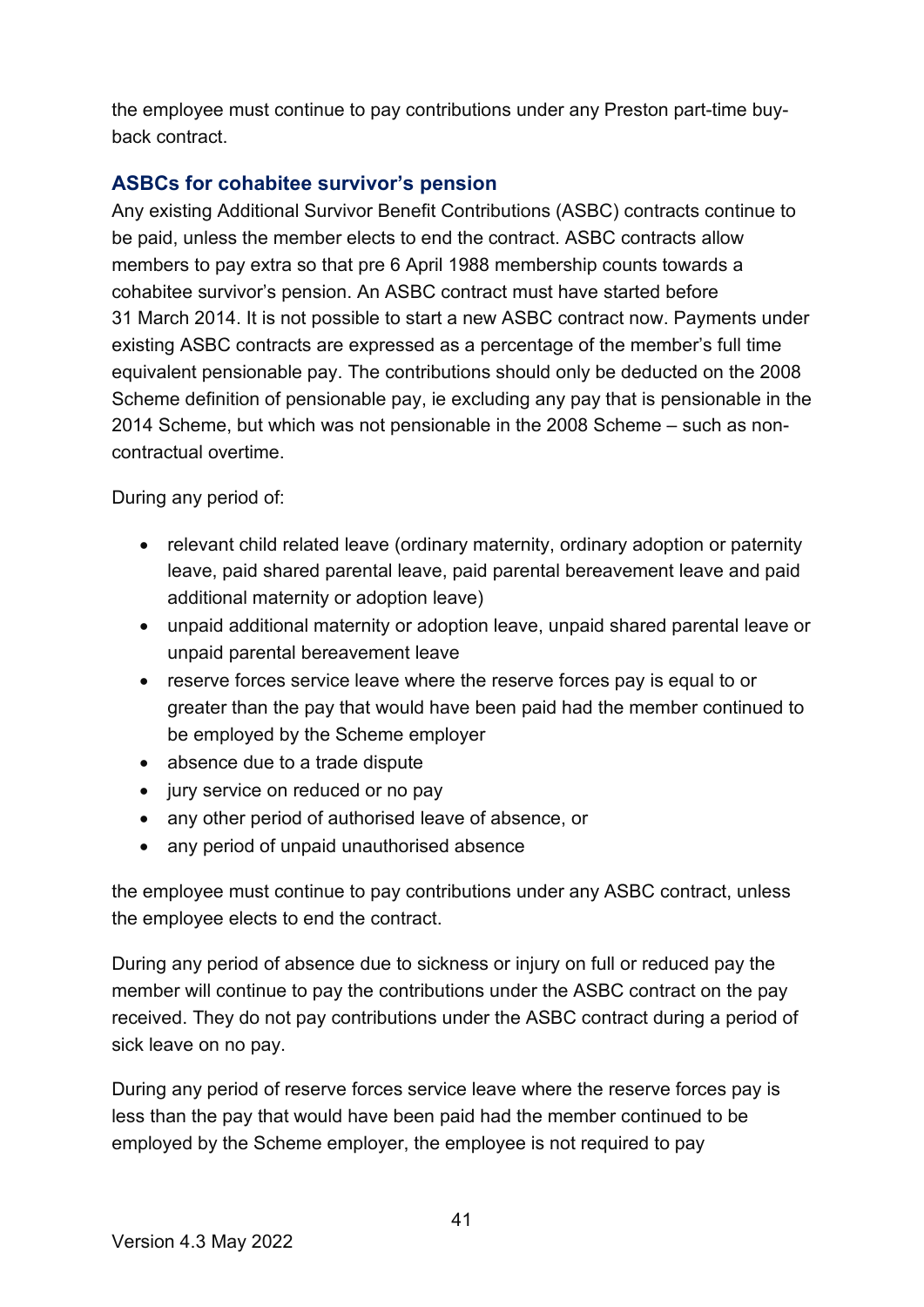contributions under the ASBC contract. The contributions are deemed to have been paid.

#### <span id="page-41-0"></span>**Final Pay and changes of contractual hours and weeks**

Employers are still required to provide the information detailed below to the LGPS administering authority:

- a) Final Pay (2008 Scheme definition) at each 31 March, on flexible retirement and on ending membership of the Scheme (opting out, termination of pensionable employment, death in service or attaining age 75), for use in calculating pre 2014 benefits, and
- b) Final Pay at Normal Pension Age (NPA) (2008 Scheme definition normally age 65) for those who remain active members beyond this date. This will enable the LGPS administering authority to calculate the underpin for those members to whom the underpin calculation applies.

The current underpin has to be calculated for a member who:

- was an active member on 31 March 2012, or
- was an active member of another public service pension scheme on 31 March 2012 and transferred their pension benefits from that public service pension scheme into the LGPS (where the transfer bought final salary benefits ie membership in the 2008 Scheme), and
- was within 10 years of NPA in the 2008 Scheme on 1 April 2012 normally age 65
- has not had a continuous break of more than five years in membership of a public service pension scheme after 31 March 2012
- has not already taken any benefits from the 2014 Scheme in relation to the employment eg on flexible retirement.

The final pay figure (2008 Scheme definition) for the underpin is the pay due for, normally, the 12 months preceding the date of cessation or NPA, whichever is the earlier.

If a Scheme member is subject to a reduction or restriction in pay, regulations 8 and 10 of the LGPS (Benefits, Membership and Contributions) Regulations 2007 continue to apply for the purposes of the final pay calculation for (a) and (b) above regardless of whether the reduction or restriction in pay occurs before, on or after 1 April 2014.

An employee who has a period of absence due to a trade dispute, authorised unpaid leave of absence or unpaid additional maternity or adoption leave or unpaid shared parental leave may choose to pay Additional Pension Contributions (APCs) to cover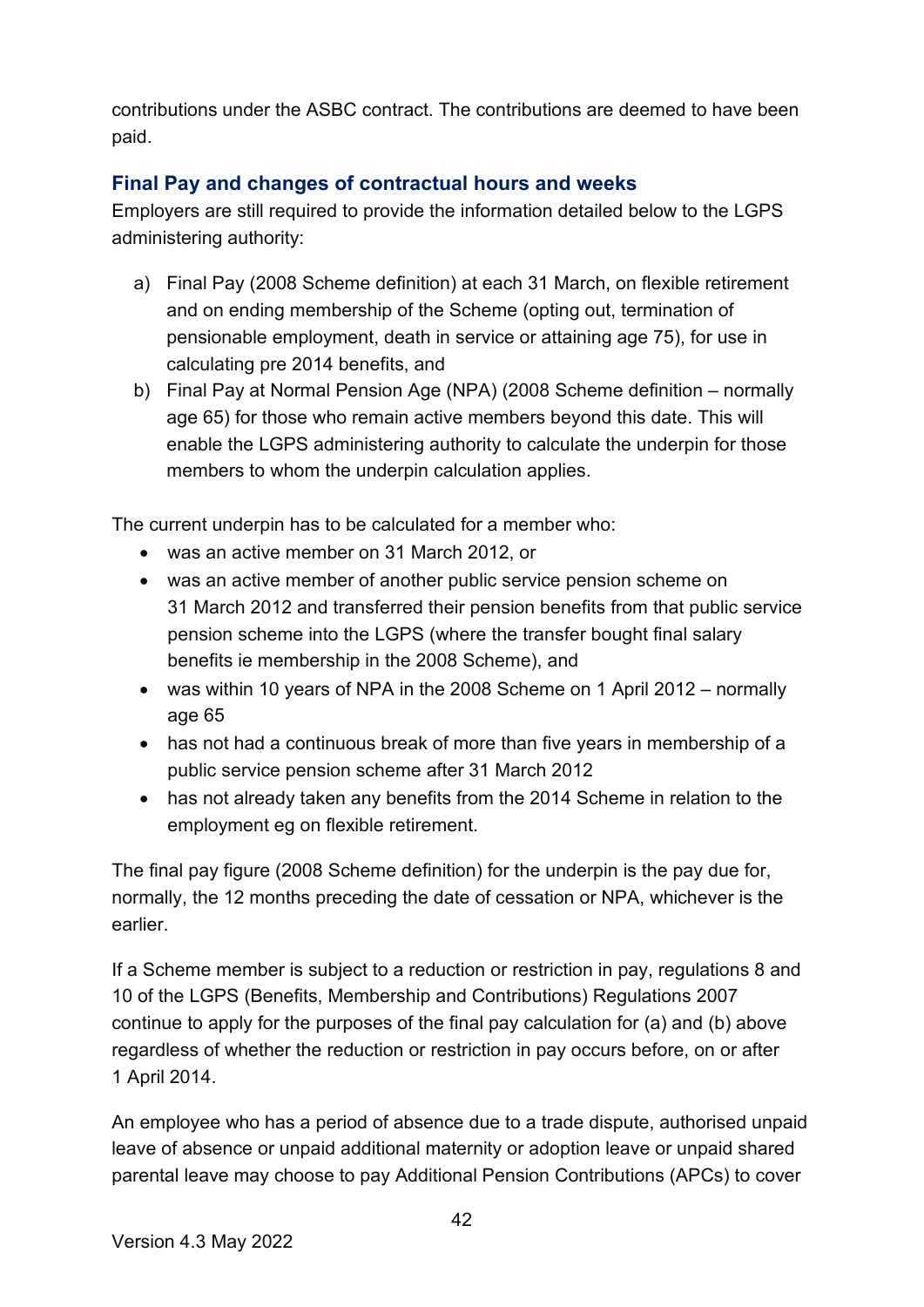the amount of pension 'lost' during that absence. If that absence falls in the final pay period, whether the member pays APCs will affect the final pay calculation. The final pay period is normally the 12 months up to the date active membership ends, or the 12 months ending when the member reaches their 2008 Scheme Normal Pension Age.

If the employee elects to pay APCs (or shared cost APCs) to cover the whole amount of pension 'lost' during an absence, the employee is treated as having received the pay they would have received but for the absence when working out their final pay.

If the employee does not make such an election, or has a period of unauthorised unpaid leave of absence, the final pay will be the pay received during that final pay period divided by the number of paid days in that period multiplied by 365.

- c) Changes of contractual hours for part-time employees (or the average hours for the Scheme year for employees who have no contractual hours) in respect of:
- members to whom the underpin calculation applies where the change occurs before NPA (2008 Scheme definition – normally age 65) so that the underpin calculation can be accurately performed,
- members who have an added years contract because the added years contract has to be adjusted when the member changes their contractual hours, and
- members covered by regulation 20(13) of the LGPS (Benefits, Membership and Contributions) Regulations 2007. This regulation provides a minimum ill health enhancement for those who:
	- were active members before 1 April 2008
	- were aged 45 or over at that time
	- **•** have been in continuous membership since then, and
	- have not already received any benefits in respect of that membership

A change in contractual hours can affect the level of the minimum ill health enhancement.

Changes in contractual hours will also need to be taken into account in assessing the level of contributions payable under an ongoing Additional Survivor Benefit Contribution (ASBC) contract.

d) Changes in contractual weeks / contractual days per year (if the LGPS administering authority prorates the membership of employees whose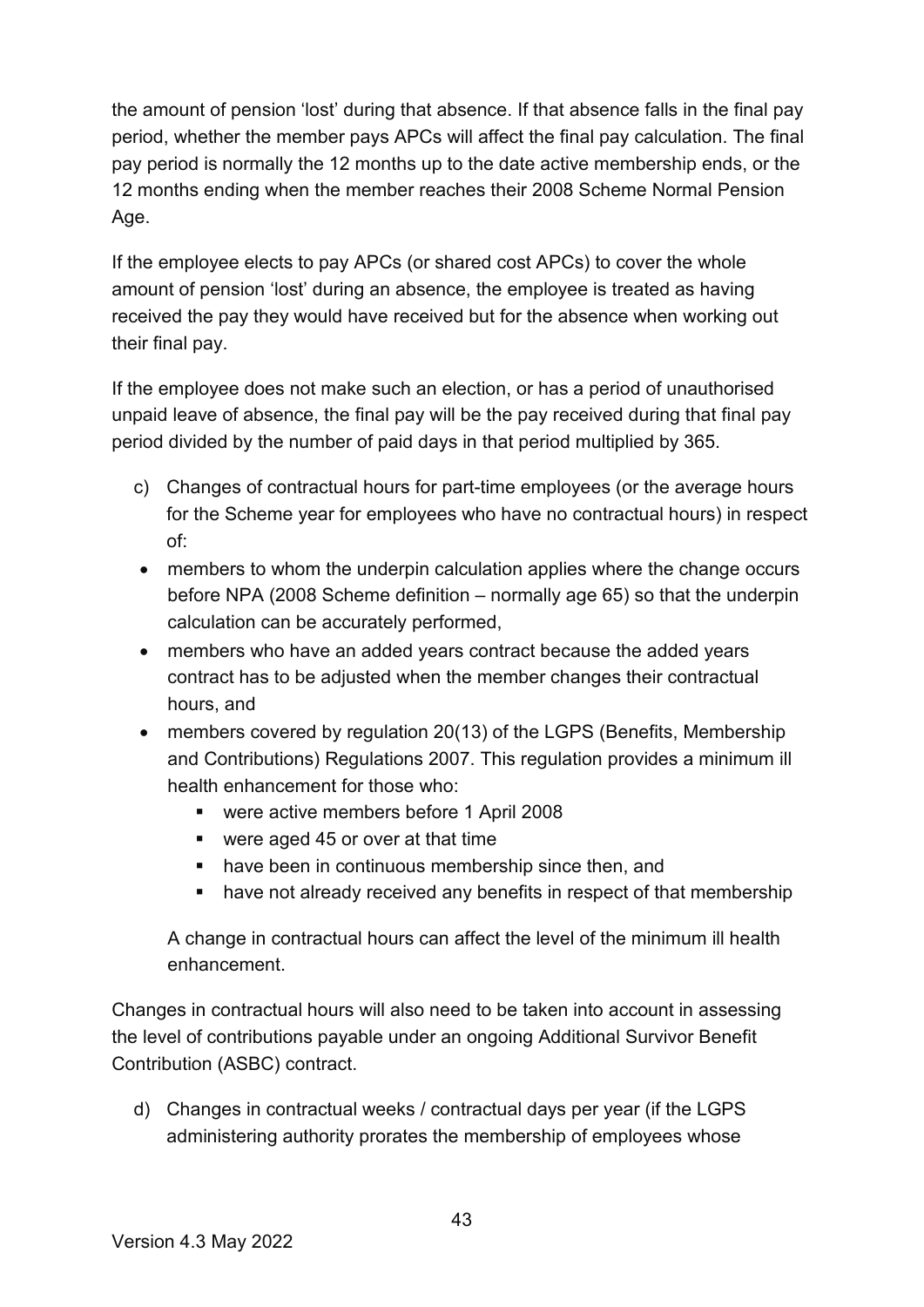contractual weeks / contractual days per year are less than 52 weeks per year / 365 days per year) but only for:

- members to whom the underpin calculation applies where the change occurs before NPA (2008 Scheme definition – normally age 65) so that the underpin calculation can be accurately performed,
- members who have an added years contract, and
- members covered by regulation 20(13) of the LGPS (Benefits, Membership and Contributions) Regulations 2007. This regulation provides a minimum ill health enhancement for those who:
	- were active members before 1 April 2008
	- were aged 45 or over at that time
	- **•** have been in continuous membership since then, and
	- have not already received any benefits in respect of that membership.

A change in contractual weeks can affect the level of the minimum ill health enhancement.

Changes in contractual weeks / days will also need to be taken into account in assessing the level of contributions payable under an Additional Survivor Benefit Contribution (ASBC) contract (if the LGPS administering authority prorates the membership of employees whose contractual weeks / days per year are less than 52 weeks per year / 365 days per year).

For all employees in (c) and (d), employers will need to provide, at each 31 March, the relevant changes that have occurred during the Scheme year. The information is required by the LGPS administering authority to calculate the member's benefits for the purposes of the Annual Benefit Statement and the annual allowance. Employers will also need to provide details of the changes that have occurred during the final Scheme year when active membership ends.

#### <span id="page-43-0"></span>**Extension of the underpin**

The underpin was introduced to protect the pensions of older members when the LGPS changed from a final salary to a CARE scheme in 2014. The Court of Appeal found that younger members of other public sector pension schemes had been discriminated against, because similar protections did not apply to them. The Government has accepted that this outcome will apply to all public sector schemes.

The Government is working on proposals to remove the discrimination from all public sector pension schemes.

In the LGPS, employers will need to provide administering authorities with working hours and working weeks information for Scheme members who are not currently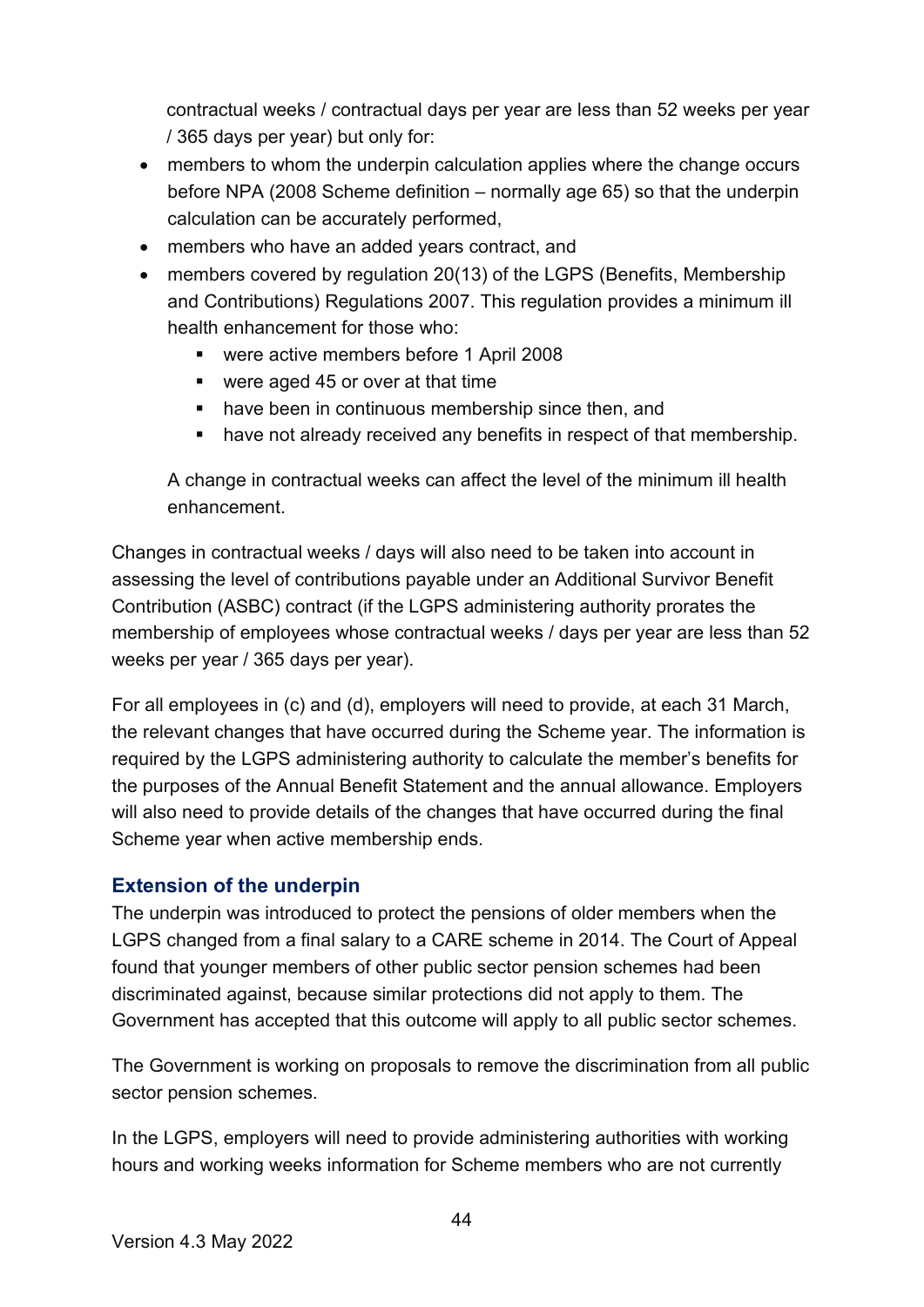protected by the underpin. Administering authorities may request additional information about working hours and weeks, or ask employers to check and verify the data that they have already supplied.

#### <span id="page-44-0"></span>**Retention of payroll data**

Scheme employers must provide the relevant administering authority with the information they require to calculate the value of each member's LGPS pension entitlement correctly. Employers' data retention schedules for payroll and HR data should take into account that there are circumstances where they will need to supply historical information to ensure that this requirement can be met.

Employers must also make payroll providers aware of their retention schedules so that they are able to retain access to the information needed.

#### **Pensionable pay data**

When a Scheme member with pre 2014 membership leaves, the employer must calculate their 'final pay' in accordance with the Scheme regulations. The regulations state that:

- the final pay period is the year ending with the last day of membership; however, one of the two immediately preceding years can be used if higher.
- if a member is subject to a reduction or restriction in pay in the 10-year period before leaving the Scheme, they can choose to have their final pay calculated as the best consecutive three years' pay in the last 13 years.

The reason for the reduction or restriction of pay in the second bullet point above can be for a variety of reasons including, but not limited to, where the member chooses to be employed with the same employer at a lower grade (or with less responsibility) or as result of a job evaluation exercise.

Employers should be aware that in order to calculate final pay accurately under the Scheme regulations, they will need complete pensionable salary data for the 13 years before the member's scheme membership ended.

#### **Hours data**

Employees who joined the LGPS before 1 April 2014 have membership in the final salary scheme. The employee's working hours are used in the calculation of benefits built up in the final salary scheme. Member queries concerning working hours can be received many years after they change their worked hours.

#### **Other data**

Employers should be aware that under the Scheme rules they are responsible for deciding whether deferred members, ie employees who have left the Scheme but not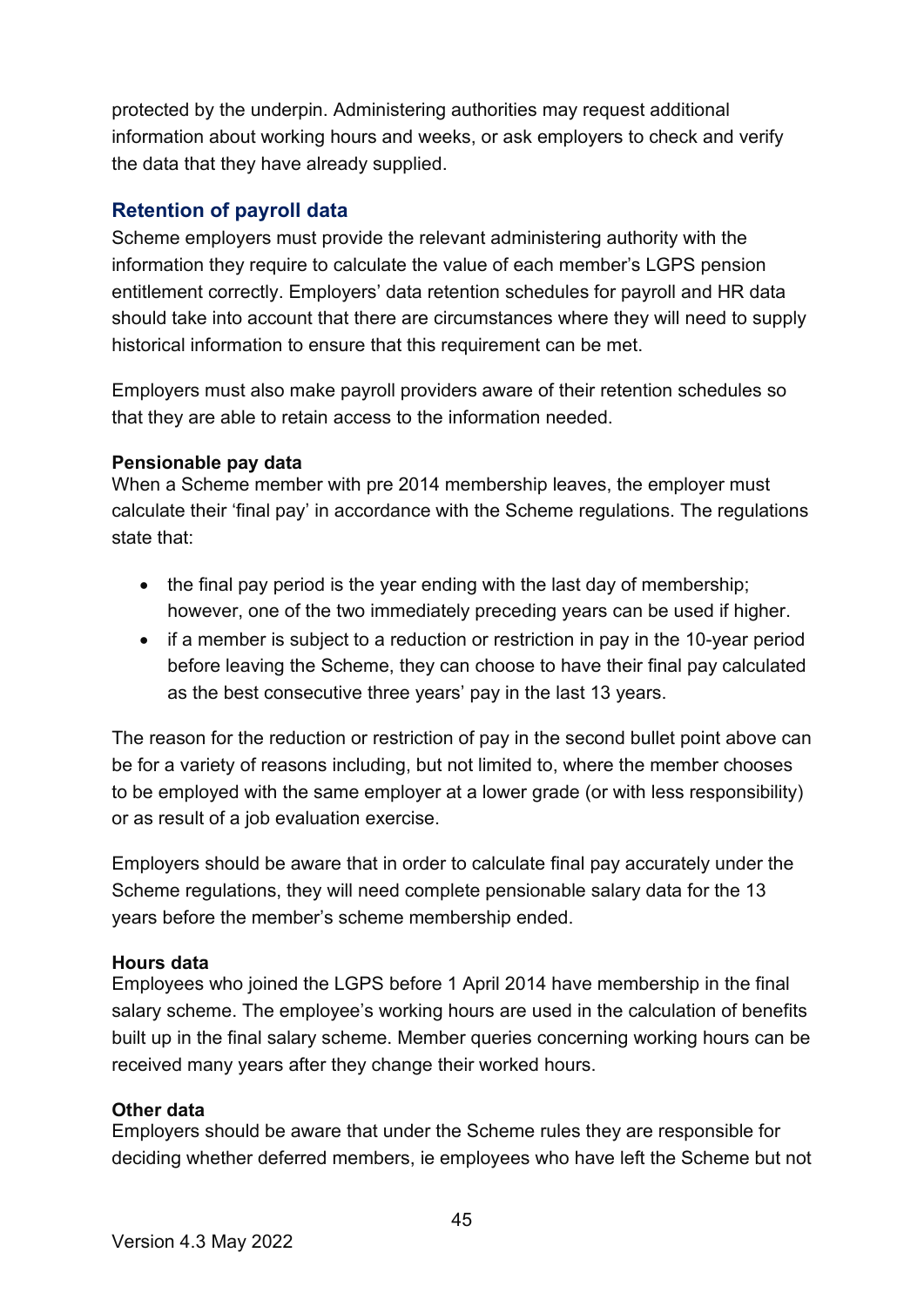yet taken payment of their pension benefits, can be paid their benefits early on ill health grounds.

If a former employee applies for their deferred benefits to be put into payment early on ill health grounds, the employer is required to obtain an opinion from an Independent Registered Medical Practitioner before making a decision. The regulations require that the former employee is assessed in relation to their ability to do the job that they were doing immediately before they left the Scheme. Therefore, it is important to keep records of employees' duties and responsibilities, usually in the form of a job description.

**Important:** providing data to the administering authority remains the responsibility of the employer. Employers must put processes in place to retain access to historical payroll information when they change payroll providers so that they can continue to fulfil their responsibilities as a Scheme employer.

#### <span id="page-45-0"></span>**Service breaks**

Employers are responsible for providing details to the LGPS administering authority of breaks in membership that occur before Normal Pension Age (2008 Scheme definition – normally age 65) due to:

- a trade dispute, or
- authorised unpaid leave of absence, or
- unpaid additional maternity or adoption leave or unpaid shared parental leave, or

but only for those members:

- to whom the underpin calculation applies, or
- to whom the 85-year rule applies

and who have not taken out an Additional Pension Contribution (APC) or a Shared Cost APC contract to cover the whole of the pension that would have accrued during the unpaid period. Compulsory employer contributions to a Shared Cost APC are limited to cover a maximum period of 36 months.

In addition, employers will need to provide details to the administering authority of breaks in membership due to:

• unauthorised unpaid absence

for those members: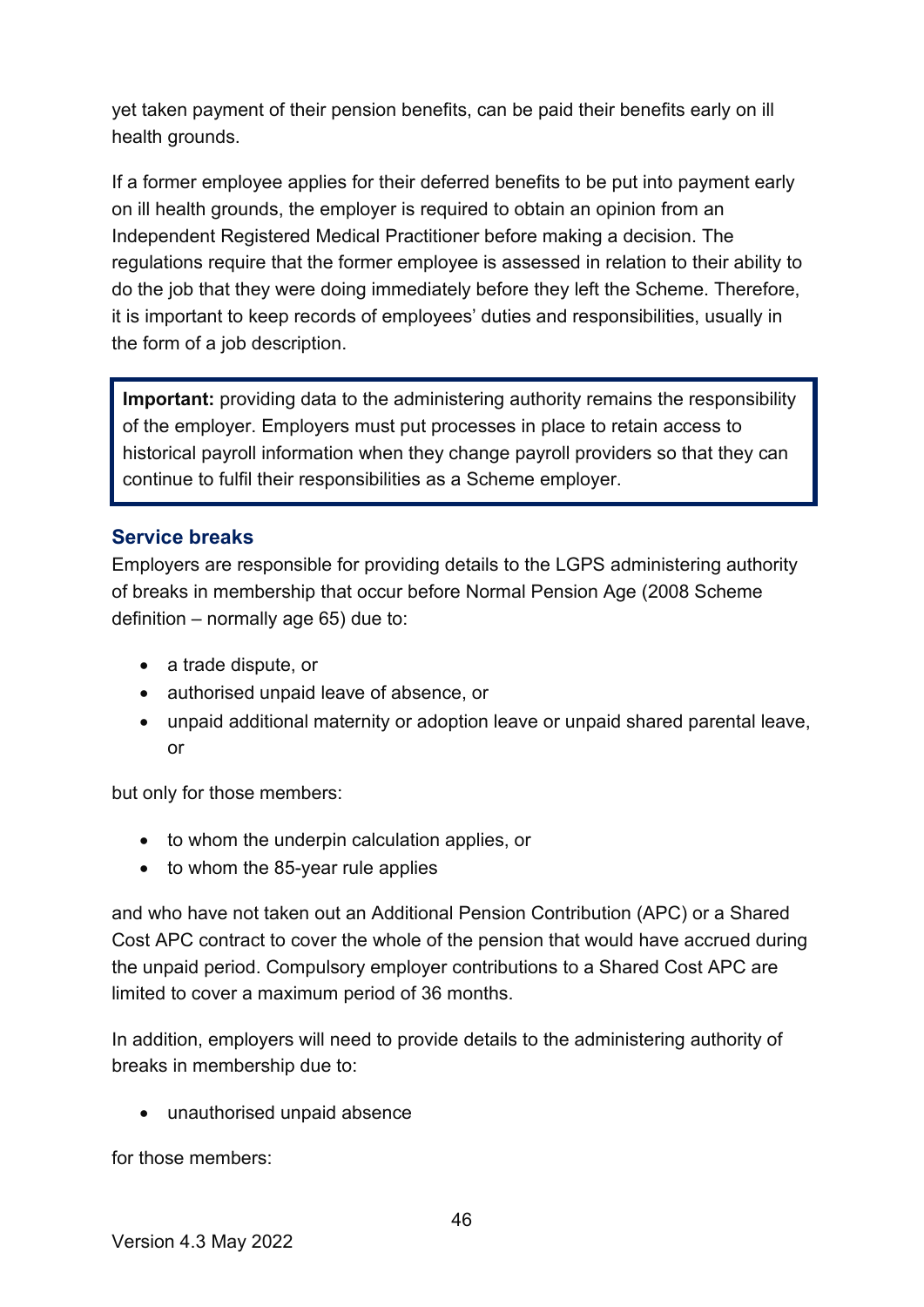- to whom the underpin calculation applies, or
- to whom the 85-year rule applies, or
- who have not yet met the two year vesting period.

**Important:** Unauthorised unpaid absences will always constitute a break as there is no facility to pay an APC to cover the pension that would have accrued during a period of absence of this type.

Notification of service breaks are required so that the LGPS administering authority can determine:

- whether the final salary benefit underpin for members subject to the underpin exceeds their post 31 March 2014 career average pension
- when the member meets the 85-year rule (as a break can potentially put back to a later date the date when the 85-year rule is achieved), and
- when the member meets the two year vesting period.

#### <span id="page-46-0"></span>**Extension of the underpin**

The underpin was introduced to protect the pensions of older members when the LGPS changed from a final salary to a CARE scheme in 2014. The Court of Appeal found that younger members of other public sector pension schemes had been discriminated against, because similar protections did not apply to them. The Government has accepted that this outcome will apply to all public sector schemes.

The Government is working on proposals to remove the discrimination from all public sector pension schemes.

LGPS employers will need to provide administering authorities with service break information for Scheme members who are not currently protected by the underpin. Administering authorities may request additional information about service breaks, or ask employers to check and verify the data that they have already supplied.

### <span id="page-46-1"></span>**17. Discretions policy**

Each employer must prepare, publish and keep under review a policy statement in relation to the exercise of a number of discretions under the LGPS. The employer must send a copy of their policy statement to their LGPS administering authority. If an employer amends the policy statement, they must send a copy to the relevant administering authority within one month of the date the revisions are made.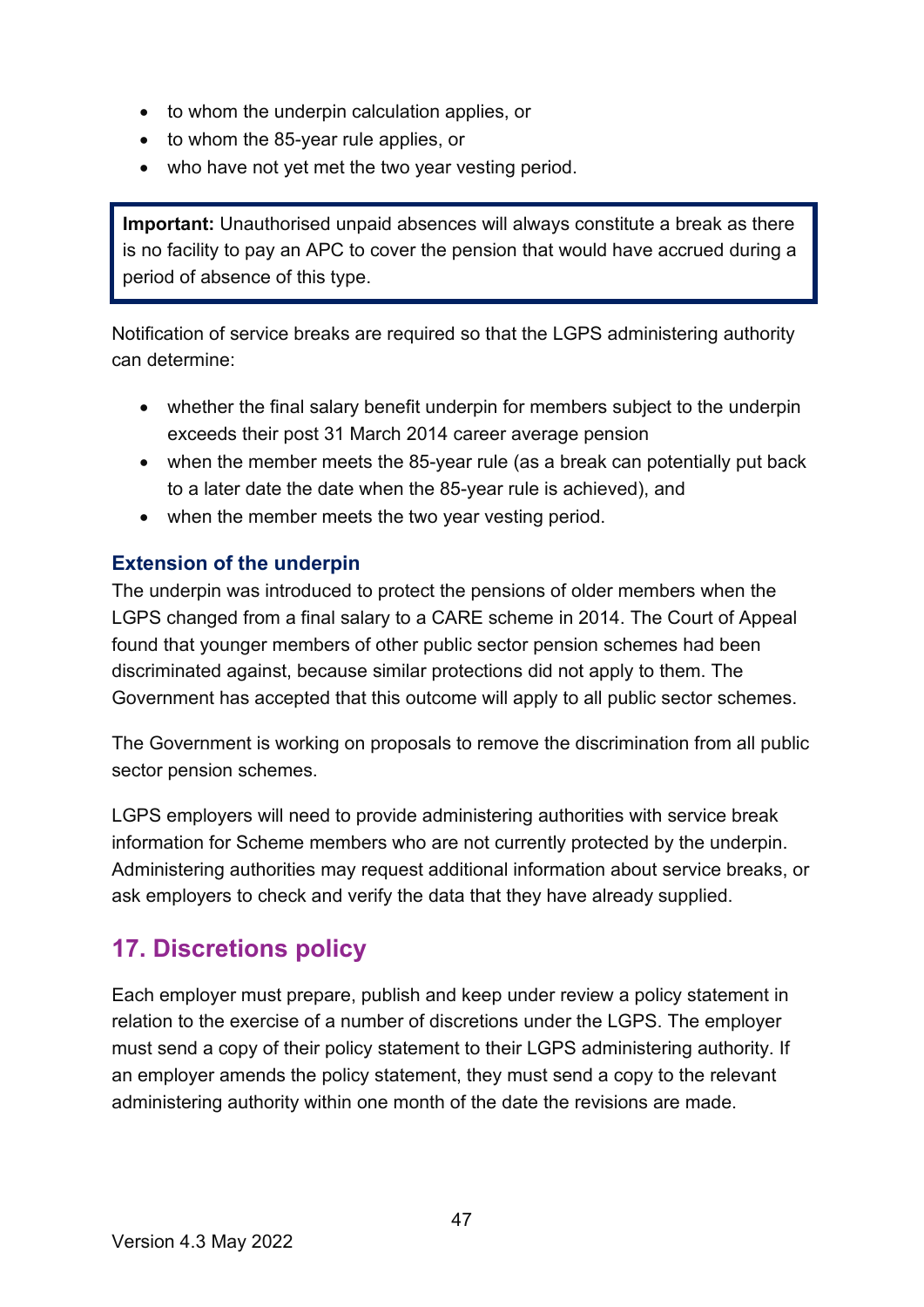In formulating and reviewing its policy, an employer is required by the regulations to have regard to the extent to which the exercise of their discretionary powers could lead to a serious loss of confidence in the public service.

#### <span id="page-47-0"></span>**Discretions for leavers after 31 April 2014**

Employers must prepare, publish and review policy statements in four areas in respect of members who leave the Scheme after 31 March 2014:

- whether to contribute to the cost of purchasing additional pension via a Shared Cost Additional Pension Contribution (SCAPC) contract, either by regular ongoing contribution or one-off lump sum
- whether all or some benefits can be paid if an employee reduces their hours or grade (flexible retirement)
- whether to waive all or part of any actuarial reduction where a member takes benefits before their Normal Pension Age
- whether to award additional pension (at whole cost to the employer).

The employer must also prepare, publish and keep under review a policy statement in relation to members who paid into the LGPS after 31 March 2014 but who also have membership before 1 April 2014 in relation to:

- whether to apply the 85-year rule to a Scheme member wishing to take (nonflexible retirement) benefits voluntarily between age 55 and 60
- whether to agree to waive actuarial reductions on compassionate grounds on protected membership, as set out in the 'Technical guide – discretionary policies' which can be found on the ['Employer guides and documents'](https://www.lgpsregs.org/employer-resources/guidesetc.php) page of [www.lgpsregs.org.](http://www.lgpsregs.org/)

The 85-year rule does not automatically apply if the employee decides to take (nonflexible retirement) benefits voluntarily between age 55 and 60. The employer can agree to apply the 85-year rule. If the employer does apply the 85-year rule, the employer would have to meet any strain on fund cost. If the employer does not apply the 85-year rule, the Scheme member would meet any strain on fund cost via an actuarial reduction applied to their pension. However, the employer also has discretion to waive actuarial reductions and pay the associated strain cost.

#### <span id="page-47-1"></span>**Discretions for leavers before 1 April 2014**

An employer must also prepare, formulate and review certain mandatory policies in respect of members who left the LGPS before 1 April 2014. Full details of the requirements are set out in the 'Technical guide – discretionary policies' which can be found on the Employer guides and documents page of [www.lgpsregs.org.](http://www.lgpsregs.org/)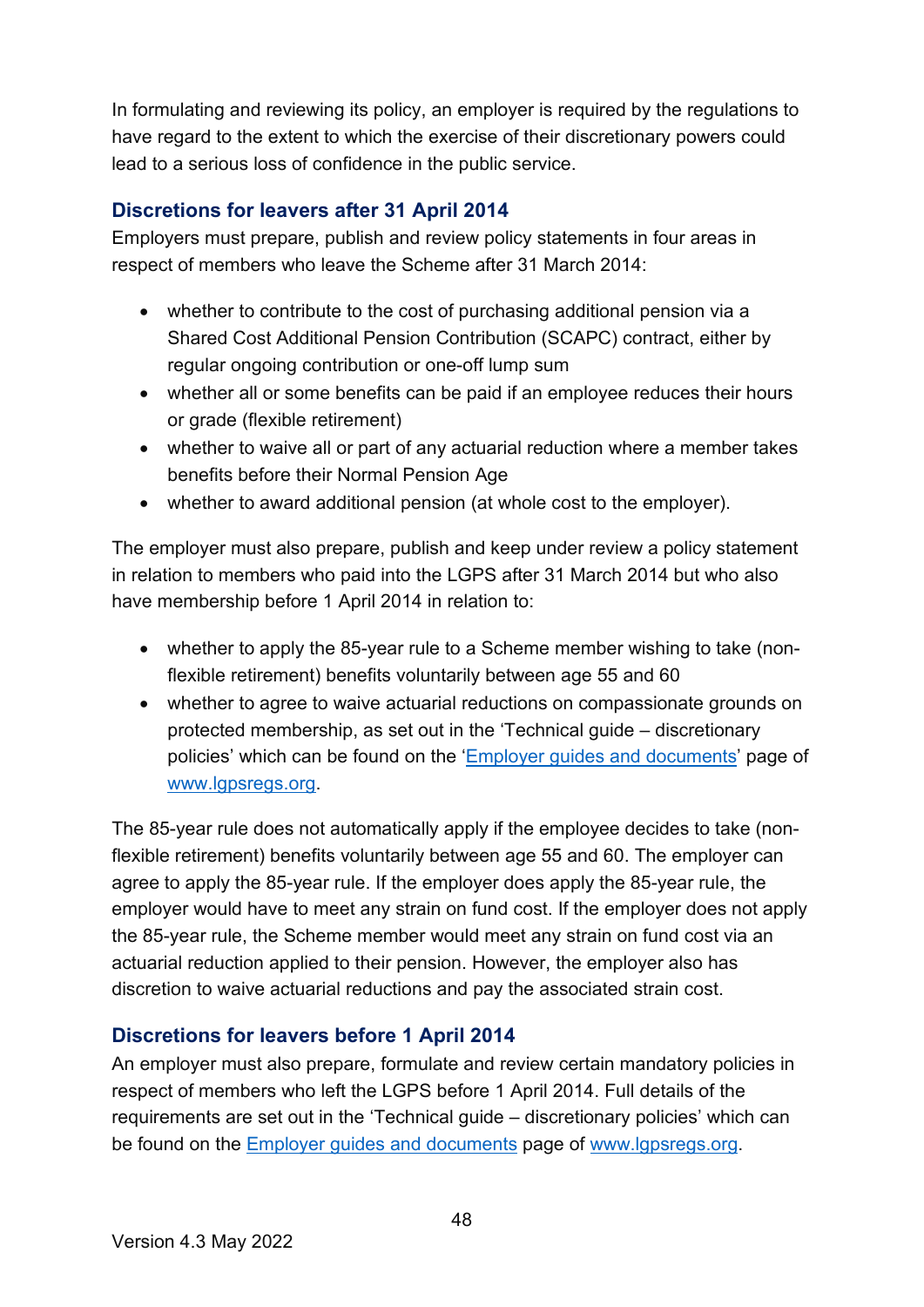There are numerous other discretions the employer is not required to have a written policy on. However, for at least some of these, the employer might wish to have a written policy, or a statement of intent as to how such discretions might be exercised.

More information is available in the 'Technical guide – discretionary policies' which can be found on the Employer guides and documents page of [www.lgpsregs.org.](http://www.lgpsregs.org/)

# <span id="page-48-0"></span>**18. Payment of sums to the pension fund**

As well as paying over employee and employer pension contributions (see section 9 of the 'Payroll guide' which you can find on the Employer guides and documents page of [www.lgpsregs.org\)](http://www.lgpsregs.org/), employers are required to make further payments to the administering authority. The following must be paid by the deadline specified by the LGPS administering authority. This will be at least once a year but is likely to be more frequent:

- any amount notified by the administering authority during the interval to cover any extra charge for payment of:
	- **ill health pensions**
	- early payment of deferred benefits or deferred pensioner benefits on ill health grounds
	- any strain on fund costs in respect of flexible retirements, redundancy or business efficiency retirements
	- **EXT** any strain on fund costs relating to the waiver by the employer of any actuarial reduction, and
	- the cost of any additional annual pension (up to permitted maximum) granted to the member by the employer
- a contribution towards the cost of the administration of the fund (where the cost of administration is not charged direct to the LGPS administering authority)
- $\bullet$  any amount specified in a notice given to the employer by the LGPS administering authority in consequence of additional costs that have arisen as a result of the employer's level of performance and
- any employee and employer contributions received from the Ministry of Defence in respect of an employee on reserve forces service leave.